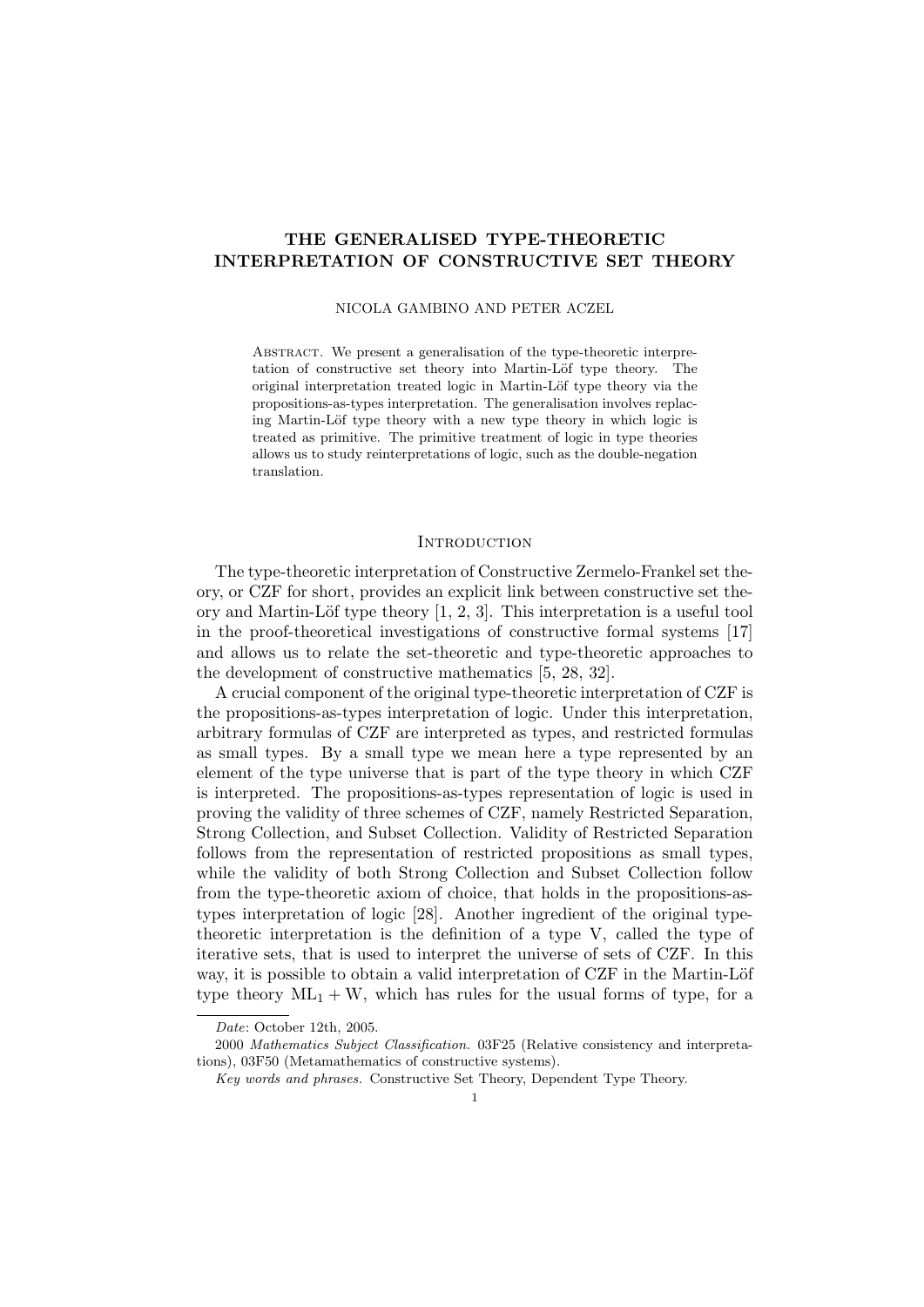type universe reflecting these forms of type, and for W-types (see Section 1 for details).

Our first aim here is to present a new type-theoretic interpretation of CZF. The novelty lies in replacing the pure type theory like  $ML_1 + W$  with a suitable logic-enriched type theory. By a logic-enriched intuitionistic type theory we mean an intuitionistic type theory like  $ML_1 + W$  that is extended with judgement forms that allow us to express, relative to a context of variable declarations, the notion of proposition and assertions that one proposition follows from others. Logic-enriched type theories have a straighforward interpretation in their pure counterparts that is obtained by following the propositions-as-types idea. When formulating logic-enriched type theories that extend pure type theories with rules for a type universe, like  $ML_1 + W$ , it is natural to have rules for a proposition universe to match the type universe. Elements of the proposition universe should be thought of as representatives for propositions whose quantifiers range over small types.

The new interpretation generalises the original type-theoretic interpretation in that logic is treated as primitive and not via the propositions-as-types interpretation. In particular, we will introduce a logic-enriched type theory, called ML(COLL), that has two collection rules, corresponding to the collection axiom schemes of CZF. Within the type theory ML(COLL) we define a type V, called the type of iterative small classes, that can be used to interpret the universe of sets of CZF. The particular definition of V allows us to prove the validity of Restricted Separation without assuming the propositions-astypes interpretation of logic, and the collection rules of ML(COLL) allow us to prove the validity of Strong Collection and Subset Collection. We will therefore obtain a type-theoretic interpretation of CZF that does not rely on the propositions-as-types treatment of logic and in particular avoids any use of the type-theoretic axiom of choice.

A fundamental reason for the interest in the generalised interpretation is that it allows us to provide an analysis of the original interpretation. This is obtained by considering a logic-enriched type theory  $ML(AC + PU)$ with special rules expressing the axiom of choice and a correspondence between the proposition and type universes. These rules are valid under the proposition-as-types interpretation, so that  $ML(AC + PU)$  can be intepreted in the pure type theory  $ML_1 + W$ . Furthermore, the collection rules of ML(COLL) follow from the special rules of  $ML(AC + PU)$ , and therefore it is possible to view the generalised interpretation of CZF as taking place in  $ML(AC + PU)$ . We then prove that the original interpretation of CZF in  $ML_1 + W$  can be seen as the result of composing the generalised interpretation of CZF in  $ML(AC + PU)$  followed by the propositions-as-types interpretation of  $ML(AC + PU)$  into  $ML<sub>1</sub> + W$ .

Another goal of this paper is to describe how logic-enriched type theories with collection rules, like ML(COLL), have a key advantage over logicenriched type theories with the axiom of choice, like  $ML(AC + PU)$ . The advantage is that the former can accomodate reinterpretations of their logic,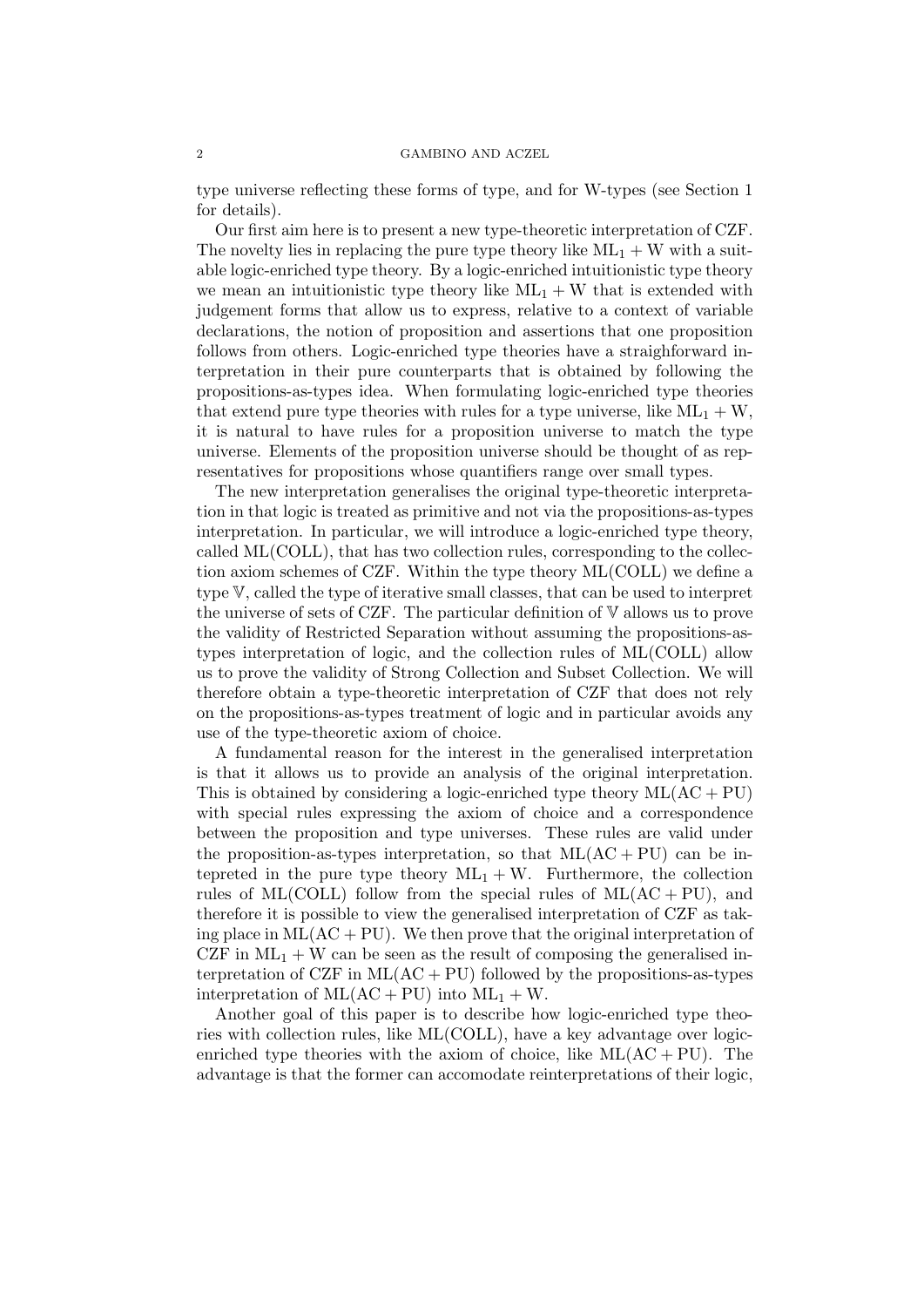while the latter cannot. We focus our attention on reinterpretations of logic as determined by a map  $j$  that satisfies a type-theoretic version of the properties of a Lawvere-Tierney local operator in an elementary topos [21] or of a nucleus on a frame [19]. We will call such a  $j$  a local operator, and the reinterpretation of logic determined by it will be called the j-interpretation. A typical example of such an operator is provided by double-negation. In our development, we consider initially a subsystem  $ML(COLL<sup>-</sup>)$  of  $ML(COLL)$ , and ML(COLL) at a later stage. There are two main reasons for doing so. A first reason is that the Strong Collection rule is sufficient to prove the basic properties of j-interpretations. A second reason is that the Strong Collection rule is preserved by the *j*-interpretation determined by any local operator  $j$ , while the Subset Collection rule is not. In order to obtain the derivability of the  $j$ -interpretation of the Subset Collection rule, we will introduce a natural further assumption. These results allow us to define a type-theoretic version of the double-negation translation, which in turn leads to a proof-theoretic application.

The generalised type-theoretic interpretation is related to the study of categorical models for constructive set theories [7, 29, 30, 13]. Indeed, one of our initial motivations was to study whether it was possible to obtain a type-theoretic version of the results in [30] concerning the interpretation of CZF in categories whose internal logic does not satisfy the axiom of choice. An essential difference, however, between the development presented here and the results in the existing literature on categorical models is that the interaction between propositions and types is more restricted in logicenriched type theories than in categories when logic is treated assuming the proposition-as-subobjects approach to propositions. In particular, logicenriched type theories do not generally have rules that allow us to form types by separation, something that is instead a direct consequence of the proposition-as-subobjects representation of logic in categories [29, 30]. The category-theoretic counterpart to the logic-enrichment of a pure dependent type theory is roughly a first-order fibration over a category that is already the base category of a fibration representing the dependent type theory. See, for example, [18, Chapter 11] or [22, 23].

Extensions of pure type theories that allow the formation of types by separation have already been studied. One approach is via minimal type theories [24, 39]. Minimal type theories may be understood as extensions of logic-enriched type theories with extra rules asserting that each proposition represents a type, that is to be thought of as the types of proofs of the proposition. Using these rules and the standard rules for  $\Sigma$ -types of the underlying pure type theory, the formation of types by separation can be easily obtained. Another approach is offered by the pure type theories with bracket types [6]. These are obtained by extending pure type theories with rules for a new form of type, called bracket type, that allows the representation of propositions as types with at most one element. This approach provides essentially a type-theoretic version of the proposition-as-subobjects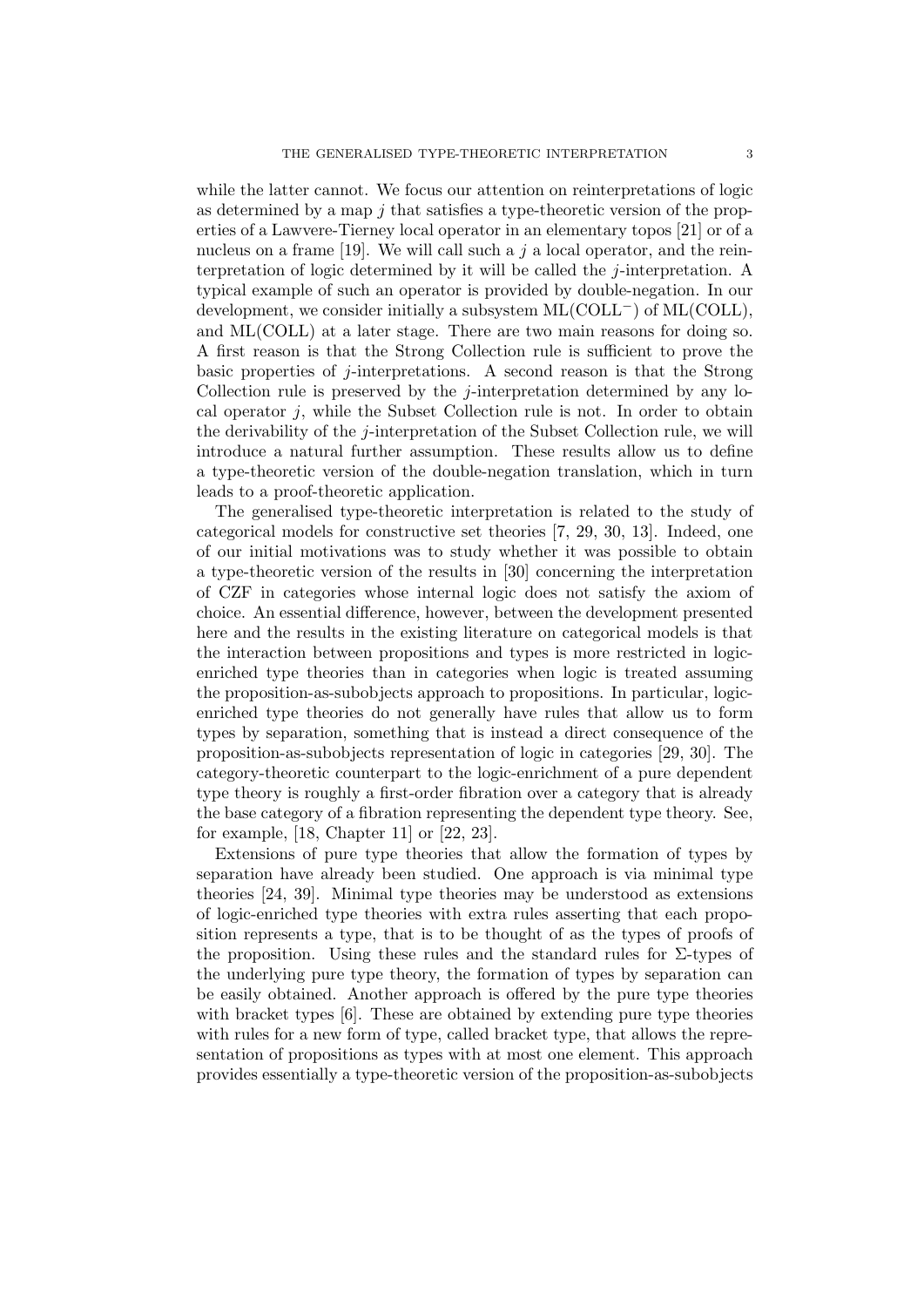idea. In the development of the generalised type-theoretic interpretation we preferred however to work within logic-enriched type theories, and avoid the assumption of extra rules allowing formation of types by separation. In this respect, the generalised type-theoretic interpretation presented here is more general than the existing categorical models for CZF.

The results presented here are part of a wider research programme, originally sketched in [4]. The present paper contributes to that programme in two respects: first, by giving precise proofs of the results announced in [4] regarding the generalised type-theoretic interpretation of CZF and the reinterpretations of logic, and secondly by presenting new results concerning the analysis of the original type-theoretic interpretation via the generalised one. We regard these new results as fundamental, since they show that the generalised intepretation allows us to gain further insight into the original intepretation. Section 6 contains an informal discussion of the overall research effort.

For the convenience of the reader, we present here a concise review of the axiom system of CZF. For a discussion of the development of constructive mathematics in constructive set theories, see [5]. For proof-theoretical investigations on constructive set theories we invite the reader to refer also to [10, 14, 20, 34, 35, 33, 36]. The axioms of CZF are presented below in an extension of the language of first-order logic with primitive restricted quantifiers ( $\forall x \in \alpha$ ) and ( $\exists x \in \alpha$ ). The membership relation can then be defined by letting

$$
\alpha \in \beta =_{\text{def}} (\exists x \in \beta)(x = \alpha)
$$

A formula is said to be restricted if all the quantifiers in it are restricted. We use letters  $u, v, z, x, y, w, \ldots$  for variables of the language, and greek letters  $\alpha, \beta, \gamma, \ldots$  to denote sets. Other greek letters are used to denote formulas. For formulas  $\phi$  and  $\psi$ , we write  $\phi \supset \psi$  for their implication and define  $\phi \equiv \psi =_{\text{def}} (\phi \supset \psi) \wedge (\psi \supset \phi)$ .

The axiom system of CZF includes both logical and set-theoretic axioms and schemes. We will refer to axioms and schemes collectively as axiom schemes. The logical axioms schemes include the standard ones for intuitionistic logic with equality and the following axiom schemes for restricted quantifiers:

$$
(\forall x \in \alpha)\phi \equiv (\forall x)(x \in \alpha \supset \phi), \qquad (\exists x \in \alpha)\phi \equiv (\exists x)(x \in \alpha \wedge \phi)
$$

The set-theoretic axiom schemes of CZF can be conceptually divided into three groups: structural, basic set existence, and collection. The structural axiom schemes of CZF are Extensionality (1) and Set Induction (2).

$$
(\forall x)(x \in \alpha \equiv x \in \beta) \supset (\alpha = \beta) \tag{1}
$$

$$
(\forall x)( (\forall y \in x)\phi[y/x] \supset \phi) \supset (\forall x)\phi \tag{2}
$$

The Extensionality axiom asserts that if two sets have the same elements, then they are equal. The Set Induction scheme is the intuitionistic counterpart of the classical Foundation axiom, and it is formulated as a scheme in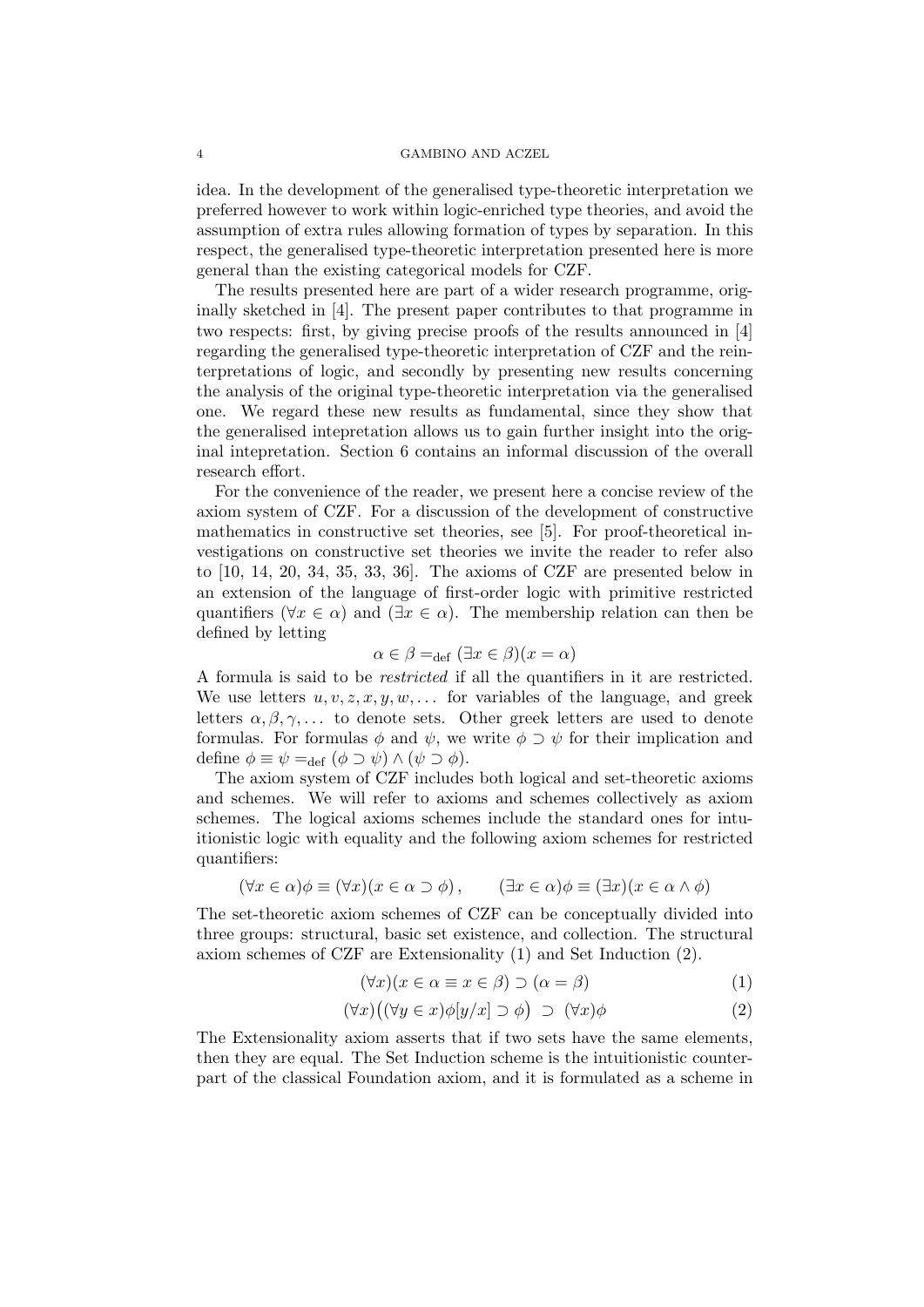which  $\phi$  is an arbitrary formula. The first basic set existence axioms of CZF are Pairing  $(3)$ , Union  $(4)$ , and Infinity  $(5)$ .

$$
(\exists u)(\forall x)(x \in u \equiv (x = \alpha \lor x = \beta))
$$
\n(3)

$$
(\exists u)(\forall x)(x \in u \equiv (\exists y \in \alpha)(x \in y))
$$
\n(4)

$$
(\exists u)((\exists x)(x \in u) \land (\forall x \in u)(\exists y \in u)(x \in y))
$$
\n
$$
(5)
$$

They are formulated as in classical set theory. A further basic set existence scheme of CZF is Restricted Separation. It is the scheme in (6), where  $\theta$  is a restricted formula in which the variable u does not appear free.

$$
(\exists u)(\forall x)(x \in u \equiv x \in \alpha \land \theta)
$$
\n<sup>(6)</sup>

The Restricted Separation scheme is a weakening of the classical scheme of Full Separation, obtained by limiting the kind of formulas allowed in the scheme. To formulate the two collection schemes of CZF we use the abbreviation

$$
(\forall \exists \ \frac{x \in \alpha}{y \in \beta}) \phi =_{\text{def}} (\forall x \in \alpha)(\exists y \in \beta) \phi \land (\forall y \in \beta)(\exists x \in \alpha) \phi
$$

where  $\phi$  is an arbitrary formula. Note that in the formula

$$
(\forall \exists \ \frac{x \in \alpha}{y \in \beta}) \phi
$$

free occurrences of x and y in  $\phi$  get bound by the operator ( $\forall \exists \frac{x \in \alpha}{y \in \beta}$ ). The Strong Collection (7) and Subset Collection (8) schemes are given below.

$$
(\forall x \in \alpha)(\exists y)\phi \supset (\exists u)(\forall \exists \ \frac{x \in \alpha}{y \in u})\phi \tag{7}
$$

$$
(\exists v)(\forall z)[(\forall x \in \alpha)(\exists y \in \beta)\phi \supset (\exists u \in v)(\forall \exists \ \frac{x \in \alpha}{y \in u})\phi]
$$
\n(8)

Note that in the Subset Collection scheme (8) the formula  $\phi$  may have free occurrences of z which get bound by the universal quantifier  $(\forall z)$ . The Strong Collection scheme is a mild strengthening of the Collection scheme, needed in order to derive the Replacement scheme in a set theory without the Full Separation scheme [10]. The Subset Collection scheme is instead a weakening of the Power Set axiom and a strengthening of Myhill's Exponentiation axiom, which asserts that the class of functions between two sets is again a set [31]. In [20] it is shown that, in the presence of axioms  $(1) - (7)$ , the Subset Collection scheme is independent of the Exponentiation axiom.

Outline of the paper. A review of Martin-Löf pure type theories is presented in Section 1, which also serves to fix the notation used in the reminder of the paper, while the list of rules for the type theories used here is contained in Appendix A. Logic-enriched type theories are introduced in Section 2, where we also describe their propositions-as-types interpretation. In Section 3 we define the generalised type-theoretic interpretation of CZF. The relationship between the original and the generalised type-theoretic interpretations is then described in Section 4. Section 5 discusses the reinterpretations of logic. The paper ends in Section 6 with conclusions and a perspective of future work.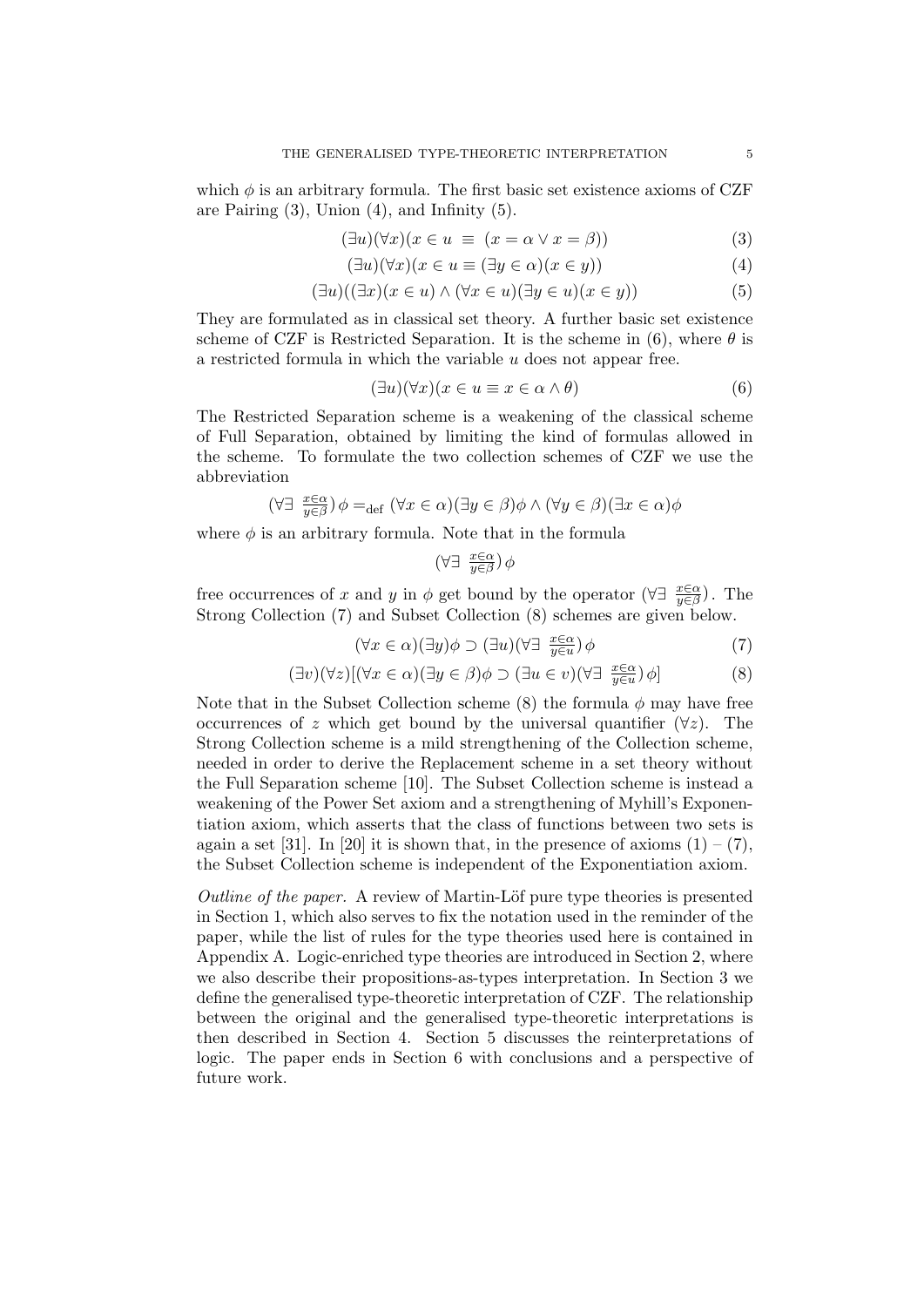#### 6 GAMBINO AND ACZEL

### 1. Pure type theories

Standard pure type theories. A standard pure type theory has judgements of form  $(\Gamma)$  B, where  $\Gamma$  is a context consisting of a list of declarations  $x_1 : A_1, \ldots, x_n : A_n$  of distinct variables  $x_1, \ldots, x_n$ , and B has one of the following forms.

$$
A: \text{type} \qquad A = A': \text{type} \qquad a: A \qquad a = a': A \tag{9}
$$

For the context  $\Gamma$  to be well-formed it is required that the judgements

 $( ) A_1 : type \t (x_1 : A_1) A_2 : type \t ... \t (x_1 : A_1, ..., x_{n-1} : A_{n-1}) A_n : type$ are derivable. The well-formedness of the forms of judgement in (9) has other presuppositions: in a well-formed context  $\Gamma$ , the judgement  $A = A'$ : type presupposes that  $A$ : type and  $A'$ : type, the judgement  $a : A$  presupposes that A : type, and the judgement  $a = a' : A$  presupposes that  $a : A$ and  $a'$ : A. In the rest of the paper we prefer to leave out the empty context whenever possible, so that ( ) A : type will be written simply as  $A$  : type.

Any standard type theory will have certain general rules for deriving wellformed judgements, each instance of a rule having the form

$$
\frac{J_1 \cdots J_k}{J}
$$

where  $J_1, \ldots, J_k, J$  are all judgements. In stating a rule of a standard type theory it is convenient to suppress mention of a context that is common to both the premisses and the conclusion of the rule. For example we write the reflexivity rule for type equality as just

$$
\cfrac{A:\text{type}}{A=A:\text{type}}
$$

but when we apply this rule we are allowed to infer  $(\Gamma)$   $A = A$ : type from  $(Γ)$  A : type for any well-formed context  $Γ$ .

Martin-Löf type theory. We use ML to stand for a variant of Martin-Löf's standard type theory without universes or W-types [28, 32]. We prefer to avoid having any identity types. Also, rather than have finite types  $\mathbb{N}_k$ for all  $k = 0, 1, \ldots$  we will just have them for  $k = 0, 1, 2$  and use the notation  $\mathbb{O}, \mathbb{1}, \mathbb{2}$  for them. We do not assume binary sums as primitive but define them. To do so, we allow dependent types to be defined by cases on 2 as follows: under the assumption that  $A_1$ : type and  $A_2$ : type we allow the formation of  $\mathbb{R}_2(c, A_1, A_2)$ : type whenever c : 2. Furthermore there are rules stating that the judgements

$$
\mathbb{R}_2(1_2, A_1, A_2) = A_1 : \text{type } \qquad \mathbb{R}_2(2_2, A_1, A_2) = A_2 : \text{type }
$$

are derivable. Here  $1_2 : 2$  and  $2_2 : 2$  are the canonical elements of the type 2. This form of type allows us to define binary sums. For types  $A_1$  and  $A_2$  we define

$$
A_1 + A_2 =_{def} (\Sigma z : 2) \mathbb{R}_2(z, A_1, A_2)
$$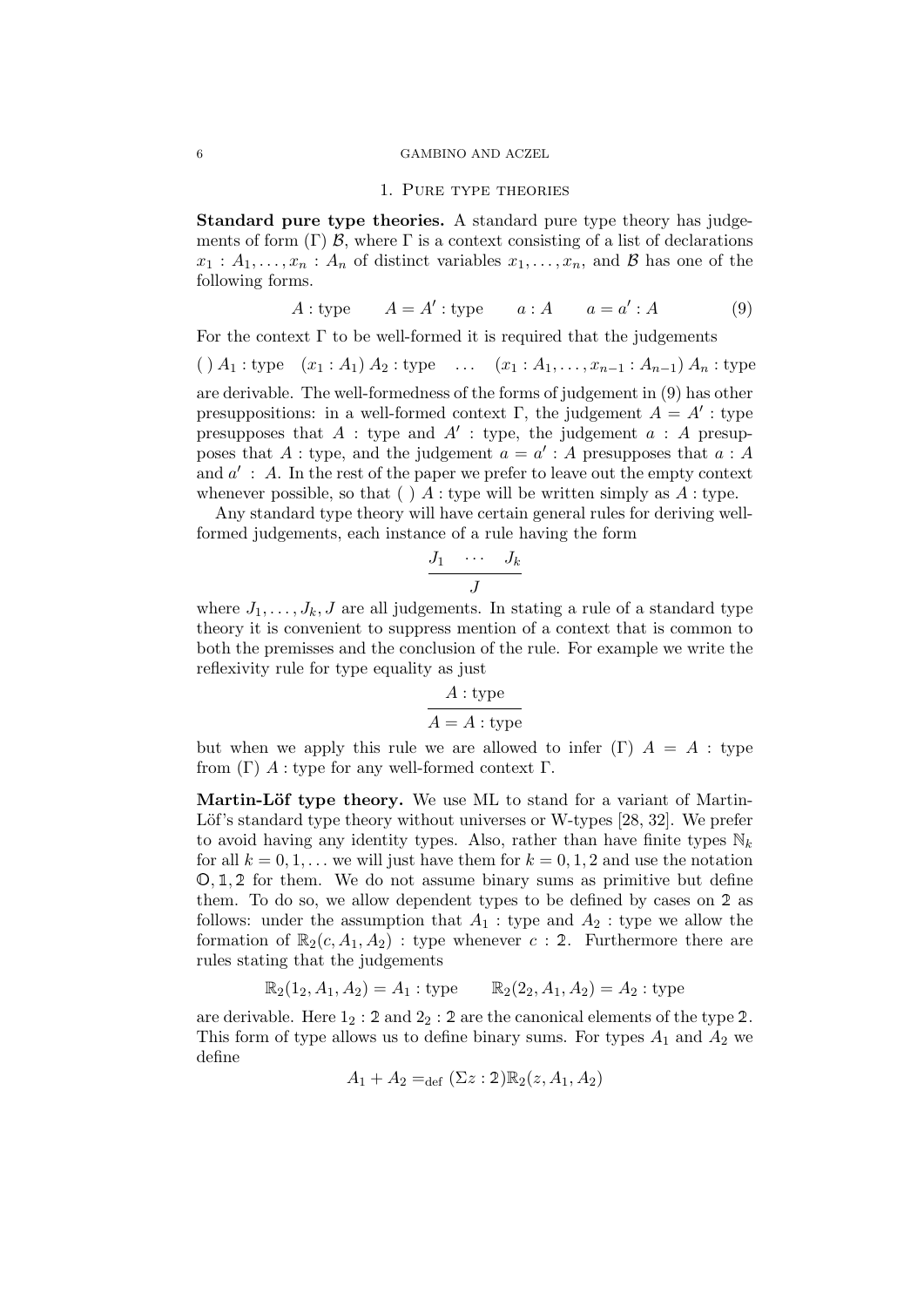Binary product and function types are defined as usual

$$
A_1 \times A_2 =_{\text{def}} (\Sigma : A_1) A_2 \qquad A_1 \to A_2 =_{\text{def}} (\Pi : A_1) A_2
$$

Here and in the following the symbol  $\overline{\ }$  indicates an anonymous bound variable. To fix notation let us also recall that there are derivable rules expressing the first and second projection of an element of a  $\Sigma$ -type, as follows

$$
\frac{c: (\Sigma x : A)B}{c.1 : A} \qquad \qquad \frac{c: (\Sigma x : A)B}{c.2 : B[c.1/x]}
$$
(10)

In summary, the primitive forms of type of ML are

$$
\mathbb{O}\,,\quad \mathbb{1}\,,\quad \mathbb{2}\,,\quad \mathbb{R}_2(e,A_1,A_2)\,,\quad (\Sigma x:A)B\,,\quad (\Pi x:A)B
$$

Table 1 presents the raw syntax for the expressions of ML that we are going to use throughout the paper. For the convenience of the readers, the complete set of rules of ML is recalled in Appendix A.

| Form of type    |                     | Canonical expression Eliminating expression |
|-----------------|---------------------|---------------------------------------------|
|                 |                     | $r_0(e)$                                    |
|                 | $()_1$              | $r_1(e,c)$                                  |
| ヮ               | $1_2, 2_2$          | $r_2(e, c_1, c_2)$                          |
| N               | $0, \;succ(e)$      | $r_{\mathbb{N}}(e, c, (x, y)d)$             |
| $(\Sigma x:A)B$ | $\text{pair}(a, b)$ | split(e, (x, y)c)                           |
| $(\Pi x : A)B$  | $(\lambda x:A)b$    | app(f,a)                                    |

Table 1. Types and expressions of the ML type theory.

Wellfounded trees. Types of wellfounded trees, or W-types for short, play a crucial role in the intrerpretation of constructive set theories in dependent type theories. Let us then briefly review the rules concerning this form of type. The formation rule and introduction rules for W-types are the following

$$
\frac{A: \text{type} \qquad (x:A) \ B: \text{type}}{\text{(Wx : A)}B: \text{type}} \qquad \frac{a:A \qquad t: B[a/x] \to (\text{Wx : A)}B}{\text{sup}(a,t): (\text{Wx : A)}B}
$$

A canonical element sup( $a, t$ ) of  $W =_{def} (\mathbb{W} x : A)B$  should be thought of as the tree with a root labelled by  $\sup(a, t)$ . The branches departing from the root are indexed by elements of  $B[a/x]$  with nodes labelled by the elements app $(t, b)$  for  $b : B[a/x]$ .

In the formulation of the elimination and computation rules, we suppress mention of the judgement  $(z:W)$  C : type that is part of the premisses. Let  $(\Gamma) =_{def} (x : A, u : B \to W, v : (\Pi y : B)C[app(u, y)/z])$  so that we can write the elimination rule as

$$
\frac{e:W \quad (\Gamma) \ c: C[\sup(x, u)/z]}{\operatorname{rw}(e, (x, u, v)c): C[e/z]}
$$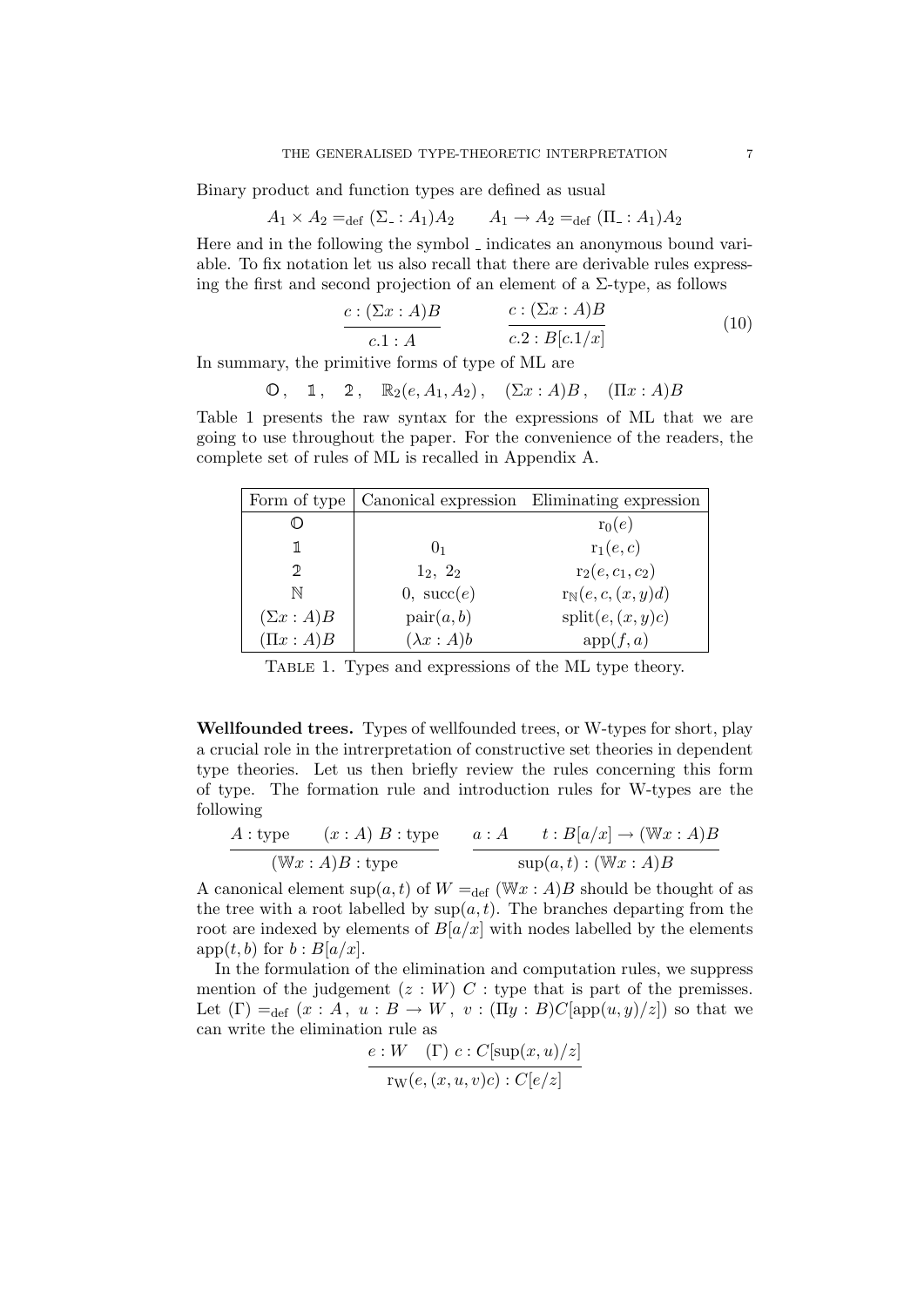and the computation rule as

 $a : A \t t : B[a/x] \to W \t (\Gamma) c : C[\sup(x, u)/z]$ 

 $\operatorname{rec}(\sup(a, t)) = c[a, t, (\lambda y : B[a/x]) \operatorname{rec}(\operatorname{app}(t, y)) / x, u, v] : C[\sup(a, t)/z]$ where  $\text{rec}(e) =_{\text{def}} \text{rw}(e,(x, u, v)c)$ , for  $e : W$ .

Type universes. We will consider type theories that include rules for a type universe U of small types, or rather of representatives for small types. We adopt a slight variant of the so-called Tarski-style formulation of type universes, that we now present. The type universe has formation rule

 $\mathbb{U}:$  type

For each  $a: \mathbb{U}$ , we write  $\mathbb{T}(a)$ : type for the small type represented by a. Therefore, the elimination rule for the type universe is stated as

$$
\frac{a:\mathbb{U}}{\mathbb{T}(a):\text{type}}
$$

The introduction and computation rules for the type universe express that U reflects all the forms of type of ML. For example, to express that U reflects the type O we have the introduction rule

 $\widehat{\mathbb{O}}: \mathbb{U}$ 

which has an associated computation rule asserting

$$
\mathbb{T}(\widehat{\mathbb{O}}) = \mathbb{O} : \text{type}
$$

To reflect  $\Sigma$ -types, there is the introduction rule

$$
\frac{a:\mathbb{U} \quad (x:\mathbb{T}(a)) \; b:\mathbb{U}}{(\Sigma x:a)b:\mathbb{U}}
$$

and its associated computation rule

$$
\mathbb{T}((\Sigma x : a)b) = (\Sigma x : \mathbb{T}(a)) \mathbb{T}(b) : \text{type}
$$

The complete set of rules for the type universe is given in Appendix A. Note that the symbol  $\Sigma$  appears both in the judgement  $(\Sigma x : a)b : \mathbb{U}$  and in the judgement  $(\Sigma x : \mathbb{T}(a)) \mathbb{T}(b)$ : type. Similar notation is used to reflect the type formation rules of ML in the type universe. Since the forms of judgement in which the same symbol appears are different, there is no reason for confusion.

We write MLW and  $ML_1$  for the type theories that are obtained from ML by adding rules for W-types and rules for a type universe, respectively. The type theory  $MLW_1$  is like  $ML_1$  except that the rules for the W-types are added and the type universe U also reflects W-types. A particularly important role will be played in the following by the natural subtheory  $ML_1 + W$ of  $MLW_1$ , which has W-types but they are not reflected in U. Many prooftheoretical results concerning these pure type theories are presented in [17].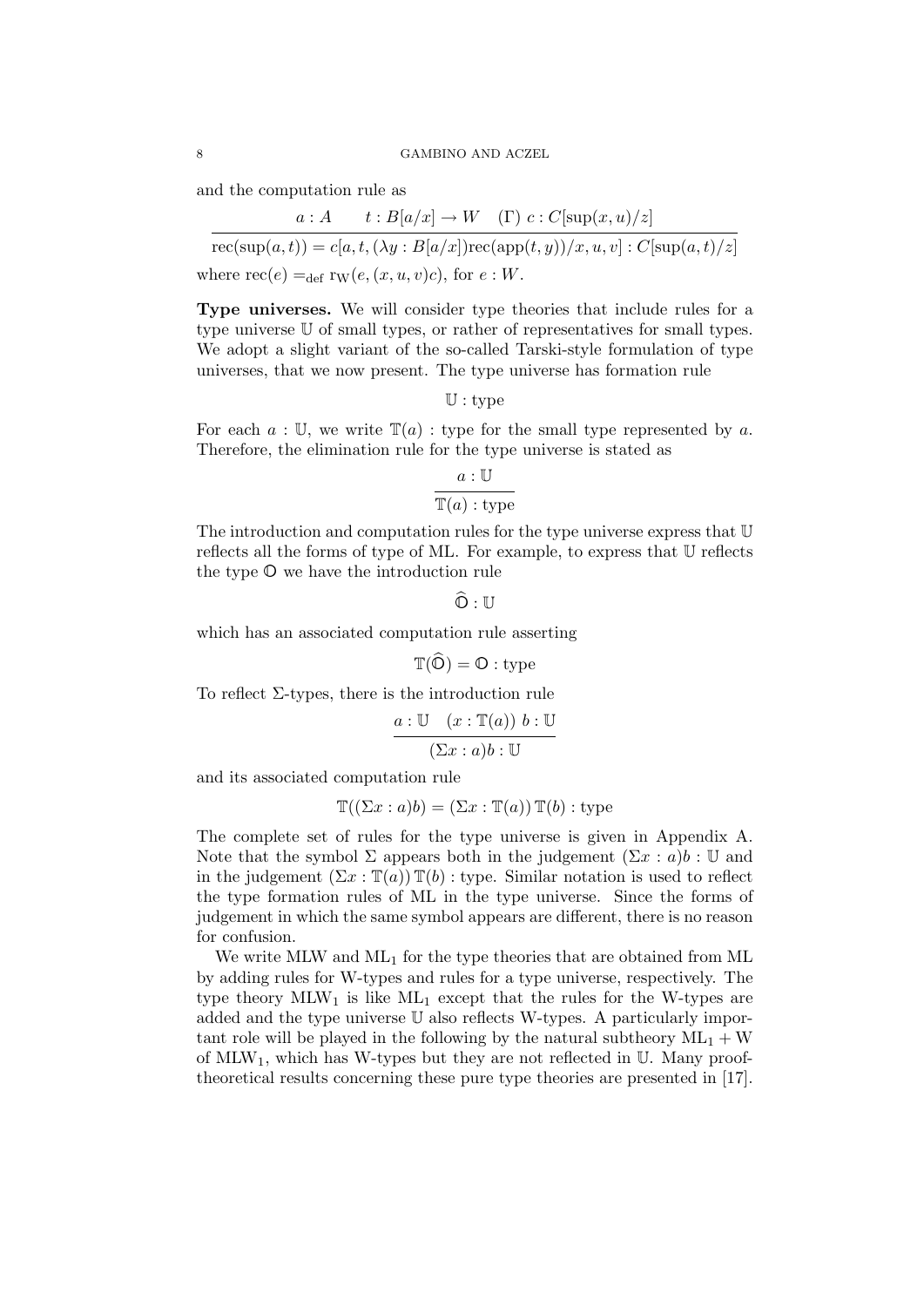#### 2. Logic-enriched type theories

Adding Predicate Logic. Given a standard pure type theory we may consider extending it with two additional forms of judgement  $(\Gamma)$   $\mathcal{B}$ , where  $\Gamma$  should be a well-formed context as before, and  $\beta$  has one of the forms

$$
\phi : \text{prop} \qquad \phi_1, \ldots, \phi_m \Rightarrow \phi
$$

These judgements express, relative to the context  $(\Gamma)$ , that  $\phi$  is a proposition and that  $\phi$  follows from  $\phi_1, \ldots, \phi_m$ , respectively. In the context Γ, the wellformedness of the judgement  $\phi_1, \ldots, \phi_m \Rightarrow \phi$  presupposes that  $\phi_i$ : prop (for  $i = 1, \ldots, m$ ) and  $\phi$ : prop. Using these new judgement forms it is straightforward to add the standard formation and inference rules for the intuitionistic logical constants, i.e. the canonical true and false propositions  $\top$ ,  $\bot$ , the binary connectives  $\land$ ,  $\lor$ ,  $\supset$  and the quantifiers  $(\forall x : A)$ ,  $(\exists x : A)$ for each type  $A$ . For example, the rules for the existential quantifier are as follows.

$$
\begin{array}{c}\nA: \text{type} \quad (x:A) \phi: \text{prop} \\
\hline\n\left(\exists x:A\right) \phi: \text{prop} \quad (x:A) \phi: \text{prop} \quad a:A \quad \phi[a/x] \\
\hline\n\left(\exists x:A\right) \phi \quad \psi: \text{prop} \quad (x:A) \phi \Rightarrow \psi \\
\hline\n\psi\n\end{array}
$$

The negation  $\neg \phi$  of a proposition  $\phi$  is defined by letting  $\neg \phi =_{\text{def}} \phi \supset \bot$ , and logical equivalence is expressed with the proposition

$$
\phi \equiv \psi =_{\text{def}} (\phi \supset \psi) \wedge (\psi \supset \phi) \tag{11}
$$

where  $\phi$  and  $\psi$  are propositions. As always, in the statement of formation rules we suppress a context that is common to the premisses and conclusion. In the inference rules we will also suppress a list of assumptions appearing on the left hand side of  $\Rightarrow$  in the logical premisses and conclusion of each inference rule. Moreover we will write  $(\Gamma) \phi$  rather than  $(\Gamma) \Rightarrow \phi$  and just  $\phi$ rather than the judgement  $\Rightarrow \phi$ .

Induction Rules. It is possible to extend a standard logic-enriched type theory with additional non-logical rules to express properties of the various forms of type. For example, it is natural to add a rule for mathematical induction to the rules concerning the type of natural numbers and there are similar rules for the other inductive forms of type. For each inductive type  $C$  of MLW, we have an induction rule of the form

$$
\frac{(z:C) \phi : \text{prop} \qquad e:C \qquad IND_C}{\phi[e/z]}
$$

where the correspondence between the form of  $C$  and the premisses  $IND_C$  is described in Table 2. Note that Π-types are absent from this correspondence, since they are not an inductive form of type.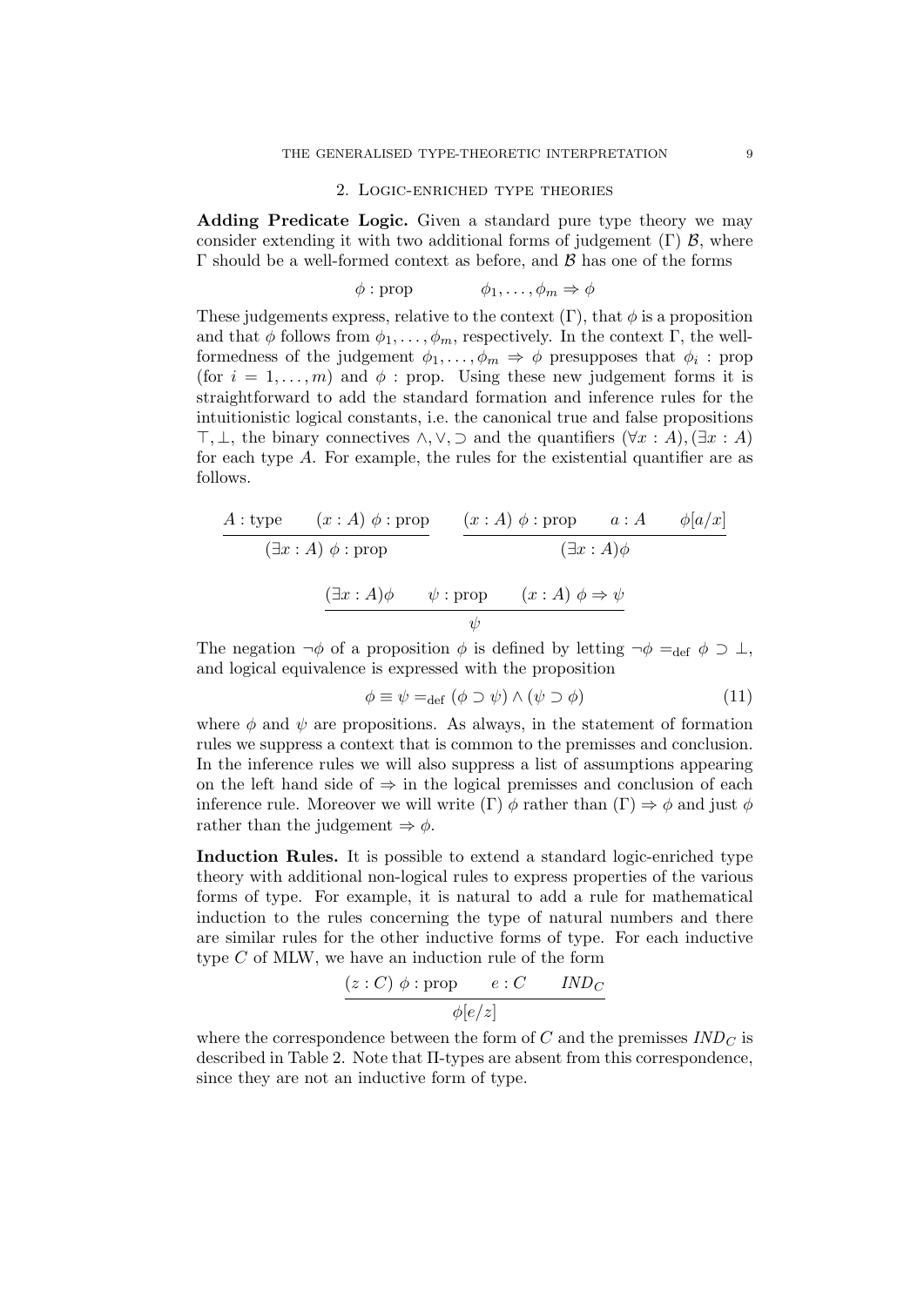| C               | $IND_C$                                                                                       |
|-----------------|-----------------------------------------------------------------------------------------------|
| ◑               |                                                                                               |
| 1               | $\phi[0_1/z]$                                                                                 |
| 2               | $\phi[1_2/z], \phi[2_2/z]$                                                                    |
| N               | $\phi[0/z], (x : \mathbb{N}) \phi[x/z] \Rightarrow \phi[\text{succ}(x)/z]$                    |
| $(\Sigma x:A)B$ | $(x:A,y:B)$ $\phi$ [pair $(x,y)/z$ ]                                                          |
| (Wx:A)B         | $(x:A, u:B \to C)$ $(\forall y:B)\phi[\text{app}(u,y)/z] \Rightarrow \phi[\text{sup}(x,u)/z]$ |

Table 2. Inductive types and premisses of their induction rules.

The proposition universe. When adding logic to a standard pure type theory T that includes  $ML_1$  it is natural to also add a proposition universe  $\mathbb P$ to match the type universe U. The formation rule for this type is

P : type

The rules for  $P$  express that elements of this type are to be thought of as representatives for propositions whose quantifiers range over small types. Indeed, the elimination rule

$$
\frac{p : \mathbb{P}}{\tau(p) : \text{prop}}
$$

expresses that each object  $p : \mathbb{P}$  represents a proposition. To express that the false proposition has a representative in  $\mathbb P$  we have the introduction rule

 $\widehat{\perp}$ :  $\mathbb P$ 

For the type  $\mathbb P$  it seems convenient to avoid the use of an equality form of judgement for propositions in order to express that  $\mathbb P$  reflects logic. Instead we use logical equivalence as defined in (11). For example, the rule relative to the false proposition is

$$
\tau(\widehat{\perp}) \equiv \perp
$$

Similarly, existential quantification over small types is reflected in  $\mathbb P$  with the introduction rule

$$
\frac{a:\mathbb{U} \quad (x:\mathbb{T}(a)) \ p:\mathbb{P} \quad ( \exists x:a)p:\mathbb{P} \quad}
$$

and the rule

$$
\tau((\exists x : a)p) \equiv (\exists x : \mathbb{T}(a))\tau(p)
$$

The set of rules for the proposition universe  $\mathbb P$  is presented in Appendix A.

Some logic-enriched type theories. Given a pure type theory T, we write  $T+IL$  for the logic-enriched type theory that is obtained from T by adding rules for predicate logic. We then write  $T + IL + IND$  for the logic-enriched type theory that has induction rules for each of the forms of inductive type of T. When the pure type theory T includes  $ML_1$  then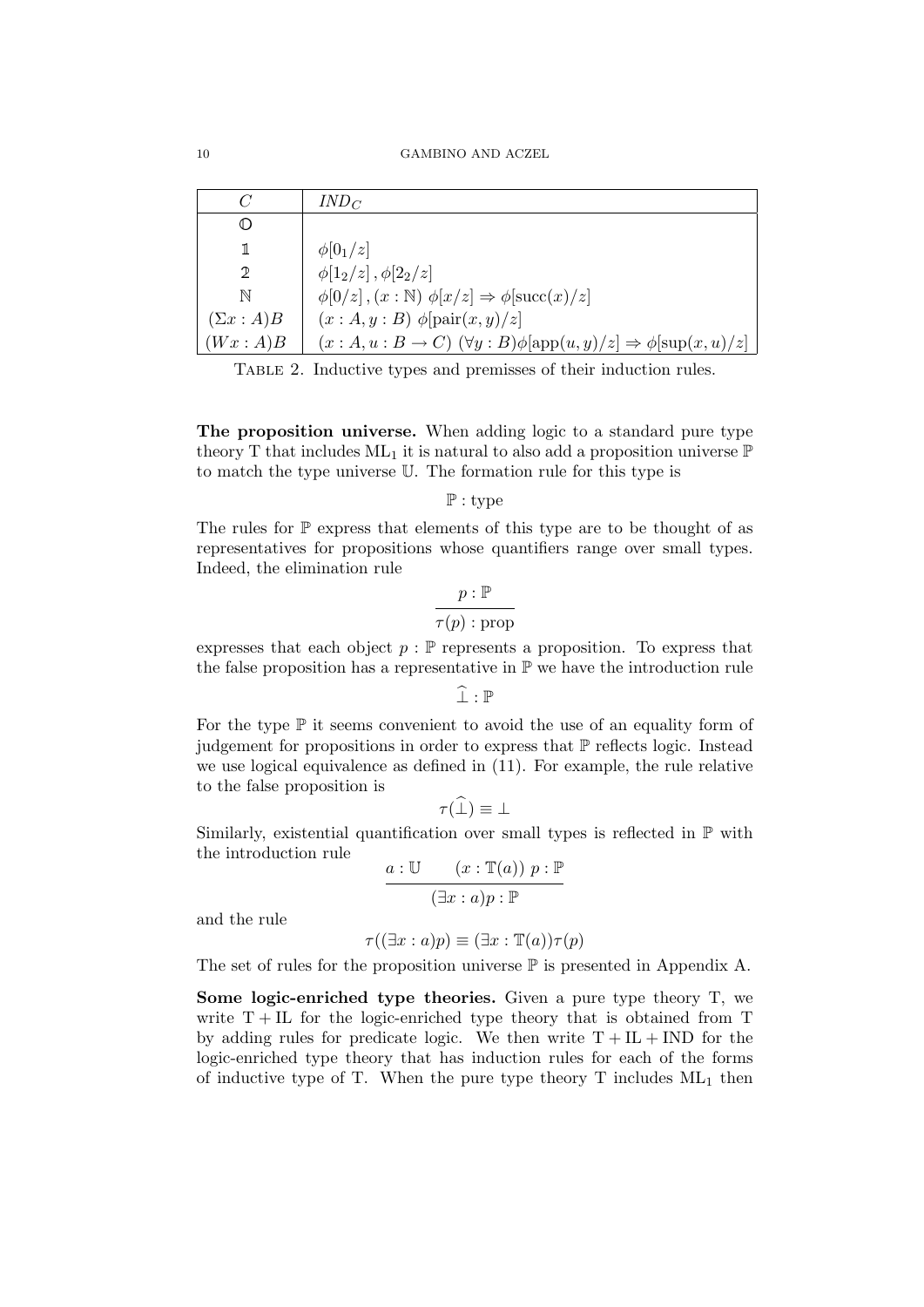we write  $T + IL_1$  for the enrichment of T with intuitionistic predicate logic and also the rules for  $\mathbb{P}$ , and  $T + IL_1 + IND$  for its extension with induction rules.

In the following we will be interested in an extension of the logic-enriched type theory  $ML_1 + W + IL_1 + IND$ , whose primitive forms of type are the following.

O, 1, 2, N,  $\mathbb{R}_2(A_1, A_2, e)$ ,  $(\Sigma x : A)B$ ,  $(\Pi x : A)B$  (W $x : A)B$ , U,  $\mathbb{T}(e)$ , P There are predicate logic rules, induction rules for  $\mathbb{O}$ , 1, 2, N,  $(\Sigma x : A)B$ and  $(Wx : A)B$ , and rules for the type  $\mathbb P$ . We will work informally in the logic-enriched type theory  $ML_1 + W + IL_1 + IND$  in Section 3.

**Propositions-as-types.** The logic-enriched type theory  $ML + IL$  has a straightforward interpretation into the pure type theory ML that is obtained by following the propositions-as-types idea. Each induction rule can also be justified under the propositions-as-types interpretation of logic by using the elimination rule of the inductive type to which the induction rule is associated. Furthermore, the derivability of the type-theoretic axiom of choice [28] implies that the rule

$$
\frac{A: \text{type} \quad (x:A) \ B: \text{type} \quad (x:A,y:B) \ \phi: \text{prop}}{(\forall x:A)(\exists y:B)\phi \supset (\exists u: (\Pi x:A)B)(\forall x:A)\phi[\text{app}(u,x)/y]} \tag{AC}
$$

has a valid propositions-as-types interpretation in the pure type theory ML. Hence, the propositions-as-types interpretation reduces the logic-enriched type theory  $ML + IL + IND + AC$  to the pure type theory ML. An analogous result holds when we add rules for W-types on both sides.

The propositions-as-types idea extends to logic-enriched type theories with a proposition universe. The extension is obtained by interpreting the proposition universe  $\mathbb P$  as the type universe  $\mathbb U$ , and representatives for small propositions as representatives for small types, again following the propositions-as-types idea. The logic-enriched type theory  $ML_1 + IL_1$  has then an interpretation into the pure type theory ML1. Since the rules for the proposition universe  $\mathbb P$  are completely analogous to the rules for the type universe U it is possible to see that also the proposition

$$
(\forall p : \mathbb{P})(\exists u : \mathbb{U})(\tau(p) \equiv (\exists \dots \mathbb{T}(u)) \top)
$$
 (PU)

is interpreted as an inhabited type by this extension of the propositionsas-types interpretation. As a consequence of these facts, the logic-enriched type theory  $ML(AC + PU) =_{def} ML_1 + W + IL_1 + IND + AC + PU$  admits an interpretation into the pure type theory  $ML_1 + W$ . In Section 3 we will introduce collection principles and show that the rules (AC) and (PU) allow us to derive them. The following lemma will be helpful to do so.

**Lemma 2.1.** Assuming (AC) and (PU) there exists  $t : \mathbb{P} \to \mathbb{U}$  such that, for  $p : \mathbb{P}$ , the judgement  $\tau(p) \equiv (\exists$  :  $\mathbb{T}(\text{app}(t, p))$  $\top$  is derivable.

*Proof.* To prove the claim, it is suffient to apply  $(AC)$  to  $(PU)$ .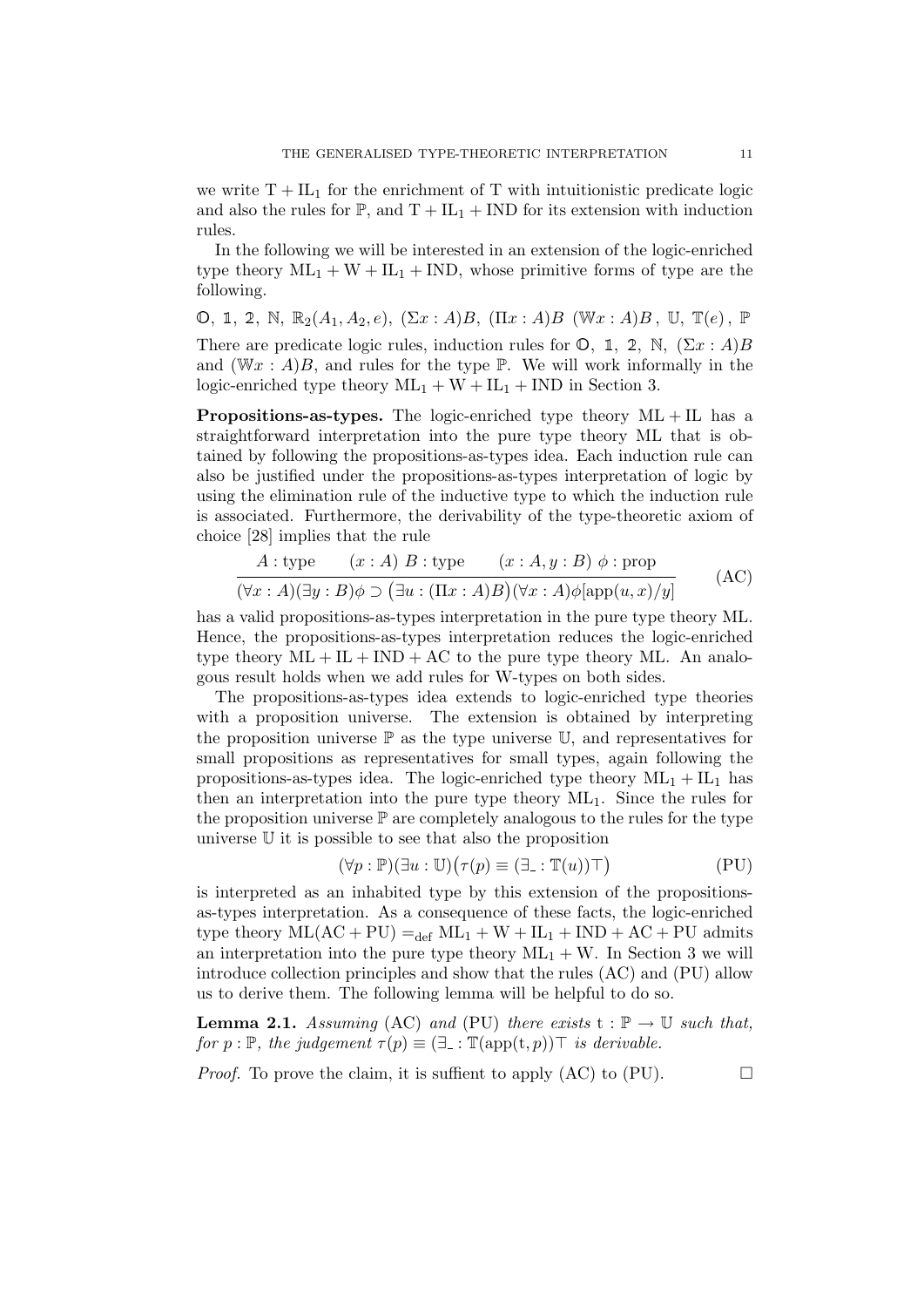### 12 GAMBINO AND ACZEL

### 3. The generalised type-theoretic interpretation

Some notions of collection. Given a type A what is a *collection* of objects of type  $A$ ? We may consider three approaches to this question: logical, combinatorial, and hybrid. The logical approach is to take a collection to be a class on A, i.e. a propositional function  $(x : A)$   $\phi$  : prop. The objects of such a collection are the  $a : A$  such that  $\phi[a/x]$  holds. By contrast the combinatorial approach is to take a collection to be a family  $(x : I) b : A$ indexed by a type I. This time the objects are the  $b[i/x]$ : A for  $i: I$ . Finally, the hybrid approach takes a collection to consist of a pair given by a family  $(x : I)$  b : A and a class  $(x : I)$   $\phi$  : prop on the index type I. The objects of such a collection are the  $b[i/x]$ : A for those  $i: I$  such that  $\phi[i/x]$ holds.

A problem with each of these notions of collection is that we cannot generally expect there to be a type of all collections of objects of type A for all types A. What we can expect is to be able to form types of small collections using the type and proposition universes. For example, the type of small collections for the logical approach is given by

$$
Cla(A) =_{def} A \to \mathbb{P}
$$

We get the following types of small collections for the combinatorial and hybrid notions of small collection of objects of type A. We shall refer to these types as the types of small families and of small subclasses of A, respectively:

$$
\text{Fam}(A) =_{\text{def}} (\Sigma x : \mathbb{U})(\mathbb{T}(x) \to A) \tag{12}
$$

$$
Sub(A) =_{def} (\Sigma x : \mathbb{U})((\mathbb{T}(x) \to \mathbb{P}) \times (\mathbb{T}(x) \to A))
$$
\n(13)

The properties of these types play an essential role in the development of the original and generalised type-theoretic interpretations of CZF, and it is therefore convenient to introduce some notation to manipulate efficiently their elements. We do so by exploiting the notation for projections of elements of  $\Sigma$ -types as given in (10). Given  $\alpha$ : Fam(A) define

$$
el(\alpha) =_{def} \alpha.1 : \mathbb{U}
$$

We will write  $el(\alpha)$ : type to denote also the small type  $\mathbb{T}(el(\alpha))$ , associated with  $\text{el}(\alpha)$ : U, since the judgement makes clear whether we are considering a small type or the element in the type universe that represents it. We deal analogously with the elements in type and proposition universes that we define below. For  $x : \text{el}(\alpha)$ , let

$$
val(\alpha, x) =_{def} app(\alpha.2, x) : A
$$

Using the definitions introduced above, we can form propositions by quantifying over a small family, i.e. if  $(x : A) \phi$ : prop and  $\alpha$ : Fam(A) we can define the propositions ( $\forall x \in \alpha$ ) $\phi$  and ( $\exists x \in \alpha$ ) $\phi$  as follows.

$$
(\forall x \in \alpha) \phi =_{def} (\forall x : el(\alpha)) \phi[\text{val}(\alpha, x)/x] : \text{prop}
$$
  

$$
(\exists x \in \alpha) \phi =_{def} (\exists x : el(\alpha)) \phi[\text{val}(\alpha, x)/x] : \text{prop}
$$
 (14)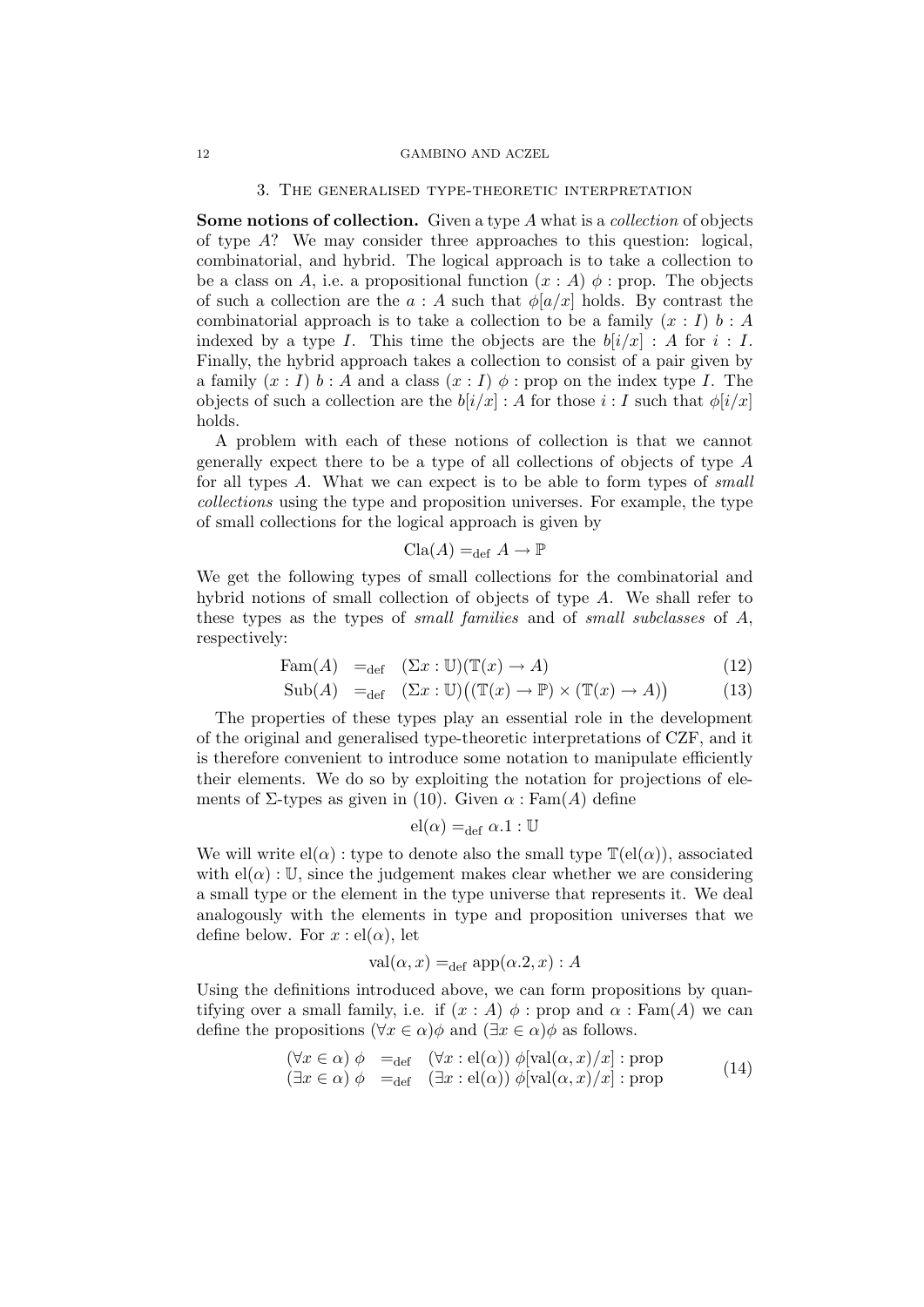In a similar way, it is possible to form elements of the proposition universe by quantifying over a small family. For  $(x : A)$   $p : \mathbb{P}$  we define

$$
(\forall x \in \alpha) p =_{def} (\forall x : el(\alpha)) p[val(\alpha, x)/x] : \mathbb{P}
$$
  

$$
(\exists x \in \alpha) p =_{def} (\exists x : el(\alpha)) p[val(\alpha, x)/x] : \mathbb{P}
$$
 (15)

The notation introduced in (14) and (15) does not lead to confusion, since the rules for the proposition universe  $\mathbb P$  imply that the judgements

$$
(\forall x \in \alpha) \tau(p) \equiv \tau ((\forall x \in \alpha)p)
$$
  
\n
$$
(\exists x \in \alpha) \tau(p) \equiv \tau ((\exists x \in \alpha)p)
$$
\n(16)

are derivable. We now develop an analogous system of abbreviations for the type of small subclasses of a type, as defined in (13). For  $\alpha$ : Sub(A) we define

$$
el(\alpha) =_{def} \alpha.1 : \mathbb{U}
$$

For  $x : \text{el}(\alpha)$  we define

$$
dom(\alpha, x) =_{def} app(\alpha.2.1, x) : \mathbb{P}
$$
  
val( $\alpha, x$ ) =<sub>def</sub> app( $\alpha.2.2, x$ ) : A

For  $(x : A)$   $\phi$  : prop we define

$$
(\forall x \in \alpha) \phi =_{def} (\forall x : el(\alpha)) (\text{dom}(\alpha, x) \supset \phi[\text{val}(\alpha, x)/x]) : \text{prop} \quad (17)
$$
  

$$
(\exists x \in \alpha) \phi =_{def} (\exists x : el(\alpha)) (\text{dom}(\alpha, x) \wedge \phi[\text{val}(\alpha, x)/x]) : \text{prop} \quad (17)
$$

Finally, for  $(x : A)$   $p : \mathbb{P}$  we define

$$
(\forall x \in \alpha) p =_{def} (\forall x : el(\alpha)) (\text{dom}(\alpha, x) \supset p[\text{val}(\alpha, x)/x]) : \mathbb{P}
$$
  

$$
(\exists x \in \alpha) p =_{def} (\exists x : el(\alpha)) (\text{dom}(\alpha, x) \wedge p[\text{val}(\alpha, x)/x]) : \mathbb{P}
$$
 (18)

Judgements analogous to those in (16) are easily derivable, so that the definitions in (17) and (18) are compatible.

Separation in type theory. The set theory CZF, like the systems of classical axiomatic set theory, allows the formation of sets of sets of sets of . . . but does not allow non-well-founded sets. So to interpret the universe of sets of CZF as a type in type theory we need a type of iterative sets obtained by inductively iterating some notion of 'set of'. When we use the combinatorial approach to interpret the notion of 'set of' there is a problem with the justification of the Restricted Separation scheme of CZF if we wish to avoid the propositions-as-types representation of logic. The problem can be explained as follows. In CZF, for a set  $\alpha$  and a restricted formula  $\theta$ , Restricted Separation, as stated in (6), asserts that there is a set  $\gamma$  such that  $(\forall x)(x \in \gamma \equiv (x \in \alpha \wedge \theta))$ . It is then straightforward to see that for a formula  $\phi$  the following sentences are provable in CZF.

$$
(\forall x \in \gamma) \phi \equiv (\forall x \in \alpha) (\theta \supset \phi) (\exists x \in \gamma) \phi \equiv (\exists x \in \alpha) (\theta \wedge \phi)
$$
(19)

An analogous fact holds in the logic-enriched type theory  $ML(AC + PU)$ . Given  $\alpha$ : Fam(A) and  $(x : A)$   $p : \mathbb{P}$ , let  $\theta =_{def} \tau(p)$  for  $x : el(\alpha)$ .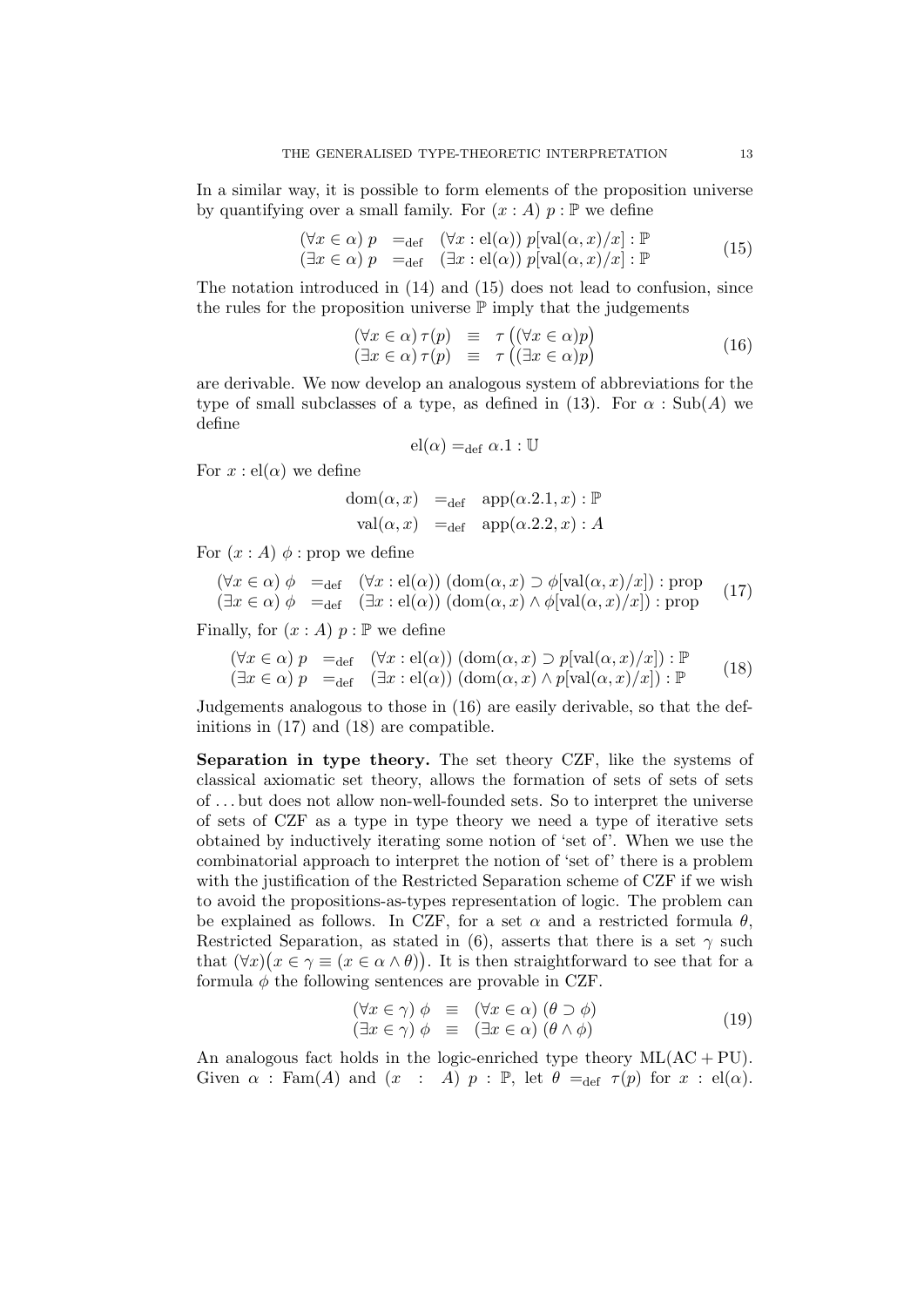We can then define  $\gamma$ : Fam(A) such that for  $(x : A)$   $\phi$ : prop the following judgements, corresponding to the sentences in (19), are derivable in  $ML(AC + PU)$ 

$$
(\forall x \in \gamma) \phi \equiv (\forall x \in \alpha) (\theta \supset \phi)
$$
  

$$
(\exists x \in \gamma) \phi \equiv (\exists x \in \alpha) (\theta \wedge \phi)
$$

The reason is that in  $ML(AC + PU)$  it is possible to prove the existence of a function  $t : \mathbb{P} \to \mathbb{U}$  as in Lemma 2.1, and so to define  $\gamma : \text{Fam}(A)$  such that

$$
el(\gamma) = (\Sigma x : el(\alpha)) \operatorname{app}(t, p[\operatorname{val}(\alpha, x)/x]) : \mathbb{U}
$$
\n(20)

and

$$
val(\gamma, z) = val(\alpha, z.1) : A
$$
\n(21)

for  $z : el(\gamma)$ . But without the assumption of (AC) and (PU), the proof of Lemma 2.1 cannot be carried out. To overcome this difficulty we adopt the hybrid notion of small collection instead of the combinatorial one. Note that the purely logical notion of small collection cannot be used to get any kind of iterative notion of set essentially because  $operatorname{Cla}(A)$  is not positive in A. So it seems that the use of the hybrid notion is the natural way to incorporate the necessary logical ingredient in the notion of small collection. We are therefore led to study the properties of small subclasses of a type.

**Small subclasses.** To define explicitly small subclasses of a type A it will be convenient to adopt the following convention. For derivable judgements of the form  $a: U, (x: \mathbb{T}(a))$   $p: \mathbb{P}$ , and  $(x: \mathbb{T}(a))$   $t: A$ , we will define an element of  $\text{Sub}(A)$  by saying that it is the small subclass  $\gamma$  such that

$$
el(\gamma) = T(a) : type
$$
 (22)

and that, for  $x : \mathbb{T}(a)$ , the judgements

$$
\text{dom}(\gamma, x) \equiv \tau(p) \n\text{val}(\gamma, x) = t : A
$$
\n(23)

are derivable. Note that if  $\gamma = \delta : \text{Sub}(A)$ , where

$$
\delta =_{\text{def}} \text{pair}(a, \text{pair}((\lambda x : \mathbb{T}(a))p, (\lambda x : \mathbb{T}(a))t)) : \text{Sub}(A)
$$

then the judgements in (22) and (23) can actually be derived. We begin our discussion of set-theoretic constructs with the empty set. Recalling that  $\mathbb{T}(\widehat{\mathbb{O}}) = \mathbb{O}$  : type, we define

$$
\emptyset_A : \operatorname{Sub}(A)
$$

to be the small subclass  $\gamma$  of A such that  $\text{el}(\gamma) = \mathbb{O}$  : type and, for  $x : \mathbb{O}$ , the judgements dom $(\gamma, x) \equiv \bot$  and val $(\gamma, x) = r_0(x) : A$  are derivable.

**Lemma 3.1.** There exists  $\gamma$ : Sub(A) such that the judgements

$$
(\forall x \in \gamma) \phi \equiv \top
$$
  

$$
(\exists x \in \gamma) \phi \equiv \bot
$$

are derivable.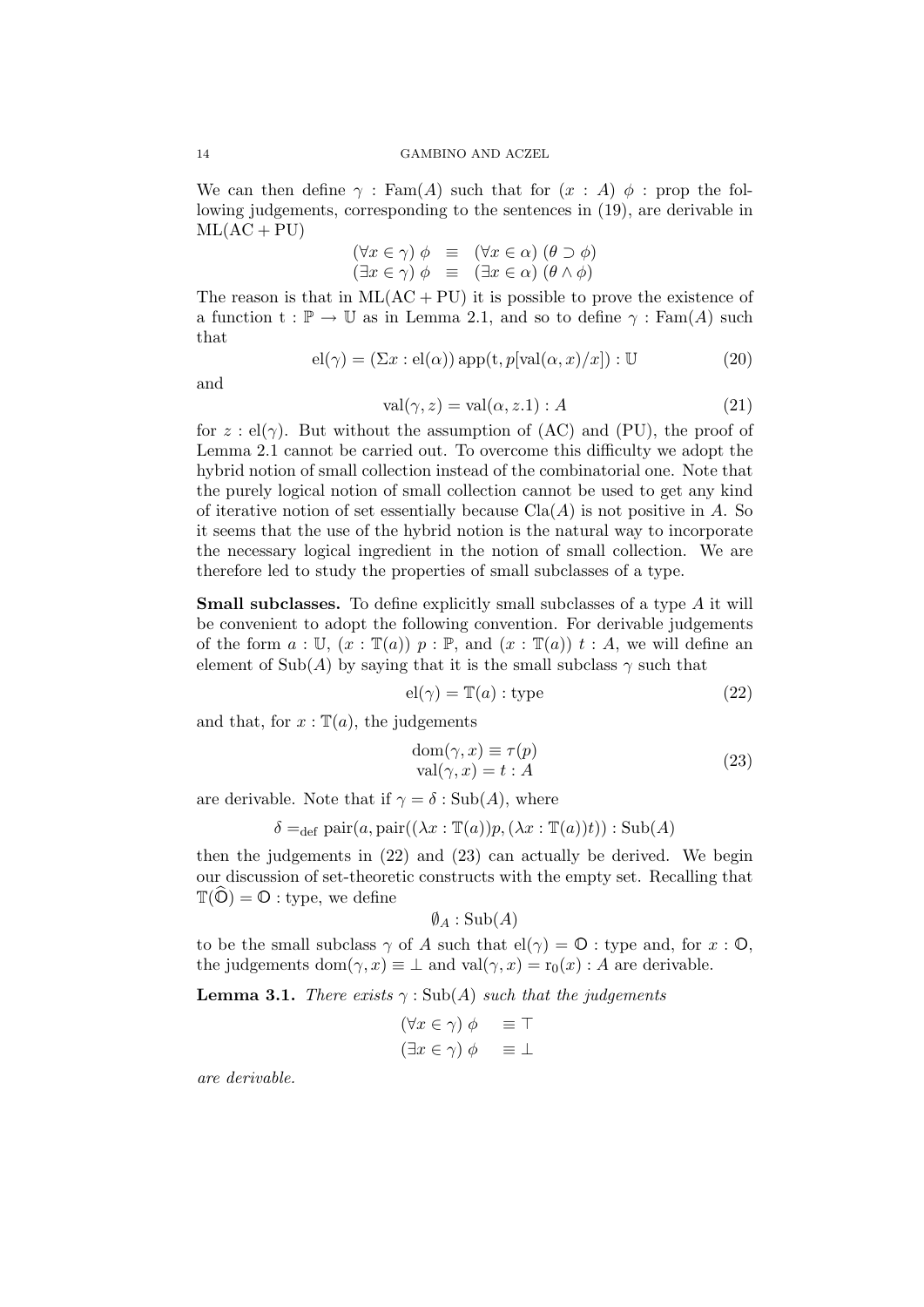*Proof.* Let  $\gamma = \emptyset_A$ : Sub(A). The required conclusion follows directly by the definition of quantification over small subclasses in  $(17)$ .

To introduce the pairing operation, let us recall that  $\mathbb{T}(\widehat{2}) = 2$ : type. For  $a_1, a_2 : A$  we can then define

$$
\{a_1, a_2\} : \mathrm{Sub}(A)
$$

as the small subclass  $\gamma$  of A such that  $\text{el}(\gamma) = 2$ : type and, for  $x : 2$ , the judgements dom $(\gamma, x) \equiv \top$  and val $(\gamma, x) = r_2(x, a_1, a_2)$ : A are derivable. The properties of this operation are stated in the next lemma.

**Lemma 3.2.** Let  $a_1, a_2 : A$ . There exists  $\gamma : Sub(A)$  such that

$$
(\forall x \in \gamma) \phi \equiv \phi[a_1/x] \land \phi[a_2/x]
$$
  

$$
(\exists x \in \gamma) \phi \equiv \phi[a_1/x] \lor \phi[a_2/x]
$$

are derivable.

*Proof.* Let  $\gamma = \{a_1, a_2\}$ : Sub(A). Unfolding the definition of quantification over  $\gamma$ , we derive the following judgement.

$$
(\forall x \in \gamma) \phi \equiv (\forall x : 2) \phi[r_2(a_1, a_2, x)/x]
$$

Now, note that the following holds.

$$
(\forall x: 2) \phi[r_2(a_1, a_2, x)/x] \equiv \phi[a_1/x] \wedge \phi[a_2/x]
$$

The left-to-right implication is obtained with the ∀-elimination, and the right-to-left implication follows by the 2-induction rule. We have therefore obtained that  $(\forall x \in \gamma)$   $\phi$  is equivalent to  $\phi[a_1/x] \wedge \phi[a_2/x]$  as required. We can derive the equivalence between  $(\exists x \in \gamma) \phi$  and  $\phi[a_1/x] \vee \phi[a_2/x]$  with an analogous reasoning: first unfold the definitions of restricted quantifiers, then use the 2-induction rule and the ∨-elimination rule.

As a special case of the pairing operation defined above, we obtain the definition of singletons. For  $a : A$ , we define

$$
\{a\} =_{\text{def}} \{a, a\} : \text{Sub}(A)
$$

**Lemma 3.3.** Let a : A. There exists  $\gamma$  : Sub(A) such that the judgements

$$
(\forall x \in \gamma) \phi \equiv \phi[a/x]
$$
  

$$
(\exists x \in \gamma) \phi \equiv \phi[a/x]
$$

are derivable.

*Proof.* Let  $\gamma =_{def} \{a\}$ : Sub(A). The proofs of the claims follow directly from Lemma 3.2.

Let  $\text{Sub}^2(A) =_{\text{def}} \text{Sub}(\text{Sub}(A))$ . For  $\alpha : \text{Sub}^2(A)$  we define

 $\bigcup \alpha : \mathrm{Sub}(A)$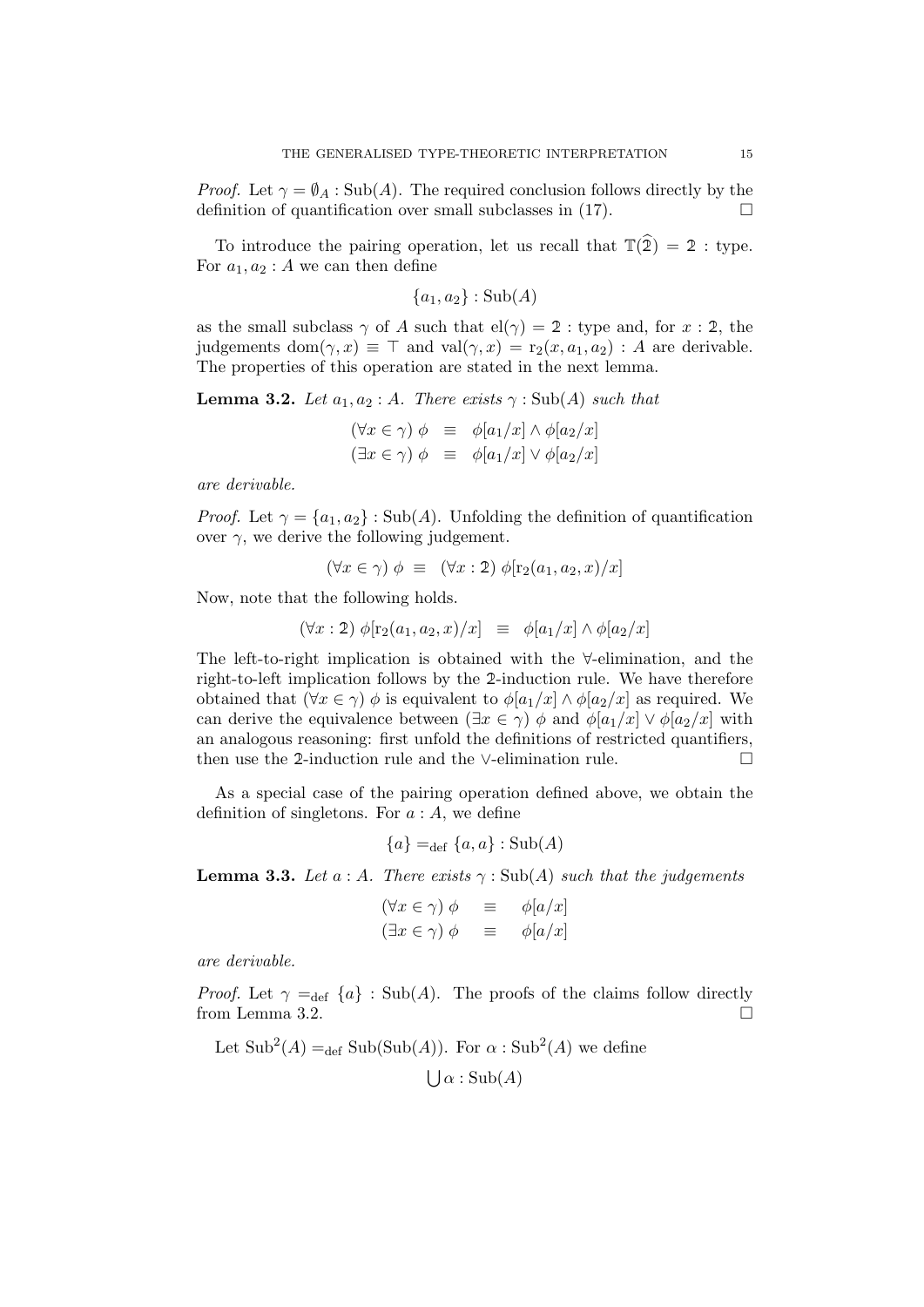as the small subclass  $\gamma$  of A such that  $\text{el}(\gamma) = (\Sigma y : \text{el}(\alpha)) \text{el}(\text{val}(\alpha, y))$  and, for  $z: \mathrm{el}(\gamma)$ , the judgements

$$
dom(\gamma, z) \equiv dom(\alpha, z.1) \land dom(val(\alpha, z.1), z.2)
$$
  
val( $\gamma$ ,  $z$ ) = val(val( $\alpha$ ,  $z.1$ ),  $z.2$ ) : A

are derivable. The next lemma shows that this operation has the properties of the set-theoretic union.

**Lemma 3.4.** Let  $\alpha$  : Sub<sup>2</sup>(A). There exists  $\gamma$  : Sub(A) such that the judgements

$$
(\forall x \in \gamma) \phi \equiv (\forall y \in \alpha)(\forall x \in y) \phi
$$
  

$$
(\exists x \in \gamma) \phi \equiv (\exists y \in \alpha)(\exists x \in y) \phi
$$

are derivable.

*Proof.* Let  $\gamma = \bigcup \alpha$ : Sub(A). By the computation rules for  $\Sigma$ -types we obtain that for  $y: \mathrm{el}(\alpha)$  and  $x: \mathrm{el}(\mathrm{val}(\alpha, y))$ 

$$
val(\gamma, \text{pair}(x, y)) = val(val(a, y), x) : A
$$

holds. We want to show that  $(\forall x \in \gamma)\phi$  is equivalent to  $(\forall y \in \alpha)(\forall x \in y)\phi$ . It is convenient to consider  $\psi =_{def} (\forall z : el(\gamma)) \text{dom}(\gamma, z) \supset \phi[\text{val}(\gamma, z)/x].$ Let  $\theta =_{def} dom(\alpha, y)$ : prop,  $\eta =_{def} dom(val(\alpha, y), x)$ : prop, for  $y : el(\alpha)$ and  $x : \text{el}(val(\alpha, y))$ , and consider

$$
\xi =_{\text{def}} (\forall y : \text{el}(\alpha))(\forall x : \text{el}(val(\alpha, y))) \ (\theta \land \eta \supset \phi[val(\gamma, \text{pair}(x, y))/x]).
$$

We claim that  $(\forall x \in \alpha) \phi \equiv \psi \equiv \xi \equiv (\forall y \in \alpha)(\forall x \in y) \phi$  holds, which would give us the desired result. The first equivalence follows by simply unfolding the definitions,  $\psi$  implies  $\xi$  by the  $\forall$ -elimination rule and  $\xi$  implies  $\psi$  by the Σ-induction rule, and the third equivalence is a consequence of predicate logic rules. The proof of the claim involving the existential quantifier follows the same pattern of reasoning.

To define a separation operation we exploit essentially that we are assuming the hybrid approach to the problem of representing the notion of a small collection of elements of a type. Let  $\alpha$ : Sub(A) and  $(x : A)$  p: P. We define

$$
\{x \in \alpha \mid p\} : \text{Sub}(A)
$$

as the small subclass  $\gamma$  of A such that  $\text{el}(\gamma) = \text{el}(\alpha)$ : type and, for  $x : \text{el}(\alpha)$ , the judgements dom $(\gamma, x) \equiv \text{dom}(\alpha, x) \wedge \tau(p)$  and  $\text{val}(\gamma, x) = \text{val}(\alpha, x) : A$ are derivable.

**Lemma 3.5.** Let  $\alpha$  : Sub(A) and  $(x : A)$   $p : \mathbb{P}$ . There exists  $\gamma : Sub(A)$ such that the judgements

$$
(\forall x \in \gamma)\phi \equiv (\forall x \in \alpha)(\tau(p) \supset \phi)
$$
  

$$
(\exists x \in \gamma)\phi \equiv (\exists x \in \alpha)(\tau(p) \land \phi)
$$

are derivable.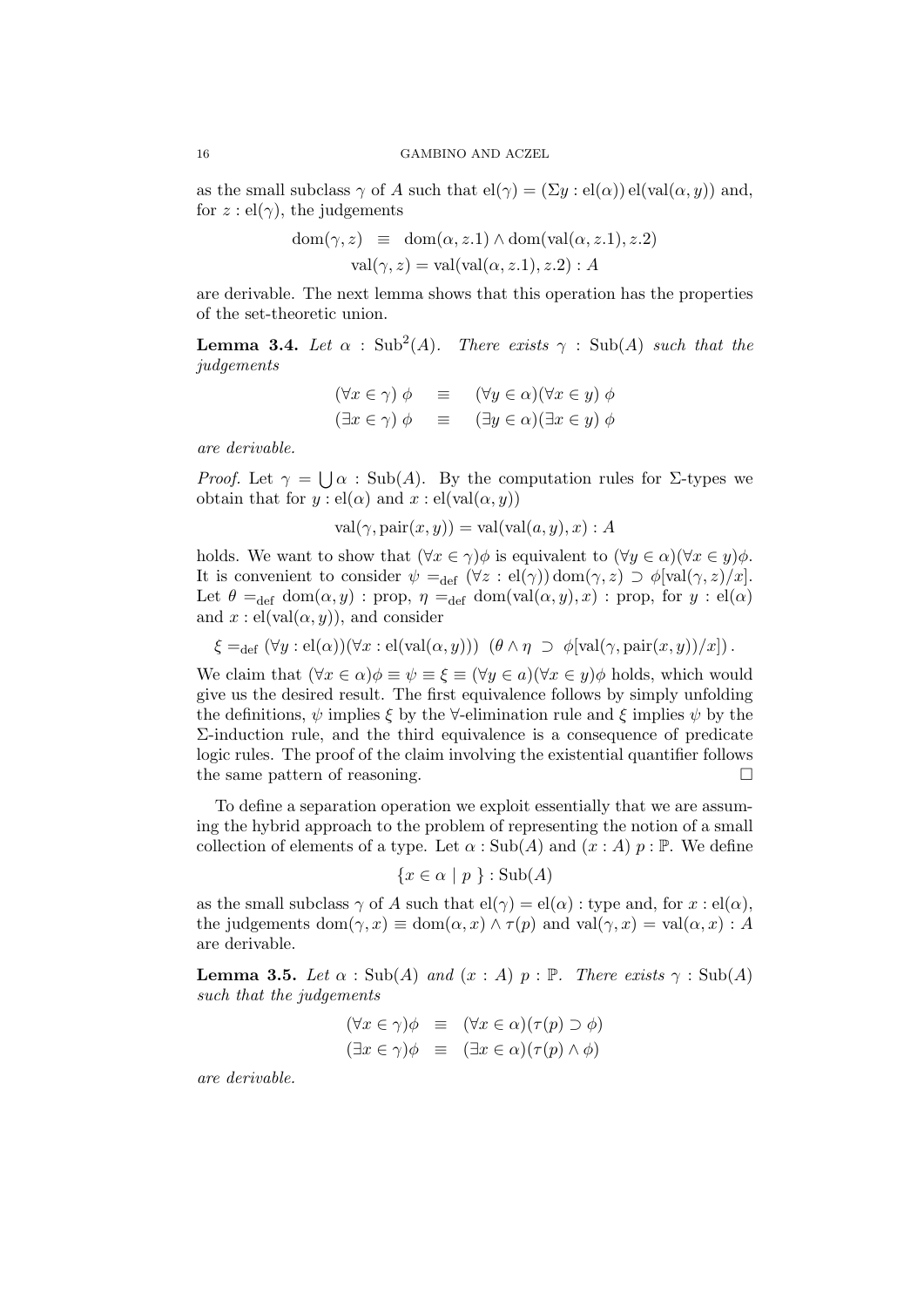*Proof.* If 
$$
\gamma = \{x \in \alpha \mid p\}
$$
: Sub(*A*) then it holds that

$$
(\forall x \in \gamma)\phi \equiv (\forall x : el(\alpha))((dom(\alpha, x) \land \tau p[val(\alpha, x)/x]) \supset \phi[val(\alpha, x)/x])
$$

The rules of predicate logic imply that the right-hand side in the above equivalence is in turn equivalent to  $(\forall x \in \alpha)(\tau(p) \supset \phi)$  as required. The proof of the statement involving existential quantification is analogous.  $\Box$ 

The next definition introduces a type-theoretic analog of the constructions allowed by the Replacement axiom of set theory [5]. For  $A, B$ : type,  $\alpha$ : Sub(A) and  $(x : A)$  b: B, define

$$
\{b \mid x \in \alpha\} : \text{Sub}(B)
$$

as the small subclass  $\beta$  of B such that  $el(\beta) = el(\alpha)$ ; type and, for  $x : el(\alpha)$ , the judgements dom $(\beta, x) \equiv \text{dom}(\alpha, x)$  and  $\text{val}(\beta, x) = b[\text{val}(\alpha, x)/x] : B$ are derivable.

**Lemma 3.6.** Let  $\alpha$  : Sub(A),  $(x : A)$  b : B and  $(y : B)$   $\psi$  : prop. There exists  $\beta$ : Sub(B) such that the judgements

$$
(\forall y \in \beta)\psi \equiv (\forall x \in \alpha)\psi[b/y]
$$
  

$$
(\exists y \in \beta)\psi \equiv (\exists x \in \alpha)\psi[b/y]
$$

are derivable.

*Proof.* First of all, observe that we can assume that  $x$  is not a free variable in  $\psi$ . Let  $\beta =_{def} \{b \mid x \in \alpha\}$ : Sub(B), By unfolding definitions and performing the appropriate substitutions we can derive that  $(\forall y \in \beta)\psi$  is logically equivalent to

$$
(\forall y : el(\alpha))(\text{dom}(\alpha, y) \supset \psi[b[\text{val}(\alpha, y)/x]/y])
$$

and this is in turn equivalent to  $(\forall x \in \alpha) \psi[b/y]$ , since we assumed that x is not a free variable in  $\psi$ . The statement involving existential quantification can be proved in a similar way.  $\Box$ 

We conclude this series of lemmas by transferring to logic-enriched type theories a familiar fact of constructive set theories: the correspondence between the class of subsets of a singleton set and restricted sentences, as discussed in [5] and [12, Section 2.3]. In logic-enriched type theories the role of the class of all subsets of a singleton set is played by the type of small subclasses of the type 1 and the role of restricted sentences is played by elements of P. Define

 $ext(p) : Sub(1)$ 

as the small subclass  $\gamma$  of 1 such that  $\mathrm{el}(\gamma) = \hat{\mathbb{1}}$  : type and, for  $x : \mathbb{1}$ , the judgements dom $(\gamma, x) \equiv \tau(p)$  and val $(\gamma, x) = x : \mathbb{1}$  are derivable.

**Lemma 3.7.** Let  $p : \mathbb{P}$  and  $\psi$  : prop. There is  $\gamma : \text{Sub}(\mathbb{1})$  such that the judgements

$$
(\forall_{-} \in \gamma) \psi \equiv \tau(p) \supset \psi
$$
  

$$
(\exists_{-} \in \gamma) \psi \equiv \tau(p) \wedge \psi
$$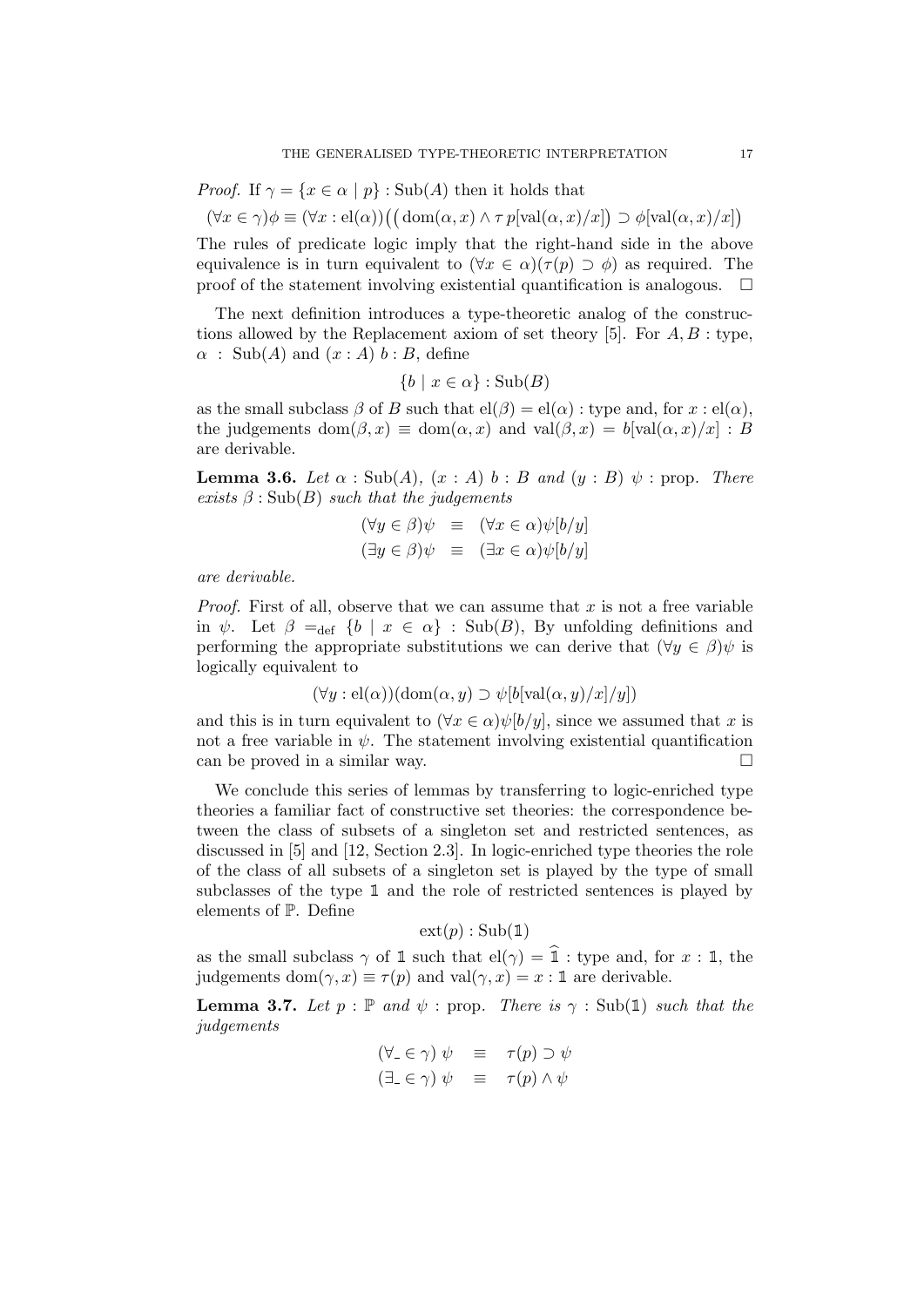are derivable.

*Proof.* Let  $\gamma = \text{ext}(p)$ : Sub(1). The conclusion then follows by unfolding the definitions.  $\Box$ 

We now formulate the collection rules for small subclasses. Given  $A$ : type, B : type, and  $(x : A, y : B)$   $\phi$  : prop, for  $\alpha$  : Sub(A) and  $\beta$  : Sub(B) we define

 $(\forall \exists \frac{x \in \alpha}{y \in \beta}) \phi =_{def} (\forall x \in \alpha) (\exists y \in \beta) \phi \land (\forall y \in \beta) (\exists x \in \alpha) \phi : prop$ 

The Strong Collection rule is

$$
\frac{A, B: \text{type}}{(\forall x \in \alpha)(\exists y : B)\phi \Rightarrow (\exists v : \text{Sub}(B))(\forall \exists \frac{x \in \alpha}{y \in v})\phi}
$$

and the Subset Collection rule is

$$
\frac{A, B, C: \text{type} \quad \alpha: \text{Sub}(A) \quad \beta: \text{Sub}(B) \quad (x:A, y:B, z:C) \phi: \text{prop}}{(\exists u: \text{Sub}^2(B))(\forall z: C)((\forall x \in \alpha)(\exists y \in \beta)\phi \supset (\exists v \in u)(\forall \exists \frac{x \in \alpha}{y \in v}) \phi)}
$$

We will show in Section 4 that these rules are derivable under the propositions-as-types interpretation of logic. We write ML(COLL) for the extension of the logic-enriched type theory  $ML_1 + W + IL_1 + IND$  obtained by adding the Strong Collection and the Subset Collection rules. Recalling that CZF<sup>−</sup> is the subsystem of CZF obtained from CZF by leaving out the Subset Collection axiom scheme, and that in CZF<sup>−</sup> it is not possible to derive the Exponentiation axiom, asserting that the class of functions from a set to a set is again a set [20], it is natural to define  $ML(COLL<sup>-</sup>)$  as the type theory obtained from ML(COLL) by omitting the Subset Collection rule and the rules reflecting Π-types in the type universe.

## Iterative small classes. Let us begin by defining the type

$$
\mathbb{V} =_{\text{def}} (\mathbb{W} z : (\Sigma x : \mathbb{U})(\mathbb{T}(x) \to \mathbb{P})) \mathbb{T}(z.1)
$$

A canonical element of V has form  $\text{sup}(\text{pair}(a, p), f) : V$  where  $a : U, p$ :  $\mathbb{T}(a) \to \mathbb{P}$  and  $f : \mathbb{T}(a) \to \mathbb{V}$ . Such an object can be thought of as the 'set of' app $(f, x) : V$  for  $x : T(a)$  such that  $\tau(\text{app}(p, x))$  holds. We will refer to the elements of this type as iterative small classes. As usual, it is convenient to introduce some explicitly defined expressions. We define, for  $\alpha : Sub(V)$ 

 $\text{set}(\alpha) =_{\text{def}} \text{sup}(\text{pair}(\alpha.1, \alpha.2.1), \alpha.2.2) : \mathbb{V}$ 

and, for  $\alpha : \mathbb{V}$ 

 $\text{sub}(\alpha) =_{\text{def}} \text{rw}(\alpha, (u, v) \text{pair}(u.1, \text{pair}(u.2, v)) : \text{Sub}(\mathbb{V}))$ 

Observe that there is a correspondence between elements of  $V$  and elements of Sub(V). The next lemma shows a first property of this correspondence.

**Lemma 3.8.** For  $a: \mathbb{U}, p: \mathbb{T}(a) \to \mathbb{P}$ , and  $f: \mathbb{T}(a) \to \mathbb{V}$  the judgements  $\operatorname{set}(\operatorname{pair}(a, \operatorname{pair}(p, f))) = \operatorname{sup}(\operatorname{pair}(a, p), f) : \mathbb{V}$  $\text{sub}(\text{sup}(\text{pair}(a, p), f) = \text{pair}(a, \text{pair}(p, f)) : \text{Sub}(\mathbb{V})$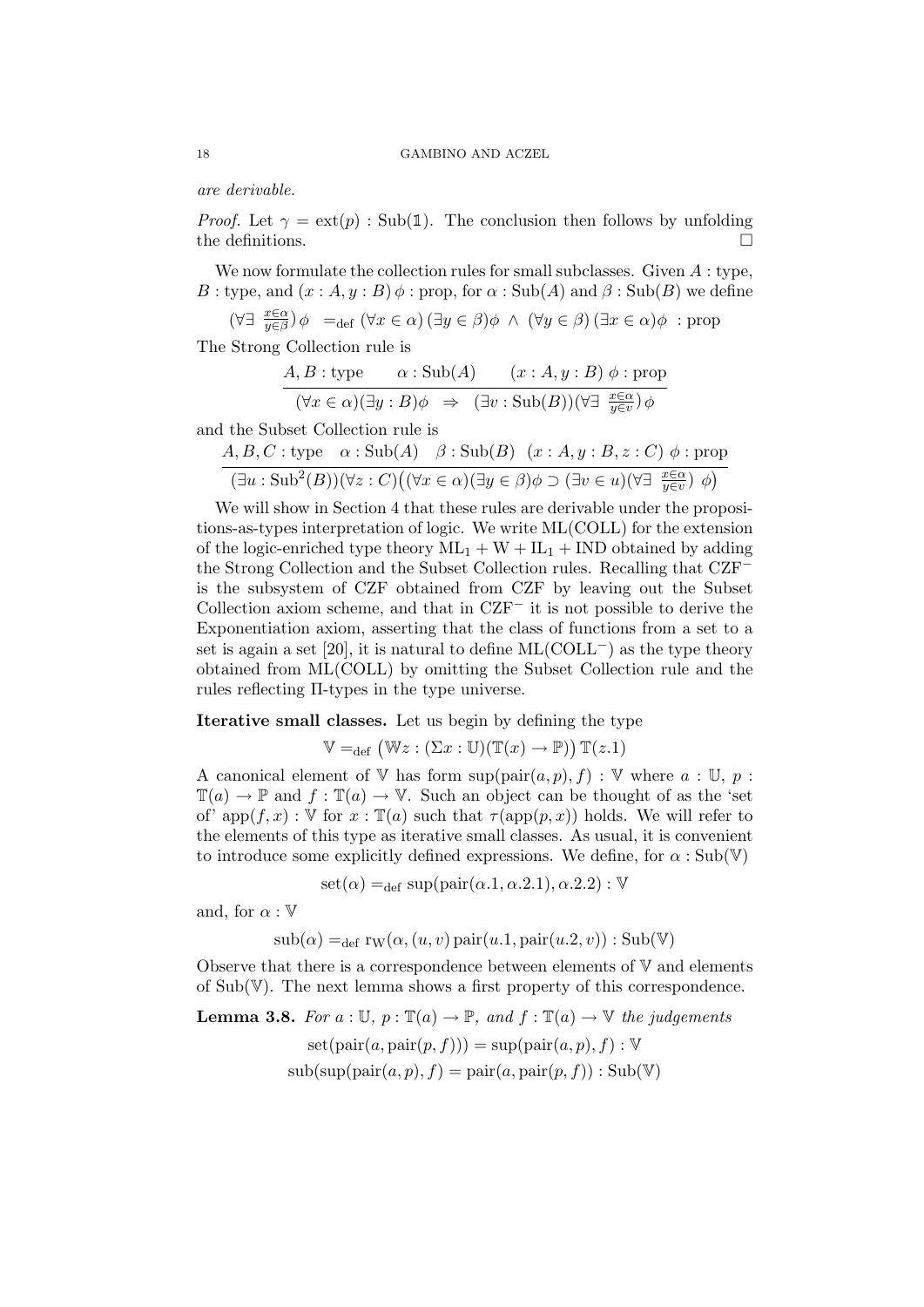are derivable.

Proof. The judgements follow from the computation rules for W-types and  $\Sigma$ -types.

**Lemma 3.9.** For  $(x : \mathbb{V})$   $\phi$  : prop and  $(y : \text{Sub } \mathbb{V})$   $\psi$  : prop the judgements

 $(\forall x : \mathbb{V})\phi \equiv (\forall y : \mathrm{Sub}(\mathbb{V}))\phi[\mathrm{set}(y)/x]$  $(\exists x : \mathbb{V})\phi \equiv (\exists y : \mathrm{Sub}(\mathbb{V}))\phi[\mathrm{set}(y)/x]$ 

are derivable.

Proof. To prove the judgement

$$
(\forall x : \mathbb{V})\phi \equiv (\forall y : \mathrm{Sub}(\mathbb{V}))\phi[\mathrm{set}(y)/x]
$$

we consider

$$
\psi =_{\text{def}} (\forall x : \mathbb{U})(\forall y : \mathbb{T}(x) \to \mathbb{P})(\forall z : \mathbb{T}(x) \to \mathbb{V})\phi[\text{sup}(\text{pair}(x, y), z)/x]
$$

We show that

$$
(\forall x : \mathbb{V})\phi \equiv \psi \equiv (\forall y : \text{Sub}(\mathbb{V}))\phi[\text{set}(y)/x]
$$
\n(24)

The first equivalence in (24) can be proved as follows: the left-to-right implication is proved with the ∀-elimination rule, while the right-to-left is proved by W-induction. The second equivalence in (24) can instead be obtained as we describe now. The left-to-right implication is a consequence of the  $\Sigma$ induction rule, while the right-to-left implication follows by the ∀-elimination rule and Lemma 3.8.

We introduce versions of quantification over iterative small classes using Lemma 3.8 and the definitions expressing quantification over a small subclass of a type in (17) and (18). For  $\alpha : V$ , and  $(x : V) \phi$ : prop we define

$$
(\forall x \in \alpha)\phi =_{def} (\forall x \in sub(\alpha))\phi : prop
$$
  

$$
(\exists x \in \alpha)\phi =_{def} (\exists x \in sub(\alpha))\phi : prop
$$

and, for  $(x : \mathbb{V})$   $p : \mathbb{P}$ , we let

$$
(\forall x \in \alpha)p =_{def} (\forall x \in sub(\alpha))p : \mathbb{P}
$$
  

$$
(\exists x \in \alpha)p =_{def} (\exists x \in sub(\alpha))p : \mathbb{P}
$$

Again, these definitions can easily be shown to be compatible.

We now want to apply a special instance of the elimination rule for the W-type V of iterative small classes and define a type-theoretic counterpart to the set-theoretic extensional equality relation. To do so, let us introduce some auxiliary definitions. Define  $A =_{def} (\Sigma x : \mathbb{U})(\mathbb{T}(x) \to \mathbb{P})$  and, for  $u : A$ , let

$$
B =_{\text{def}} \mathbb{T}(u.1) \to \mathbb{P}
$$
  

$$
C =_{\text{def}} \mathbb{T}(u.1) \to (\mathbb{V} \to \mathbb{P})
$$

and finally  $D =_{def} \mathbb{V} \to \mathbb{P}$ . For  $u : A, z : B$ , and  $w : C$  we can then define

$$
g =_{\text{def}} (\lambda v : \mathbb{V})(g_1 \wedge g_2) : D
$$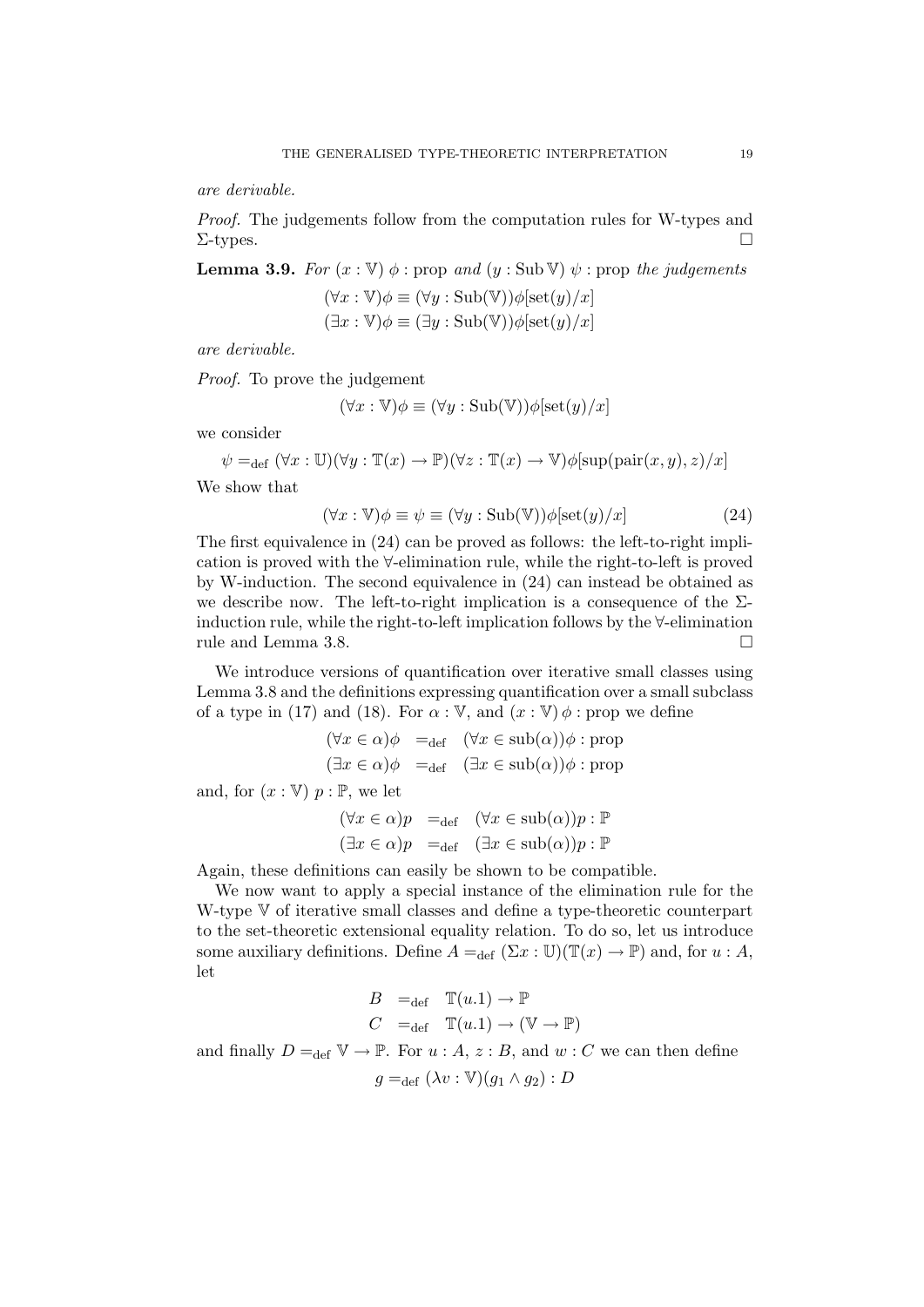where, for  $v : \mathbb{V}$  we let

 $g_1 =_{def} (\forall x : u.1)$  app $(u.2, x) \supset (\exists y \in v)$  app $(\text{app}(w, x), y) : \mathbb{P}$  $g_2 =_{def} (\forall y \in v)(\exists x : u.1)$  app $(u.2, x) \wedge$  app $(\text{app}(w, x), y) : \mathbb{P}$ 

We can then apply the following instance of the elimination rule for  $V$ 

$$
\frac{D:\text{type} \quad (u:A,z:B,w:C) \ g:D \quad \alpha:\mathbb{V}}{\text{rw}(\alpha,(u,z,w)d):D}
$$

and define

$$
\alpha \approx \beta =_{\text{def}} \text{app}(\text{rw}(\alpha, (u, z, w)g), \beta) : \mathbb{P} \tag{25}
$$

for  $\alpha, \beta : \mathbb{V}$ .

**Lemma 3.10.** For  $\alpha, \beta : V$  the judgement

$$
\alpha \approx \beta \equiv (\forall \exists \ \frac{x \in \alpha}{y \in \beta}) \ x \approx y
$$

is derivable.

Proof. The proof involves unfolding the appropriate definitions and applying the computation rule for the W-type  $V$  of iterative small classes.  $\Box$ 

Sets-as-trees. We now define the generalized type-theoretic interpretation of CZF. Recall from the introduction that we are assuming that CZF is formulated in a language  $\mathcal L$  with equality and primitive restricted quantifiers, in which the membership relation is defined. Let us also assume that the symbols for variables for sets of CZF coincide with the symbols for variables of type V. We define two interpretations. The first is indicated with  $\llbracket \cdot \rrbracket$  and applies to arbitrary formulas. The second is indicated with  $\left(\cdot\right)$  and applies only to restricted formulas. Both interpretations are defined in Table 3, where  $\star$  is  $\wedge$ ,  $\vee$  or  $\supset$ , and  $\nabla$  is  $\forall$  or  $\exists$ .

$$
\begin{aligned}\n\llbracket x = y \rrbracket &=_{\text{def}} x \approx y & \qquad \qquad \llbracket x = y \rrbracket &=_{\text{def}} x \approx y \\
\llbracket \phi_1 \star \phi_2 \rrbracket &=_{\text{def}} \llbracket \phi_1 \rrbracket \star \llbracket \phi_2 \rrbracket & \qquad \qquad \llbracket (\nabla x \in \alpha) \phi \rrbracket &=_{\text{def}} (\nabla x \in \alpha) \llbracket \phi \rrbracket & \qquad \qquad \llbracket (\nabla x \in \alpha) \phi \rrbracket &=_{\text{def}} (\nabla x \in \alpha) \llbracket \phi \rrbracket\n\end{aligned}
$$

Table 3. Interpretation of the language of CZF.

**Lemma 3.11.** Let  $\theta$ ,  $\phi$  be formulas of  $\mathcal{L}$  with free variables  $x_1, \ldots, x_n$ , and assume that  $\theta$  is restricted. Then the judgements

$$
(x_1 : \mathbb{V}, \dots, x_n : \mathbb{V}) \quad [\![\phi]\!] : \text{prop}
$$

$$
(x_1 : \mathbb{V}, \dots, x_n : \mathbb{V}) \quad [\![\theta]\!] : \mathbb{P}
$$

$$
(x_1 : \mathbb{V}, \dots, x_n : \mathbb{V}) \quad \tau(\![\theta]\!] \equiv [\![\theta]\!]
$$

are derivable.

*Proof.* Reasoning by structural induction suffices to prove the claim.  $\Box$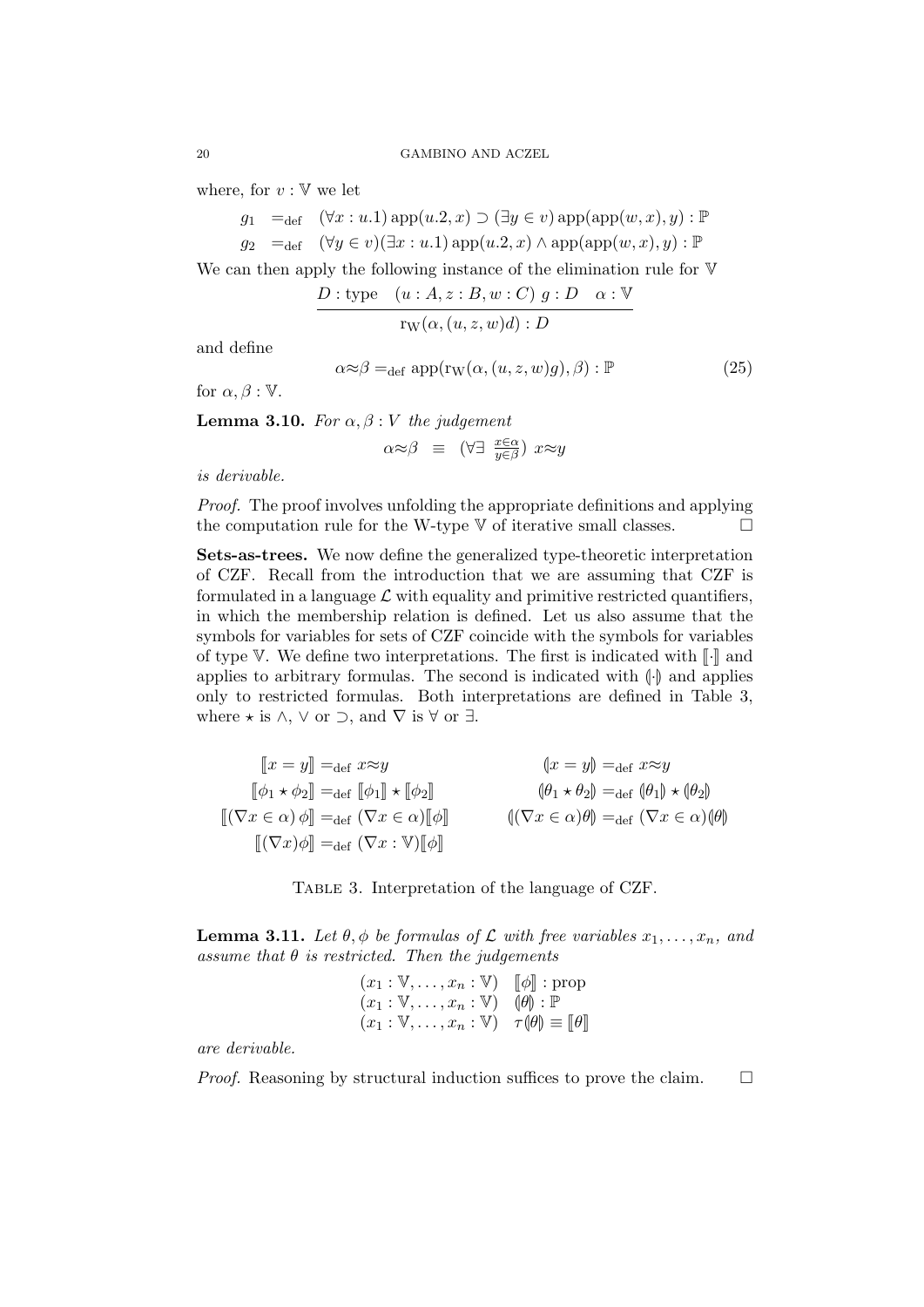**Definition 3.12.** A formula  $\phi$  of  $\mathcal{L}$  with free variables  $x_1, \ldots, x_n$  will be said to be valid if the judgement

$$
(x_1 : \mathbb{V}, \dots, x_n : \mathbb{V}) \quad [\![\phi]\!]
$$

is derivable. We say that the generalized type-theoretic interpretation of CZF is valid if each axiom scheme is valid.

We begin by establishing that the logical axioms of CZF are valid.

**Lemma 3.13.** Let  $(x : \mathbb{V}) \phi$ : prop and  $\alpha, \beta : \mathbb{V}$ . Then the judgement  $\llbracket \phi[\alpha/x] \rrbracket \wedge \llbracket \alpha = \beta \rrbracket \supset \llbracket \phi[\beta/x] \rrbracket$ 

is derivable.

*Proof.* The claim follows by structural induction on  $\phi$ .

Given Lemma 3.13, the predicate logic rules imply that all the logical axioms for CZF, and in particular the ones regarding restricted quantifiers, are valid. The next lemma takes care of the structural axioms of CZF.

Lemma 3.14. Extensionality and Set Induction are valid.

Proof. Validity of Extensionality follows from Lemma 3.10. Validity of Set Induction is a consequence of the induction rule for the W-type V of iterative small classes.  $\Box$ 

Lemma 3.15. Pairing, Union, Infinity and Restricted Separation are valid.

*Proof.* Lemma 3.2 helps us to prove validity of Pairing. Let  $\alpha, \beta : V$  and define  $\gamma =_{\text{def}} \text{set}(\{\alpha, \beta\}) : \mathbb{V}$ . By Lemma 3.2 we have

$$
(\forall x \in \gamma)(x \approx \alpha \lor x \approx \beta) \equiv (\forall x \in \{\alpha, \beta\})(x \approx \alpha \lor x \approx \beta)
$$
  

$$
\equiv (\alpha \approx \alpha \lor \alpha \approx \beta) \land (\beta \approx \alpha \lor \beta \approx \beta)
$$

Similarly we get

$$
\alpha \in \gamma \land \beta \in \gamma \equiv (\exists x \in \{\alpha, \beta\})(x \approx \alpha) \land (\exists x \in \{\alpha, \beta\})(x \approx \beta)
$$
  

$$
\equiv (\alpha \approx \alpha \lor \alpha \approx \beta) \land (\beta \approx \alpha \lor \beta \approx \beta)
$$

as required. Soundness of Union follows in a similar way from Lemma 3.4. For Infinity we exploit Lemma 3.1 and Corollary 3.3. We let  $\omega$ : Sub(V) be the small subclass of V such that  $\mathrm{el}(\omega) = \mathbb{N}$  : type, and for  $n : \mathbb{N}$ , the judgements dom $(\omega, n) \equiv \top$  and

$$
val(\omega, n) = r_N(n, set(\emptyset_V), (x, y) set(\{y\})): V
$$

are derivable, where we used the elimination rule for the type  $\mathbb N$  given in Appendix A. It is immediate to see that  $set(\omega)$ : V can be used to show the soundness of Infinity. Validity of Restricted Separation follows from Lemma 3.5.

The collection rules for small subclasses that are part of ML(COLL) allow us to prove the validity of all the instances of the collection axiom schemes of CZF.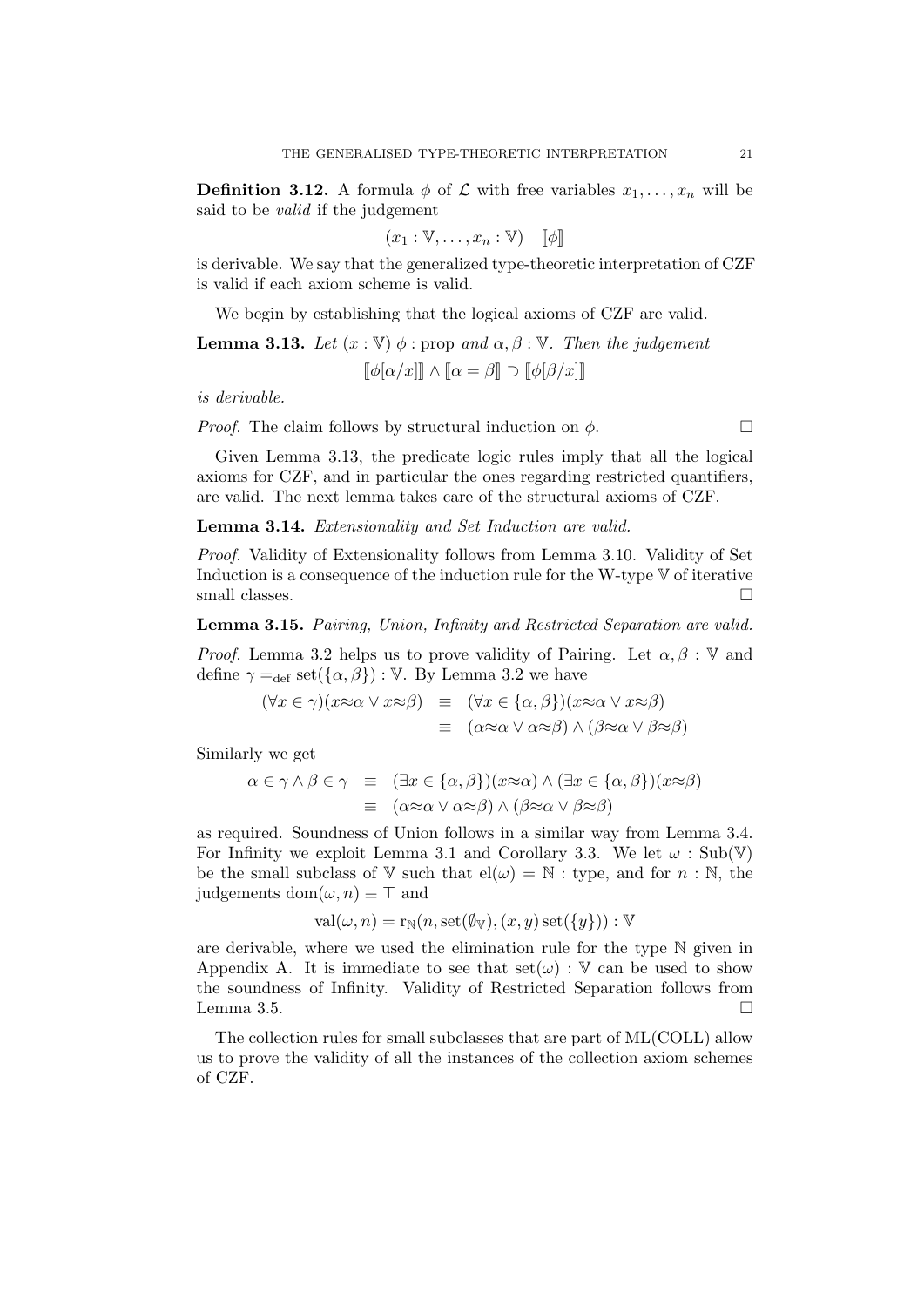Lemma 3.16. Strong Collection and Subset Collection are valid.

Proof. The interpretation of each instance of these axiom schemes can be proved from a suitable instance of the corresponding type-theoretic rule using the correspondence between  $V$  and  $Sub(V)$ .

These results provide a proof of our first main result.

Theorem 3.17. The logic-enriched type theory ML(COLL) proves that the generalised type-theoretic interpretation of CZF in  $(\mathbb{V}, \approx)$  is valid.

### 4. An analysis of the original type-theoretic interpretation

The original interpretation of CZF in the type theory  $ML_1 + W$  can be viewed as taking place in two steps: an interpretation of CZF in the logicenriched type theory  $ML(AC + PU)$  followed by the propositions-as-types interpretation of  $ML(AC + PU)$  in  $ML_1 + W$ . The generalised interpretation of CZF presented in Section 3 is concerned with a strengthening of the interpretation of CZF into  $ML(AC + PU)$  so as to interpret CZF in the logicenriched type theory ML(COLL) obtained from  $ML_1 + W + IL_1 + IND$  by adding two type-theoretic collection principles corresponding to the two collection principles of CZF. In this section we describe how the interpretations of CZF in ML(COLL) and in ML( $AC + PU$ ) are related. In particular, we will prove that the two type-theoretic collection principles can be derived in  $ML(AC + PU)$  so that the new interpretation is indeed a refinement of the old one.

The interpretation of CZF in the logic-enriched type theory  $ML(AC + PU)$ assumes the combinatorial notion of small collection, as discussed in Section 3, to interpret the notion of 'set of'. We will therefore refer to this interpretation as the combinatorial interpretation of CZF. The combinatorial approach leads naturally to the use of the type  $V =_{def} (Wx : U) \mathbb{T}(x)$ to interpret the universe of sets of CZF. Indeed, for each small collection  $\text{pair}(a, f)$ : Fam(V), there is  $\text{sup}(a, f)$ : V. Each formula  $\phi$  of CZF with free variables  $x_1, \ldots, x_n$  is then interpreted as  $\llbracket \phi \rrbracket$  such that the judgement

$$
(x_1:V,\ldots,x_n:V)\llbracket\phi\rrbracket:\text{prop}
$$

can be derived, and each restricted formula  $\theta$  with free variables  $x_1, \ldots, x_n$ is interpreted as  $\left|\theta\right|$  such that the judgements

$$
(x_1:V,\ldots,x_n:V)\ (\theta):{\mathbb P}
$$

and

$$
(x_1: V, \dots, x_n: V) \tau(\theta) \equiv [\![\theta]\!]
$$

can be derived. The validity of the axioms of CZF under the original typetheoretic interpretation relies on the properties of the types of small families of objects. We isolate the relevant properties below, but we prefer to avoid giving detailed proofs, since we have presented detailed proofs of the corresponding statements for small subclasses in Section 3.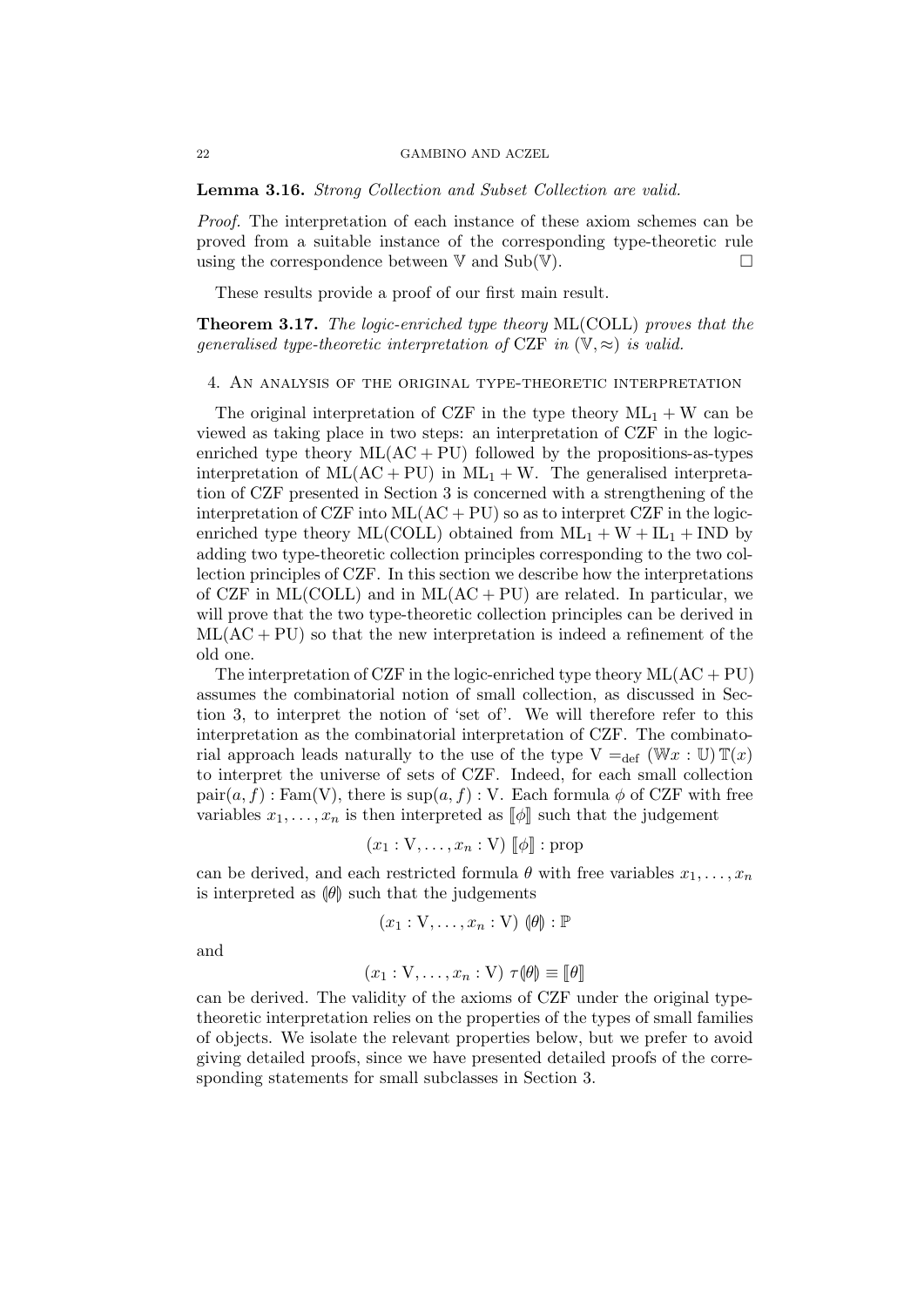Small families. The next lemma states that small families support the definition of some basic set-theoretical constructs: the empty set, pairing, and union.

**Lemma 4.1.** Let  $A$ : type and  $(x : A)$   $\phi$ : prop.

(i) There exists  $\gamma : \text{Fam}(A)$  such that the judgements

| $(\forall x \in \gamma) \phi$ |  |  |
|-------------------------------|--|--|
| $(\exists x \in \gamma) \phi$ |  |  |

are derivable.

(ii) Let  $a_1, a_2 : A$ . There exists  $\gamma : \text{Fam}(A)$  such that the judgements

 $(\forall x \in \gamma) \phi \equiv \phi[a_1/x] \wedge \phi[a_2/x]$  $(\exists x \in \gamma) \phi \equiv \phi[a_1/x] \vee \phi[a_2/x]$ 

are derivable.

(iii) Let  $\alpha$ : Fam<sup>2</sup>(A), where Fam<sup>2</sup>(A) = Fam(Fam(A)). There exists  $\gamma$ :  $Fam(A)$  such that the judgements

$$
(\forall x \in \gamma) \phi \equiv (\forall y \in \alpha)(\forall x \in y) \phi
$$
  

$$
(\exists x \in \gamma) \phi \equiv (\exists y \in \alpha)(\exists x \in y) \phi
$$

are derivable.

Proof. The proofs of the three parts of the Lemma are analogous to the ones of Lemma 3.1, Lemma 3.2, and Lemma 3.4 respectively.  $\Box$ 

The previous lemma states the key facts needed to obtain the validity of Pairing and Union in the original type-theoretic interpretation. As we discussed in Section 3 it is necessary to assume the rule (PU) in order to obtain a version of Restricted Separation when the combinatorial notion of small collection is assumed.

**Lemma 4.2.** Let  $A$ : type,  $\alpha$ : Fam(A) and  $(x : A)$   $p : \mathbb{P}$ . Assuming (PU) there exists  $\gamma$ : Fam(A) such that, for  $(x : A)$   $\phi$ : prop, the judgements

$$
(\forall x \in \gamma) \phi \equiv (\forall x \in \alpha)(\tau(p) \supset \phi)
$$
  

$$
(\exists x \in \gamma) \phi \equiv (\exists x \in \alpha)(\tau(p) \land \phi)
$$

can be derived.

*Proof.* The definition of the appropriate  $\gamma$ : Sub(A) is given in (20) and (21). The required judgements follow by unfolding the relevant definitions.  $\Box$ 

The type-theoretic axiom of choice is crucial to prove the validity of the two collection schemes of CZF in the original type-theoretic interpretation. Indeed, the rule (AC) allows us to prove the next lemma, from which the two collection rules concerning small families follow easily.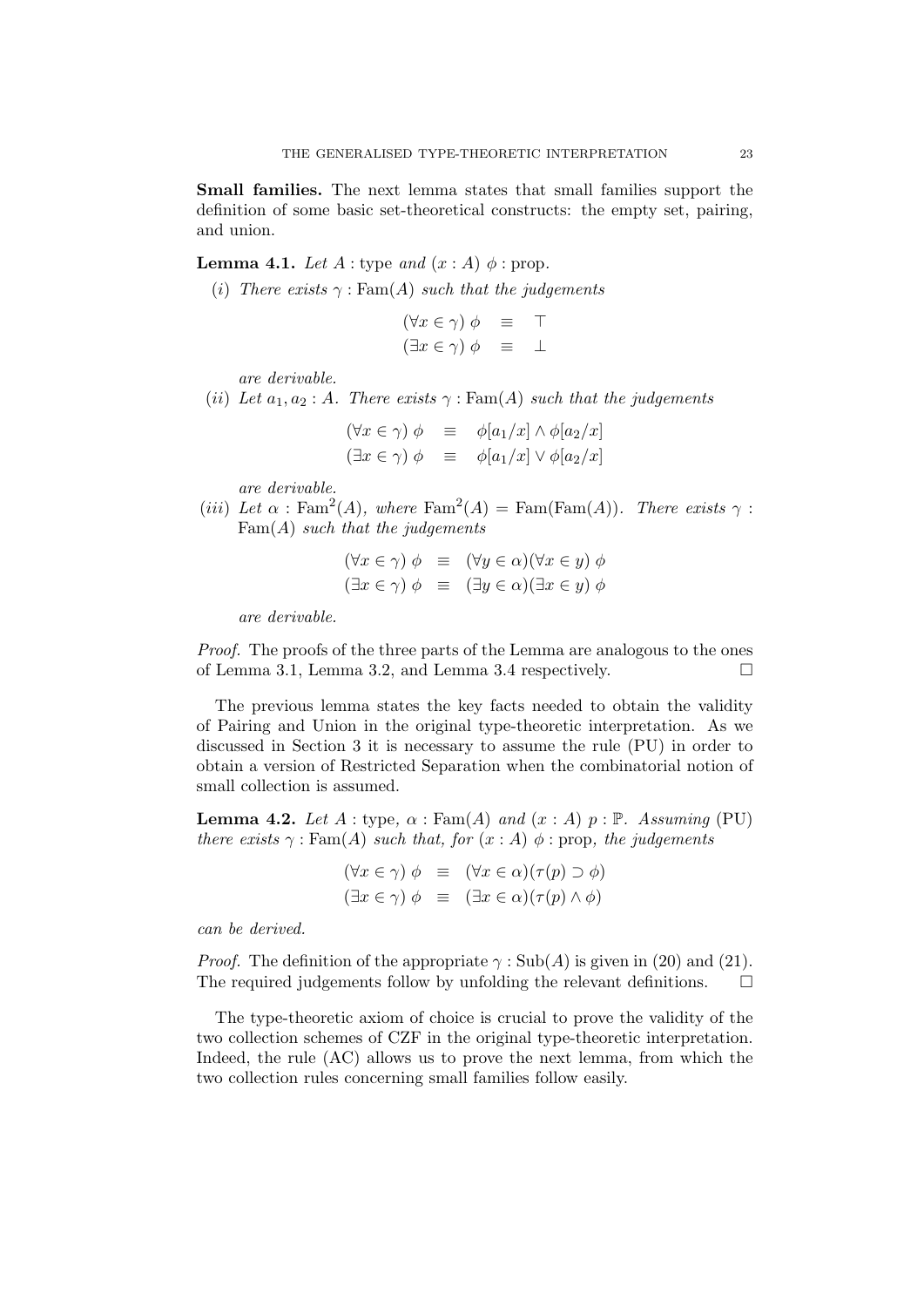**Lemma 4.3.** Assuming  $(AC)$ , the rules

 $\alpha$ : Fam(A)  $B$ : type  $(x : A, y : B)$   $\phi$ : prop  $(\forall x \in \alpha)(\exists y : B) \Rightarrow (\exists f : \text{el}(\alpha) \rightarrow B)(\forall x \in \alpha)\phi[\text{app}(f, x)/y]$ 

and

 $\alpha$  : Fam(A)  $\beta$  : Fam(B)  $(x : A, y : B) \phi$  : prop

 $(\forall x \in \alpha)(\exists y \in \beta) \phi \Rightarrow (\exists f : \text{el}(\alpha) \rightarrow \text{el}(\beta))(\forall x \in \alpha) \phi[\text{val}(\beta, \text{app}(f, x))/y]$ are derivable.

For types A and B,  $\alpha$ : Fam(A) and  $\beta$ : Fam(B) and  $(x : A, y : B)$   $\phi$ : prop we define

$$
(\forall \exists \ \frac{x \in \alpha}{y \in \beta}) \ \phi =_{\text{def}} (\forall x \in \alpha)(\exists y \in \beta) \phi \land (\forall y \in \beta)(\exists x \in \alpha) \phi : \text{prop}
$$

We can now obtain the collection rules for small families. These rules are formulated just like those rules for small collections presented in Section 3.

Proposition 4.4. Assuming (AC), the rules

$$
\frac{A, B: \text{type}}{(\forall x \in \alpha)(\exists y : B)\phi \Rightarrow (\exists v : \text{Fam}(B))(\forall \exists \frac{x \in a}{y \in v})\phi} \text{ (since } \forall x \in \alpha \text{ and } \exists v : \text{Fam}(B))(\forall \exists \frac{x \in a}{y \in v})\phi
$$

and

$$
\frac{A, B, C: \text{type} \quad \alpha: \text{Fam}(A) \quad \beta: \text{Fam}(B) \quad (x:A, y:B, z:C) \ \psi: \text{prop}}{(\exists u: \text{Fam}^2(B))(\forall z: C)((\forall x \in \alpha)(\exists y \in \beta)\psi \supset (\exists v \in u)(\forall \exists \ \frac{x \in \alpha}{y \in v}) \ \psi)}
$$

are derivable.

Proof. To derive the Strong Collection rule for small families, let us assume that  $(\forall x \in \alpha)$   $(\exists y : B)$   $\phi$  holds. By Lemma 4.3 there is  $f : el(\alpha) \rightarrow B$  such that  $(\forall x \in \alpha)$   $\phi$ [app $(f, x)/y$ ] holds. Once we define

$$
\beta =_{\text{def}} \text{pair}(\text{el}(\alpha), f) : \text{Fam}(B)
$$

it is straightforward to show that  $(\forall \exists \frac{x \in \alpha}{y \in \beta}) \phi$  holds, as required.

We now derive the Subset Collection rule for small families. Let  $z : C$ and assume  $(\forall x \in \alpha)(\exists y \in \beta)\phi$ . An application of Lemma 4.3 shows that there is  $f: \text{el}(\alpha) \to \text{el}(\beta)$  such that

$$
(\forall x \in el(\alpha))\phi[\text{val}(\beta, \text{app}(f, x))/y]
$$

holds. Define

$$
\beta' =_{\text{def}} \text{pair}(\text{el}(\alpha), (\lambda x : \text{el}(\alpha)) \text{val}(\beta, \text{app}(f, x))) : \text{Fam}(B)
$$

We define an element  $\delta : \text{Fam}^2(B)$ , independent of  $\phi$  and  $z : C$ , such that  $el(\delta) = el(\alpha) \rightarrow el(\beta) : \mathbb{U}$  and, for  $k : el(\alpha) \rightarrow el(\beta)$ 

 $val(\delta, k) = pair(el(\alpha), (\lambda x : el(\alpha)) val(\beta, app(k, x)))) : Fam(B)$ 

Observe that  $f : el(\alpha) \to el(\beta)$  and val $(\delta, f) = \beta' : \text{Fam}(B)$ . We have therefore obtained  $\delta$ : Fam<sup>2</sup>(B) such that

$$
(\exists v \in \delta)(\forall \exists \ \frac{x \in \alpha}{y \in v}) \phi
$$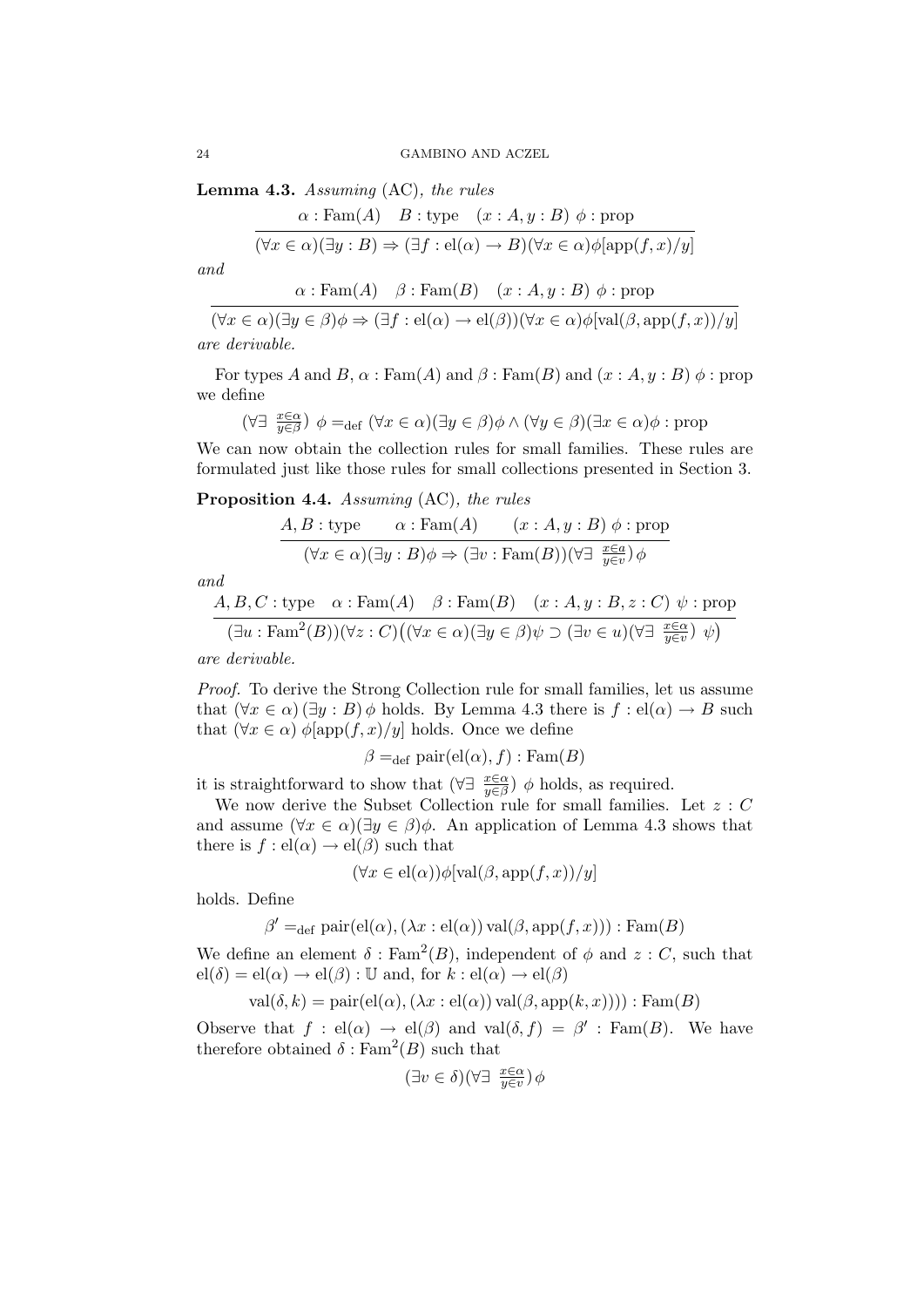holds, as required.

The interpretation of CZF in  $ML(AC + PU)$  can now be developed analogously to the generalised type-theoretic interpretation of Section 3, except that we use the type  $V =_{def} (\mathbb{W} x : \mathbb{U}) \mathbb{T}(x)$  instead of the type V to interpret the universe of sets of CZF. Let us sketch the general outline of this interpretation. First, it is necessary to develop the appropriate notation to express quantification over an element of V. This involves proving counterparts of Lemma 3.8 and Lemma 3.9. Secondly, one defines an analog for the type V of the extensional equality that we defined for the type  $\nabla$  in (25). For  $\alpha_1, \alpha_2 : V$  we write  $\alpha_1 \approx \alpha_2 : \text{prop}$  to denote it. Finally, one gives an interpretation of the language of CZF in  $ML(AC + PU)$  as in Table 3 except that the type V is used instead of the type  $V$  to interpret unrestricted quantifiers. The following result can then be proved.

**Theorem 4.5.** The logic-enriched type theory  $ML(AC + PU)$  proves that the combinatorial interpretation of CZF in  $(V, \approx)$  is valid.

Proof. Validity of Extensionality and Set Induction follows from the definition of the extensional equality on V and from the induction rule of the Wtype V, respectively. Lemma 4.1 implies the validity of Pairing and Union, and Lemma 4.2 the validity of Restricted Separation. The proof of validity of Infinity is essentially as in the generalised type-theoretic interpretation. Finally, the validity of the Strong Collection and Subset Collection schemes follows from Proposition 4.4.

Propositions-as-types interpretation of collection rules for small subclasses. We now want to relate the interpretations of CZF in ML(COLL) and in  $ML(AC + PU)$ . To do so, we show that the Strong Collection and Subset Collection rules for small subclasses are justified under the propositions-as-types interpretation of logic. Let us use the function  $t : \mathbb{P} \to \mathbb{U}$  of Lemma 2.1 to define, for  $\alpha$ : Sub(A)

comp $(\alpha) =_{\text{def}} (\Sigma x : \text{el}(\alpha))$  app $(\text{t}, \text{dom}(\alpha, x)) : \mathbb{U}$ 

For  $\alpha$ : Sub(A) and  $\sigma$ : Fam(A) we can then let

 $i(\alpha) =_{def}$  pair $(\text{comp}(\alpha),(\lambda z : \text{comp}(\alpha))$  val $(\alpha, z.1))$ : Fam $(A)$ 

 $j(\sigma) =_{\text{def}} \text{pair}(\text{el}(\sigma), \text{pair}((\lambda \text{=} : \text{el}(\sigma))\top, (\lambda x : \text{el}(\sigma)) \text{val}(\sigma, x))) : \text{Sub}(A)$ 

The next lemma relates the definitions in (14) and (15) with the ones in (17) and (18).

**Lemma 4.6.** Let  $(x : A)$   $\phi$  : prop. Assuming (AC) and (PU), for  $\alpha$  : Sub(A) and  $\sigma$ : Fam(A) the judgements

$$
(\nabla x \in \alpha)\phi \equiv (\nabla x \in i(\alpha))\phi
$$
  

$$
(\nabla x \in \sigma)\phi \equiv (\nabla x \in j(\sigma))\phi
$$

where  $\nabla$  is either  $\forall$  or  $\exists$ , are derivable.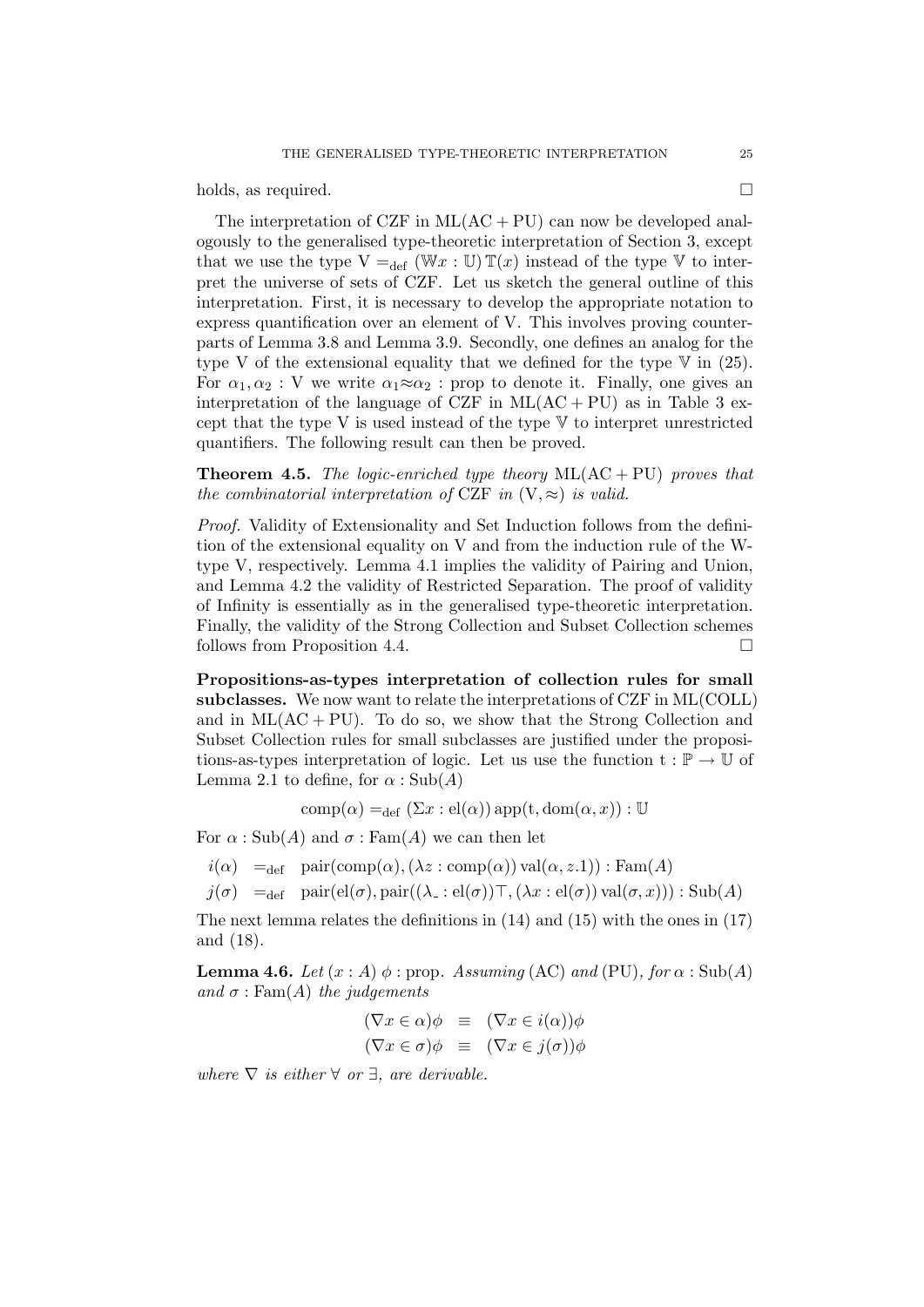Proof. Let us prove the judgements involving universal quantification. For the first part, observe that the rule (PU) implies

 $(\forall x : \text{el}(\alpha)) \text{dom}(\alpha, x) \supset \phi[\text{val}(\alpha, x)/x] \equiv (\forall z : \text{comp}(\alpha))\phi[\text{val}(\alpha, z.1)/x]$ 

By unfolding the definitions it follows that  $(\forall x \in \alpha) \phi \equiv (\forall x \in i(\alpha)) \phi$  holds. For the second part, observe that

$$
(\forall x \in el(\sigma))\phi[\text{val}(\sigma, x)/x] \equiv (\forall x \in j(\sigma))\phi
$$

holds, and this proves the desired claim.

Theorem 4.7. Assuming (AC) and (PU), the Strong Collection and Subset Collection rules are derivable.

*Proof.* The claim follows from Proposition 4.4 and Lemma 4.6.  $\Box$ 

We now have two interpretations of CZF in  $ML(AC + PU)$ , one using V and the other using V. But in fact these are essentially the same. This is because in  $ML(AC + PU)$  one can prove that there are inverse isomorphisms between the structure on V with extensional equality and extensional membership and the same structure on V. The key advantage of ML(COLL) over  $ML(AC + PU)$  is the fact that the former allows for reinterpretations of the logic which are not available for the latter, as we discuss in Section 5.

## 5. Reinterpreting logic

Local operators in logic-enriched type theories. In this section we introduce the notion of a local operator on the proposition universe, and discuss the reinterpreation of logic determined by it. Before introducing local operators, however, it is convenient to fix some notation and establish a simple fact that will be useful in the development of reinterpretations of logic. For  $p, q : \mathbb{P}$  we define  $p \leq q = \text{def } \tau(p) \supset \tau(q)$  : prop. It is also convenient to define, for  $p : \mathbb{P}$  and  $\phi$  : prop

$$
p \leq \phi =_{\text{def}} \tau(p) \supset \phi.
$$

We then have the following result.

**Lemma 5.1.** Let  $B$  : type,  $p : \mathbb{P}$  and  $(y : B) \psi$  : prop such that

$$
p \leq (\exists y : B)\psi.
$$

Then there is  $\beta$ : Sub(B) such that  $p \leq (\exists y \in \beta) \psi$  and  $(\forall y \in \beta)(\tau(p) \wedge \psi)$ .

*Proof.* Let  $\alpha =_{def} ext(p)$ : Sub(1). Use Lemma 3.7 and then apply the Strong Collection Rule to  $(\forall \psi \in \alpha)(\exists y : B)\psi$ .

**Definition 5.2.** We say that  $j : \mathbb{P} \to \mathbb{P}$  is a *local operator* if the following judgements

(i) 
$$
p \leq jp
$$

- (ii)  $p \leq q \Rightarrow jp \leq jq$
- (iii)  $jp \wedge jq \leq j(p \wedge q)$
- (iv)  $j(jp) \leq jp$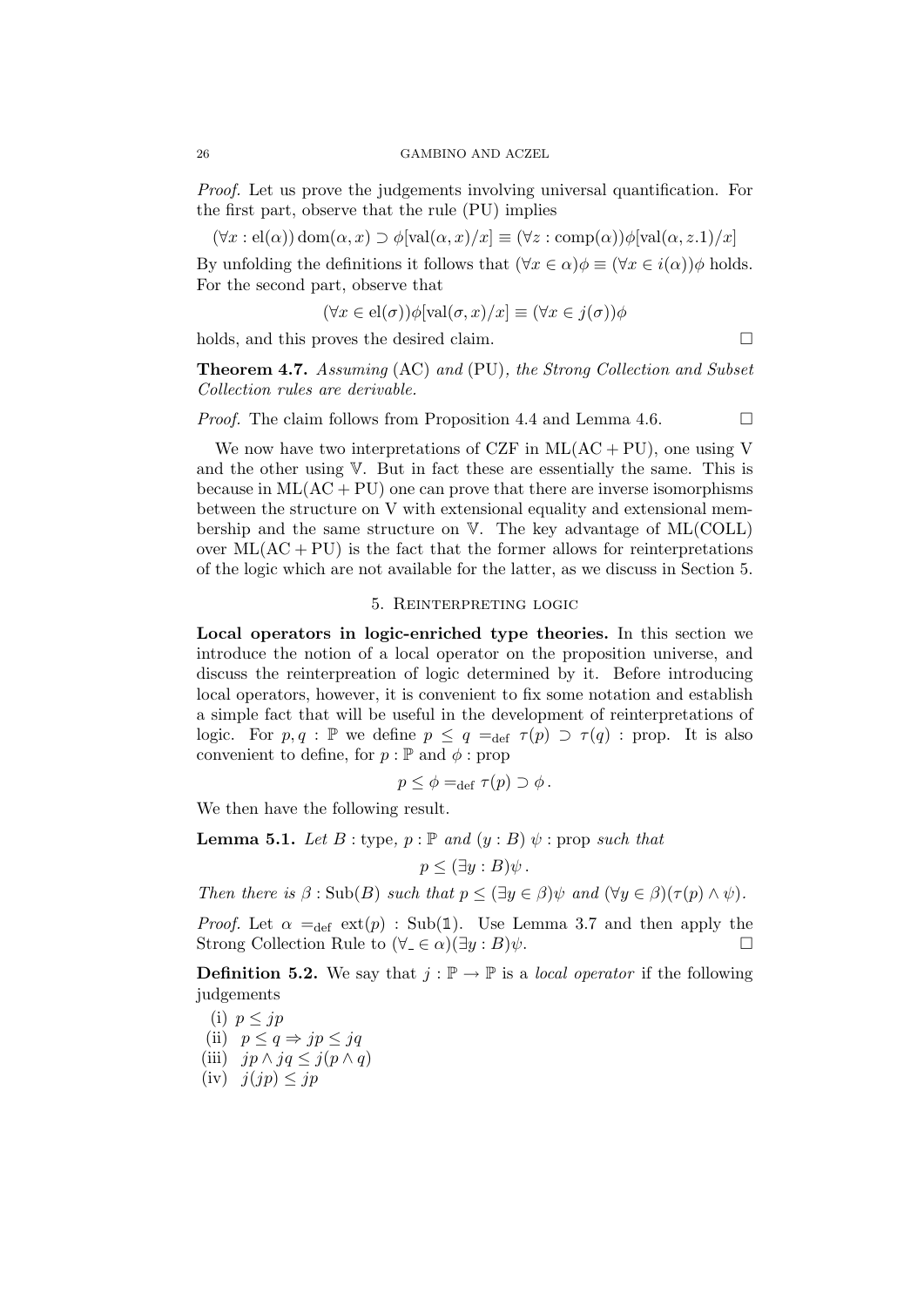are derivable, where  $jp =_{def} app(j, p)$ , for  $p : \mathbb{P}$ .

From now on we assume given an arbitrary local operator j. For  $\phi$ : prop we define

$$
J\phi =_{\text{def}} (\exists y : \mathbb{P})[\tau(jy) \land (\tau(y) \supset \phi)]
$$

First of all, we note that  $J$  and  $j$  are extensionally equal on elements of the proposition universe. The following result can be obtained by expanding the relevant definitions.

**Lemma 5.3.** For  $p : \mathbb{P}$ , the judgement  $J(\tau(p)) \equiv \tau(ip)$  is derivable.

We now show that the operator  $J$  inherits all the properties of the local operator j.

**Lemma 5.4.** Let  $\phi$ : prop and  $p : \mathbb{P}$  such that  $p \leq J\phi$ . Then there is  $q \in \mathbb{P}$ such that  $q \leq \phi$  and  $p \leq iq$ .

*Proof.* As  $p \leq J\phi$ , we have that  $p \leq (\exists y : \mathbb{P})\psi$ , where  $\psi =_{\text{def}} (\tau(iy) \wedge y \leq \phi)$ . Then, by Lemma 5.1, there is  $\beta$ : Sub(P) such that

$$
p \le (\exists y \in \beta)\psi \tag{26}
$$

and

$$
(\forall y \in \beta)(\tau(p) \land \psi). \tag{27}
$$

Let  $q =_{def} (\exists y \in \beta)y$ : P. Then  $q \leq \phi$ , as  $(\forall y \in \beta)(y \leq \phi)$ , by (27). Also, by (26),  $p \leq (\exists y \in \beta) \tau(iy)$ . As  $(\forall y \in \beta)(y \leq q)$  and j is monotone we get that  $(\forall y \in \beta)(jy \leq jq)$  and hence  $p \leq jq$ .

The next proposition shows that the properties of  $j$  can be lifted to  $J$ . In its proof we will apply Lemma 5.4, and thus make use of the Strong Collection rule.

**Proposition 5.5.** For  $\phi, \psi$ : prop, the judgements

(*i*)  $\phi \supset J\phi$ (*ii*)  $\phi \supset \psi \Rightarrow J\phi \supset J\psi$ (iii)  $J\phi \wedge J\psi \supset J(\phi \wedge \psi)$  $(iv)$   $J(J\phi) \supset J\phi$ 

are derivable.

Proof. Direct derivations suffice to prove the first three claims. The proof of the last one uses Lemma 5.4 and the fact that j is monotone.

We define the j-interpretation of  $ML(COLL<sup>-</sup>)$  into itself determined by the local operator  $j$ . This interpretation acts solely on the logic, leaving types unchanged. We define the j-interpretation by structural induction on the raw syntax of the type theory. The interpretation on formulae is defined in Table 4, where  $\star$  is either ∧,  $\vee$  or  $\supset$  and  $\nabla$  is either  $\forall$  or  $\exists$ .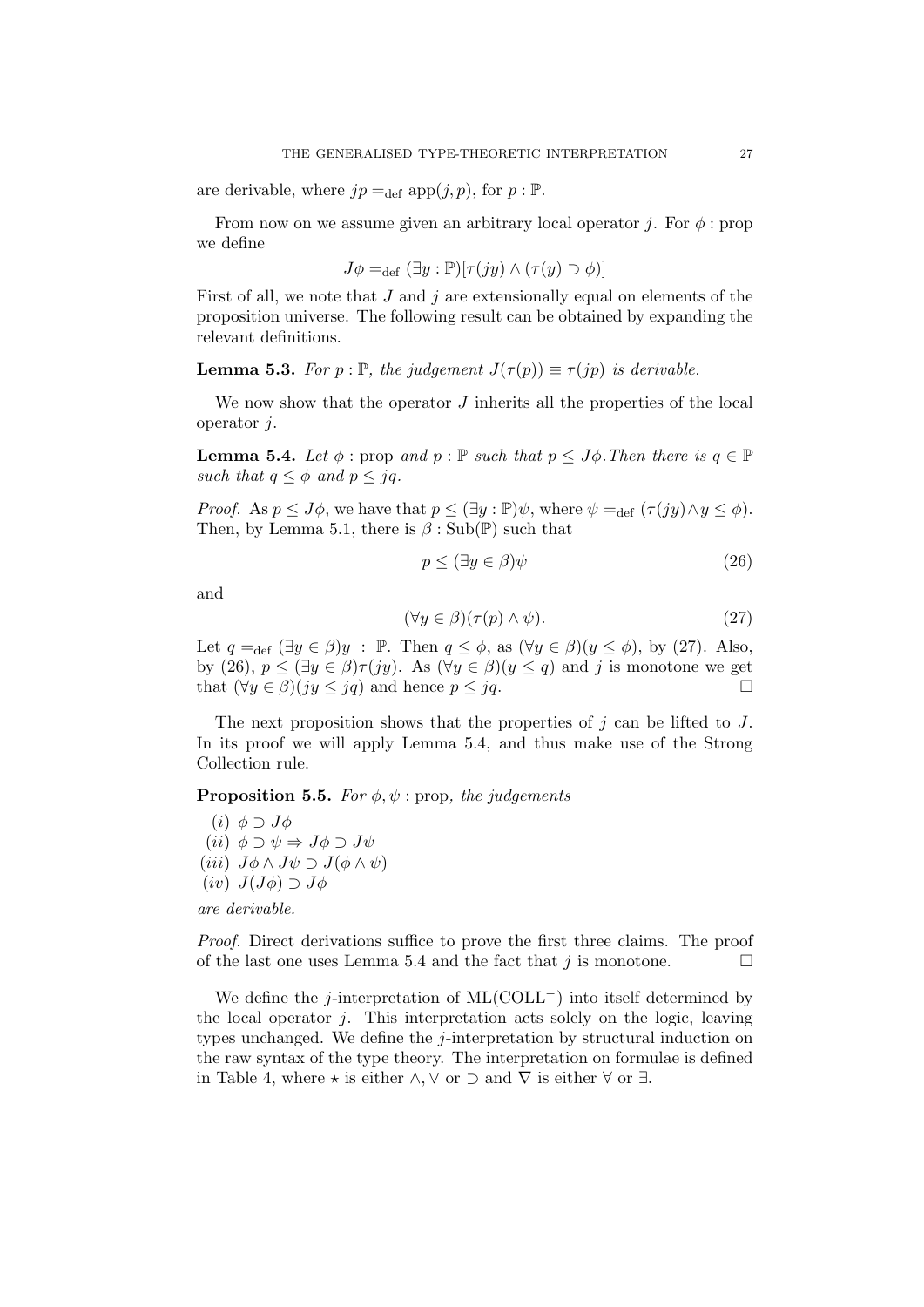$$
\begin{array}{rcl}\n\langle \top \rangle_j & =_{\text{def}} & \top \\
\langle \bot \rangle_j & =_{\text{def}} & \bot \\
\langle \phi \star \psi \rangle_j & =_{\text{def}} & J \langle \phi \rangle_j \star J \langle \psi \rangle_j \\
\langle (\nabla x : A) \phi \rangle_j & =_{\text{def}} & (\nabla x : A) J \langle \phi \rangle_j \\
\langle \tau(a) \rangle_j & =_{\text{def}} & \tau(a)\n\end{array}
$$

TABLE 4. Definition of the *j*-interpretation of formulas.

$$
\langle A : \text{type} \rangle_j =_{\text{def}} A : \text{type}
$$
  
\n
$$
\langle A = A' : \text{type} \rangle_j =_{\text{def}} A = A' : \text{type}
$$
  
\n
$$
\langle a : A \rangle_j =_{\text{def}} a : A
$$
  
\n
$$
\langle a = a' : A \rangle_j =_{\text{def}} a = a' : A
$$
  
\n
$$
\langle \phi : \text{prop} \rangle_j =_{\text{def}} \langle \phi \rangle_j : \text{prop}
$$
  
\n
$$
\langle (\phi_1, \dots, \phi_n \Rightarrow \phi) \rangle_j =_{\text{def}} J \langle \phi_1 \rangle_j, \dots, J \langle \phi_n \rangle_j \Rightarrow J \langle \phi \rangle_j
$$

TABLE 5. Definition of the  $j$ -interpretation of judgment bodies

The definition of the j-interpretation of judgement bodies follows in Table 5. Given these definitions, we let the  $j$ -interpretation of judgements to be defined as follows:

$$
\langle (\Gamma) \mathcal{B} \rangle_j =_{\text{def}} (\Gamma) \langle \mathcal{B} \rangle_j
$$

**Definition 5.6.** The  $j$ -interpretation of a rule

$$
\frac{(\Gamma_1) \mathcal{B}_1 \cdots (\Gamma_n) \mathcal{B}_n}{(\Gamma) \mathcal{B}}
$$

is said to be *sound* if the judgement  $\langle \Gamma | \mathcal{B} \rangle_j$  is derivable from the judgements  $\langle (\Gamma_1) \mathcal{B}_1 \rangle_j, \ldots, \langle (\Gamma_n) \mathcal{B}_n \rangle_j.$ 

Proposition 5.7. The j-interpretation of the predicate logic and induction rules of ML(COLL)is sound.

*Proof.* The result follows by a series of routine calculations.  $\Box$ 

We now prove three lemmas that will lead us to a proof of the result that the j-interpretation of the Strong Collection rule is sound. For  $z \in Sub(1)$ , let

$$
\sigma(z) =_{\text{def}} J(\exists_{-} \in z) \top : \text{prop.}
$$

**Lemma 5.8.** For  $\phi$  : prop, the judgement

$$
J\phi \equiv (\exists z : \text{Sub}(\mathbb{1})) (\sigma(z) \land (\forall_{-} \in z)\phi)
$$

is derivable.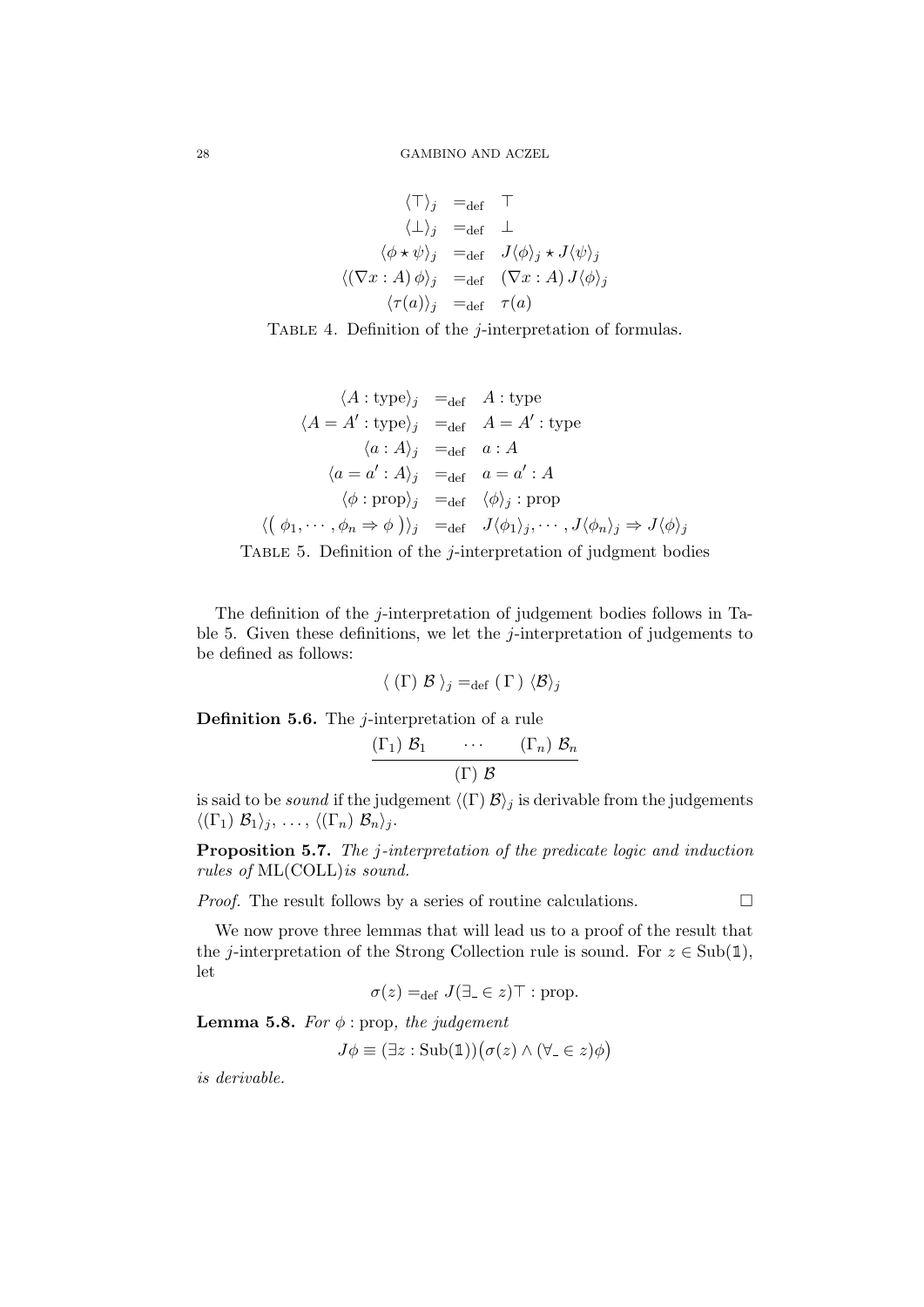*Proof.* This is a consequence of the definition of J and of Lemma 3.7.  $\Box$ **Lemma 5.9.** For  $A, B$  : type,  $(x : A, y : B)$   $\phi$  : prop,  $\alpha$  : Sub(A) and  $\gamma : \operatorname{Sub}^2(B)$ , the judgement

$$
(1) \implies (2)
$$

can be derived, where

(1) =<sub>def</sub> 
$$
(\forall \exists \frac{x \in \alpha}{w \in \gamma})(\exists z : Sub(\mathbb{1}))[\sigma(z) \land (\forall \exists \frac{-\epsilon z}{y \in w}) \phi]
$$
  
\n*and*  
\n(2) =<sub>def</sub>  $(\forall x \in \alpha)J(\exists y \in \bigcup \gamma)\phi \land (\forall y \in \bigcup \gamma)(\exists x \in \alpha)\phi.$ 

Proof. Assume (1). Then

$$
(\forall x \in \alpha)(\exists w \in \gamma)(\exists z : \text{Sub}(\mathbb{1})[\sigma(z) \land (\forall_{-} \in z)(\exists y \in w)\phi]
$$

so that

$$
(\forall x \in \alpha)(\exists z : Sub(\mathbb{1}))[\sigma(z) \land (\forall_{-} \in z)(\exists w \in \gamma)(\exists y \in w)\phi]
$$

and hence, by Lemma 5.8,

$$
(\forall x \in \alpha) J(\exists y \in \bigcup \gamma)\phi.
$$

Also,

$$
(\forall w \in \gamma)(\exists x \in \alpha)(\exists z : \text{Sub}(\mathbb{1}))[\sigma(z) \land (\forall y \in w)(\exists_{-} \in z)\phi]
$$

so that  $(\forall w \in \gamma)(\forall y \in w)(\exists x \in \alpha)\phi$  and hence

$$
(\forall y \in \bigcup \gamma)(\exists x \in \alpha)\phi.
$$

Thus we have proved (2).  $\square$ 

**Lemma 5.10.** For  $A, B$  : type,  $(x : A, y : B)$   $\phi$  : prop,  $\alpha$  : Sub(A), the judgement

$$
(\forall x \in \alpha) J(\exists y : B) \phi \Rightarrow
$$
  

$$
(\exists v : Sub(B)) ((\forall x \in \alpha) J(\exists y \in v) \phi \land (\forall y \in v)(\exists x \in \alpha) \phi)
$$

is derivable.

*Proof.* Assume  $(\forall x \in \alpha) J(\exists y : B) \phi$ . By Lemma 5.9 it suffices to show that there is  $\gamma : \text{Sub}^2(B)$  such that (1) of that lemma holds. By Lemma 5.8

$$
(\forall x \in \alpha)(\exists z : \text{Sub}(\mathbb{1})) [\sigma(z) \land (\forall_{-} \in z)(\exists y : B) \phi].
$$

By Strong Collection

$$
(\forall x \in \alpha)(\exists z : \text{Sub}(\mathbb{1})) [\sigma(z) \land (\exists w : \text{Sub}(B))(\forall \exists \ \tfrac{\exists z}{y \in w}) \phi]
$$

so that

$$
(\forall x \in \alpha)(\exists w : \mathrm{Sub}(B))(\exists z : \mathrm{Sub}(\mathbb{1})) [\sigma(z) \ \wedge \ (\forall \exists \ \frac{\in \varepsilon}{y \in w}) \ \phi].
$$

By Strong Collection again there is  $\gamma : \text{Sub}^2(B)$  such that (1) of Lemma 5.9  $holds.$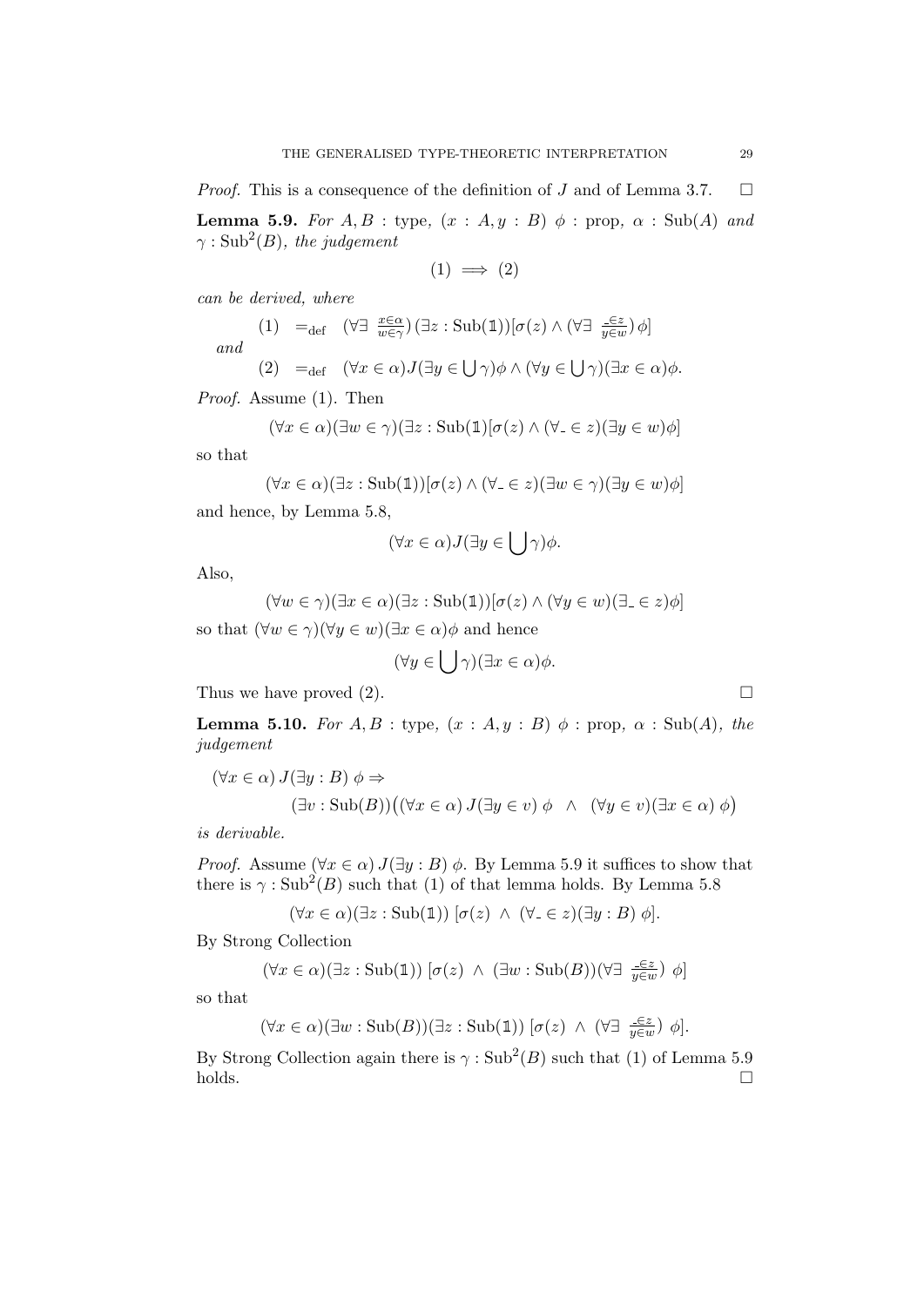Proposition 5.11. The j-interpretation of the Strong Collection rule is sound.

*Proof.* The claim is a direct consequence of Lemma 5.10.  $\Box$ 

As we will see, it is not possible to prove that the j-interpretation of the Subset Collection rule is sound for an arbitrary local operator j. We therefore introduce the notion of a set-presented local operator and show that if j is set-presented then the j-interpretation of the Subset Collection rule is sound. The notion of set-presented local operator is closely related to the notion of set-presented closure operator or nucleus [5, 12, 16] and inductively generated formal topology [8, 37, 38].

**Definition 5.12.** A local operator j on  $\mathbb{P}$  is said to be set-presentable if there exists  $\rho : Sub(\mathbb{P})$  such that the judgement

$$
(\forall p : \mathbb{P}) \ \tau(jp) \equiv (\exists q \in \rho)(q \leq p)
$$

is derivable.

From now on we work assuming the Subset Collection rule.

**Proposition 5.13.** Let  $A, B, C$ : type and  $(x : A, y : B, z : C)$   $\psi$ : prop. If  $\alpha$  : Sub<sup>2</sup>(A) and  $\beta$  : Sub(B) then there is  $\gamma$  : Sub<sup>2</sup>(B) such that the judgement

$$
(\forall w \in \alpha)(\forall z : C) ((\forall x \in w)(\exists y \in \beta) \psi \supset (\exists v \in \gamma)(\forall \exists \ \frac{x \in w}{y \in v}) \psi)
$$

is derivable.

*Proof.* For  $w : \text{Sub}(A), u : \text{Sub}^2(B), z : C$  let

$$
\theta(w, u, z) =_{\text{def}} [(\forall x \in w)(\exists y \in \beta) \ \psi \ \supset \ (\exists v \in u)(\forall \exists \ \frac{x \in w}{y \in v}) \ \psi].
$$

By Subset Collection

$$
(\forall w \in \alpha)(\exists u : \mathrm{Sub}^2(B))(\forall z : C) \ \theta(w, u, z).
$$

By Strong Collection there is  $\delta : \text{Sub}(\text{Sub}^2(B))$  such that

 $(\forall w \in \alpha)(\exists u \in \delta)(\forall z : C) \theta(w, u, z).$ 

Let  $\gamma =_{def} \bigcup \delta : \text{Sub}^2(B)$ . Then

$$
(\forall w \in \alpha)(\forall z : C)\theta(w, \gamma, z)
$$

as desired.  $\Box$ 

The next lemma is a consequence of Lemma 3.6 and Lemma 3.7.

**Lemma 5.14.** If j is a set-presentable local operator, then there exists  $\kappa$ :  $\text{Sub}^2(\mathbb{1})$  such that, for  $\phi$ : prop the judgements

$$
J\phi \equiv (\exists u \in \kappa)(\forall_{-} \in u) \phi
$$

and

$$
(\forall u \in \kappa) \; \sigma(u)
$$

are derivable.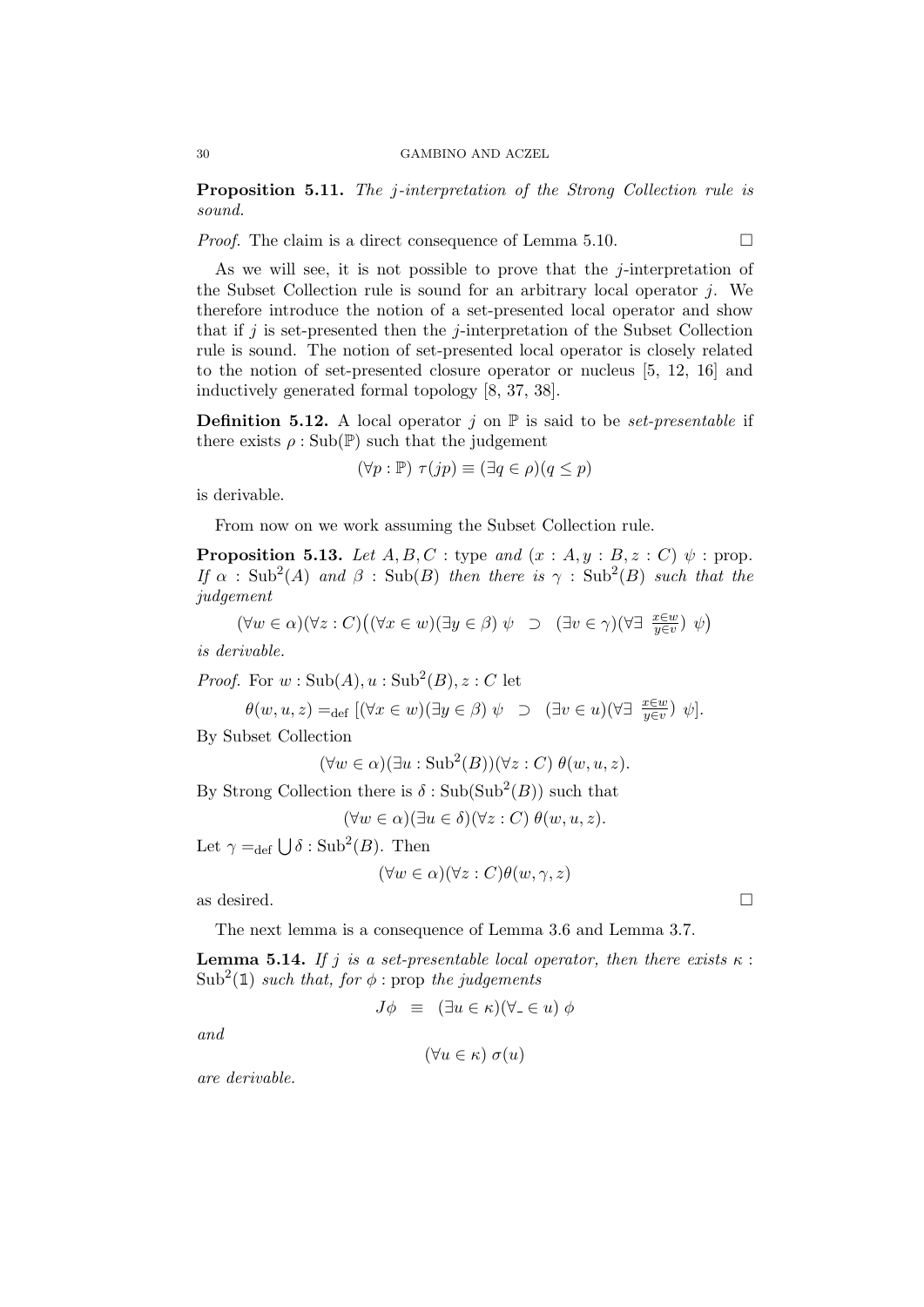Let us now assume that the local operator  $j$  is set-presentable and that  $\kappa : \text{Sub}^2(\mathbb{1})$  satisfies the properties of Lemma 5.14.

**Lemma 5.15.** Let  $A, B, C$ : type and  $(x : A, y : B, z : C)$   $\phi$ : prop. If  $\alpha : \mathrm{Sub}(A)$  and  $\beta : \mathrm{Sub}(B)$  then there is  $\gamma : \mathrm{Sub}^2(B)$  such that the judgement

$$
(\forall z : C) \{ (\forall x \in \alpha) J(\exists y \in \beta) \phi \supset
$$

$$
(\exists v \in \gamma) [(\forall x \in \alpha) J(\exists y \in v) \phi \land (\forall y \in v)(\exists x \in \alpha) \phi] \}
$$

is derivable.

*Proof.* Let  $\kappa : \text{Sub}^2(\mathbb{1})$  satisfy the properties of Lemma 5.14. For  $y : B, z'$ :  $A \times C$  let

$$
\phi' =_{\text{def}} \phi[z'.1, z'.2/x, z].
$$

By Proposition 5.13 there is  $\gamma_0 : \text{Sub}^2(B)$  such that

$$
(\forall u \in \kappa)(\forall z' : A \times C) \; [(\forall_{-} \in u)(\exists y \in \beta) \; \phi' \quad \supset \quad (\exists v \in \gamma_0)(\forall \exists \; \frac{\exists v}{y \in v}) \; \phi']
$$

It follows that

$$
(\forall u \in \kappa)(\forall x:A)(\forall z:C) \; [(\forall_{-} \in u)(\exists y \in \beta) \phi \supset (\exists v \in \gamma_{0})(\forall \exists \; \frac{\in u}{y \in v}) \phi].
$$

For  $x : A, z : C, v : Sub(B)$  let

$$
\psi =_{def} (\exists u : Sub(\mathbb{1})) [\sigma(u) \wedge (\forall \exists \frac{\in u}{y \in v}) \phi.]
$$

By Subset Collection there is  $\delta : \text{Sub}(\text{Sub}^2(B))$  such that

$$
(\forall z : C) \; [(\forall x \in \alpha)(\exists v \in \gamma_0) \; \psi \quad \supset \quad (\exists w \in \delta)(\forall \exists \; \frac{x \in \alpha}{v \in w}) \; \psi].
$$

Let  $\gamma =_{def} \{ \bigcup w \mid w \in \delta \} : \text{Sub}^2(B)$ . To complete the proof of the lemma let  $z : C$  such that  $(\forall x \in \alpha) J(\exists y \in \beta) \phi$ . By Lemma 5.14

$$
(\forall x \in \alpha)(\exists u \in \kappa)(\forall_{-} \in u)(\exists y \in \beta) \phi.
$$

so that

$$
(\forall x \in \alpha)(\exists u \in \kappa)(\exists v \in \gamma_0)(\forall \exists \ \frac{\in u}{y \in v}) \ \phi.
$$

As  $(\forall u \in \kappa) \sigma(u)$ 

$$
(\forall x \in \alpha)(\exists v \in \gamma_0) \psi
$$

so that

$$
(\exists w\in\delta)(\forall\exists\ \tfrac{x\in\alpha}{v\in w})\ \psi
$$

and hence, by Lemma 5.9,

$$
(\exists w \in \delta)[(\forall x \in \alpha)J(\exists y \in \bigcup w) \phi \ \land \ (\forall y \in \bigcup w)(\exists x \in \alpha) \phi].
$$

It follows that

$$
(\exists v \in \gamma)[(\forall x \in \alpha)J(\exists y \in v) \phi \land (\forall y \in v)(\exists x \in \alpha) \phi].
$$

 $\Box$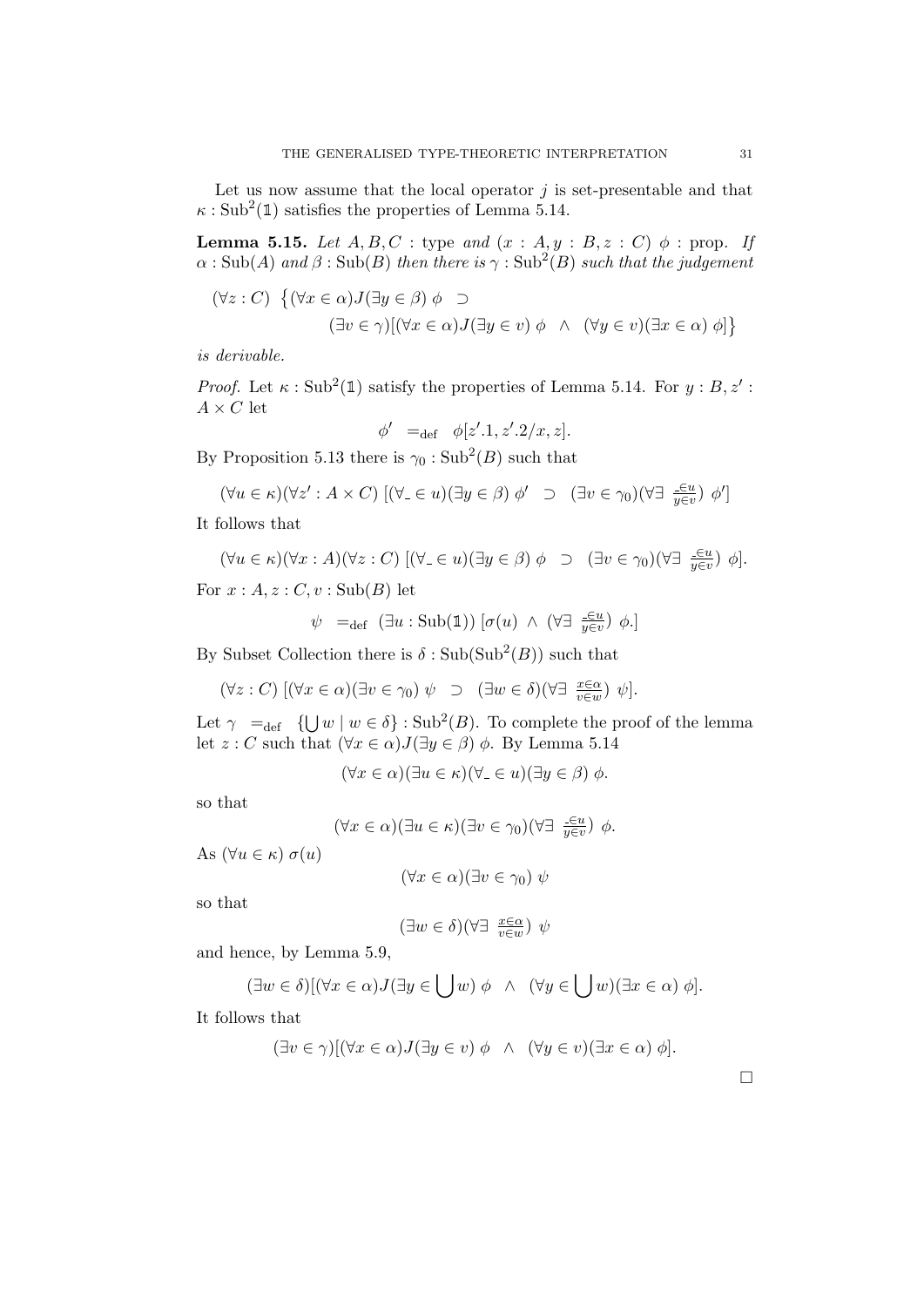#### 32 GAMBINO AND ACZEL

Observe that the soundness of the *j*-interpretation of the Subset Collection rule follows directly from the previous lemma. We can then summarise the results obtained in this section in the next theorem, that is our second main result.

## **Theorem 5.16.** Let  $i$  be a local operator.

- (i) The j-interpretation of each rule of  $ML(COLL<sup>-</sup>)$  is sound.
- (ii) Assuming the Subset Collection rule of ML(COLL), if j is set-presentable.
	- then the j-interpretation of the Subset Collection rule is sound.

Double-negation interpretation. As an application of the results just obtained we present a type-theoretic version of the double-negation interpretation. We define the double-negation local operator as follows:

$$
(x : \mathbb{P}) \ jx =_{\text{def}} \neg \neg x : \mathbb{P}
$$

where

$$
\neg x =_{\text{def}} x \supset \bot : \mathbb{P}
$$

for  $x : \mathbb{P}$ . It is easy to prove that j is a local operator.

Let us point out that the operator  $J$  determined by the double negation local operator need not to be logically equivalent to double negation. In fact, for  $\phi$ : prop it holds

$$
J\phi \equiv (\exists p : \mathbb{P})(\neg\neg \tau(p) \land \tau(p) \supset \phi)
$$

where  $\neg \phi =_{def} \phi \supset \bot$ , for  $\phi :$  prop. In general it will hold only that  $J\phi$ implies  $\neg\neg\phi$  but not viceversa. This observation seems to isolate the main reason for which it is possible to prove the soundness of the  $j$ -interpretation of the Strong Collection rule. Since [9] it is well-known that there is a standard double-negation translation of classical Zermelo-Frankel set theory, ZF, into its intuitionistic counterpart, IZF. A close inspection of the proofs reveals however that the derivation of the standard double-negation interpretation of Collection makes use not only of the Collection axiom but also of the Full Separation axiom scheme of IZF, that is not available in generalised predicative systems like CZF or ML(COLL). This use of Full Separation seems essential if one is working with the standard double-negation translation [11]. Our definition of a variant of the double-negation translation overcomes this problem. These observations arose first in connection with the development of Heyting-valued interpretations for CZF [14]. The double-negation nucleus on the Heyting algebra of truth values corresponds indeed to a double-negation interpretation [9, 15].

Since the j-interpretation of a proposition is logically equivalent to its double-negation only for small propositions, it is natural to consider the following Restricted Excluded Middle principle (REM),

$$
(x : \mathbb{P}) \ \tau(x) \ \vee \ \neg \tau(x) \tag{REM}
$$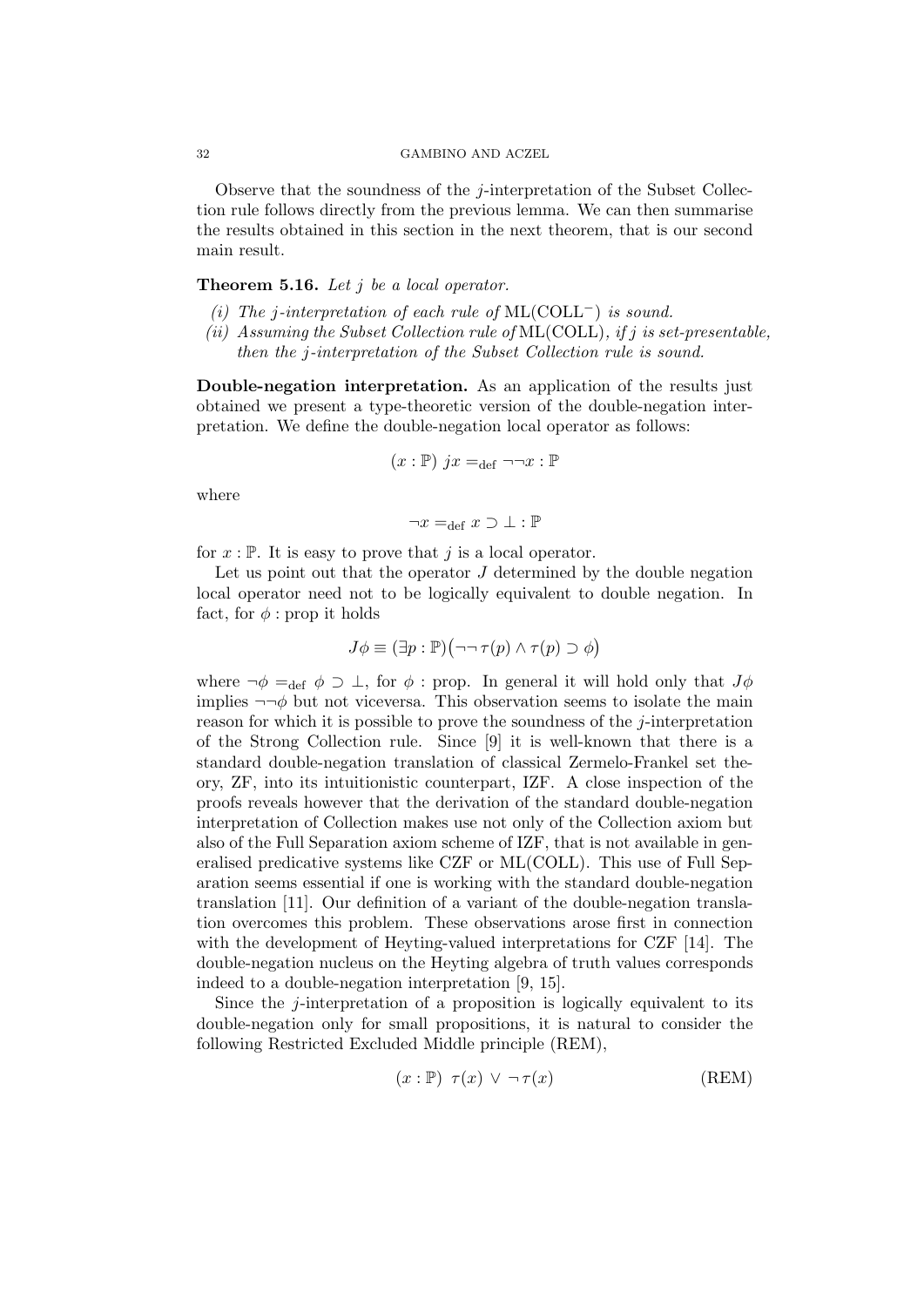and we can also consider a type-theoretic principle asserting that the doublenegation local operator is set-presentable

$$
(\exists r : Sub(\mathbb{P})) (\forall p : \mathbb{P}) \neg\neg \tau(p) \equiv (\exists q \in r) \, q \supset \tau(p). \tag{DNSP}
$$

Theorem 5.17.

- (i) The double-negation interpretation of  $ML(COLL^-) + REM$  is sound.
- (ii) Assuming (DNSP), the double-negation interpretation of  $ML(COLL)$ + REM is sound.

*Proof.* The claims are direct consequences of Theorem 5.16.  $\Box$ 

We conclude the paper with a lower bound for the proof-theoretic strength of the logic-enriched type theory ML(COLL) + DNSP.

Corollary 5.18. Second-order arithmetic is proof-theoretically reducible to the logic-enriched type theory  $ML(COLL) + DNSP$ .

*Proof.* Consider the set theory  $CZF + REM$  that is obtained from  $CZF$  by adding a scheme asserting the law of exclued middle for restricted formulas. Using the generalised type-theoretic interpretation, this semi-classical set theory is interpretable in the logic-enriched type theory  $ML(COLL)$  + REM, which can in turn be interpreted in  $ML(COLL) + DNSP$  via the double-negation translation. The set theory  $CZF+REM$  has proof-theoretic strength at least above that of Bounded Zermelo set theory, which is obtained from Zermelo set theory by replacing the Full Separation axiom scheme with its restricted counterpart. This is because the Power Set axiom is derivable in CZF + REM, and Bounded Zermelo set theory has a double-negation interpretation into its intuitionistic counterpart, which is a subsystem of  $CZF + REM$ .

### 6. Conclusions and Future work

This paper is the first in a series of papers developing a research effort intended to contribute to establishing the exact relationship between different settings for constructive mathematics. These different settings are the type-theoretical, set-theoretical, and categorical. Our effort is concerned with getting a precise result relating CZF and a suitably formulated type theory. A sketch of the ideas involved in getting this result was presented without proofs in [4]. In the present paper we have focussed on two of the crucial ingredients in our effort, namely the introduction of logic-enriched type theories and the generalised type-theoretic interpretation.

In a sequel to this paper, we will treat the other two main ideas involved in proving the precise result relating CZF and a logic-enriched type theory. The first idea is to weaken the type-theoretic rules concerning Π-types and W-types so as to allow the development of a types-as-classes interpretation of the resulting logic-enriched type theory into CZF. The second idea is the development of the generalised type-theoretic interpretation with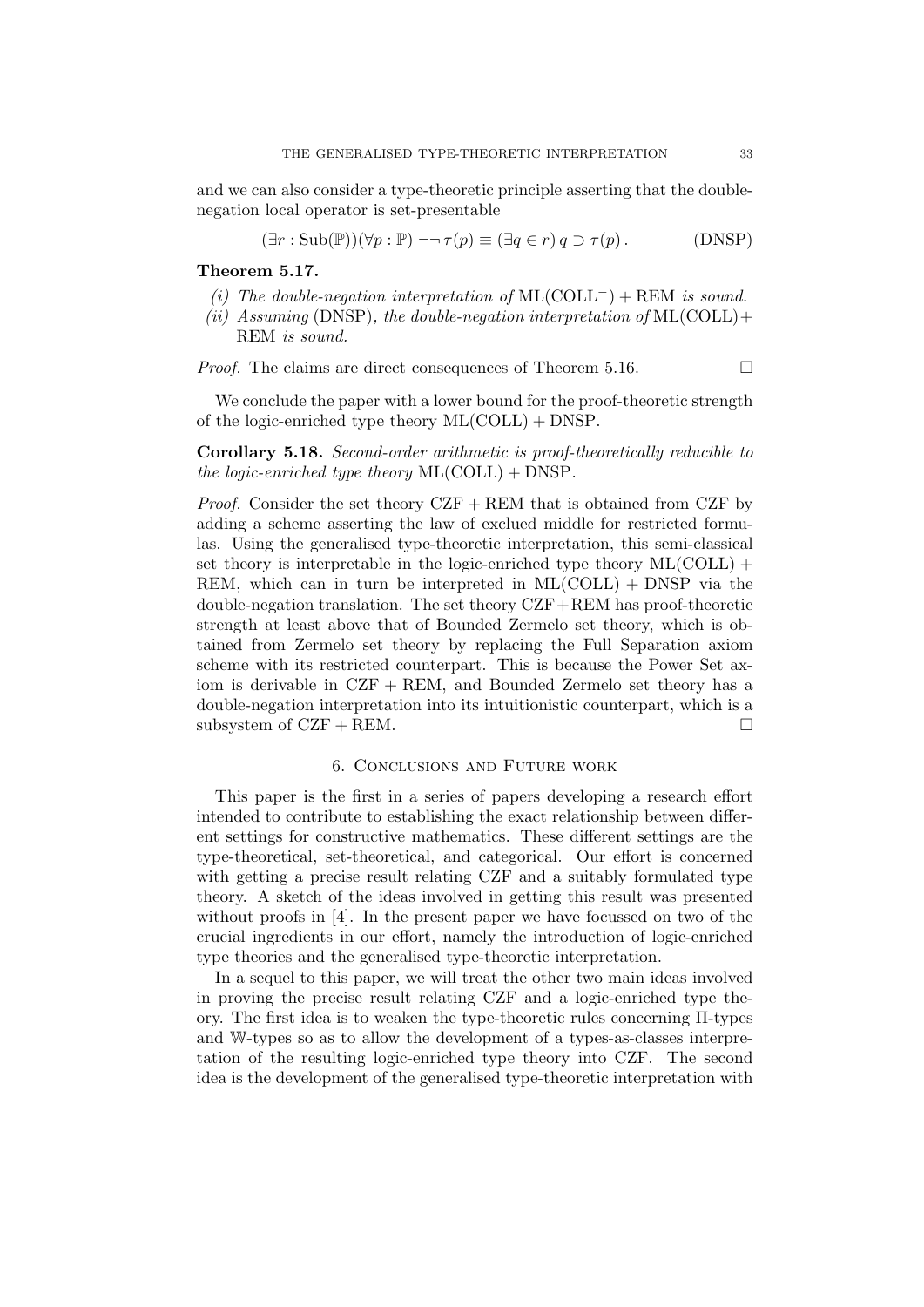## 34 GAMBINO AND ACZEL

these weaker rules, so as to bring CZF in exact correspondence with a logicenriched type theory. The planned sequel to the present paper will also contain detailed results characterising the propositions-as-types translation of a logic-enriched type theory into its pure part.

A related topic is the development a general theory of dependently-sorted logic, which could be applied to logic-enriched type theories as a special case. The study of such a theory, only hinted at in [4], was originally explored by the second author in an unpublished note, and developed further by his PhD student Joao Belo. This dependently-sorted logic can be compared with the the formulation of First-Order Logic with Dependent Sorts (FOLDS) [25, 26, 27]. The motivation for FOLDS is quite different to ours, and leads to a different technical focus. In particular, the development of FOLDS does not involve languages that have function symbols. This simplifies the formulation of the syntax. From the point of view of logic-enriched type theories functions symbols are essential and cannot be avoided, thus leading to a more complex theory, which will be the subject of a further paper.

Acknowledgements. The first author wishes to thank the Department of Computer Science, University of Manchester, where part of the research described here was carried out.

# Appendix A. Type-theoretic rules

The pure type theory ML. We present the rules of the pure type theory ML, discussed in Section 1. Informal explanations for the rules of this type theory can be found in [28].

Assumption rule. The following rule applies under the side-condition that  $x \notin FV(\Gamma) \cup FV(\Delta)$ .

$$
\frac{(\Gamma, \Delta) \mathcal{B}}{(\Gamma, x : A, \Delta) \mathcal{B}}
$$

Equality rules. From now on we suppress mention of a context that is common to both the premisses and the conclusion of a rule.

| A:type      | $A_1 = A_2$ : type |                                           | $A_1 = A_2$ : type $A_2 = A_3$ : type |  |  |
|-------------|--------------------|-------------------------------------------|---------------------------------------|--|--|
| $A=A:$ type | $A_2 = A_1$ : type |                                           | $A_1 = A_3$ : type                    |  |  |
| a:A         | $a_1 = a_2 : A$    | $a_1 = a_2 : A$ $a_2 = a_3 : A$           |                                       |  |  |
| $a=a:A$     | $a_2 = a_1 : A$    | $a_1 = a_3 : A$                           |                                       |  |  |
| $a:A_1$     |                    | $A_1 = A_2$ $a_1 = a_2 : A_1$ $A_1 = A_2$ |                                       |  |  |
|             | $a:A_2$            | $a_1 = a_2 : A_2$                         |                                       |  |  |

Substitution rule.

$$
\frac{(x:A,\Delta) \mathcal{B}}{(\Delta[a/x]) \mathcal{B}[a/x]}
$$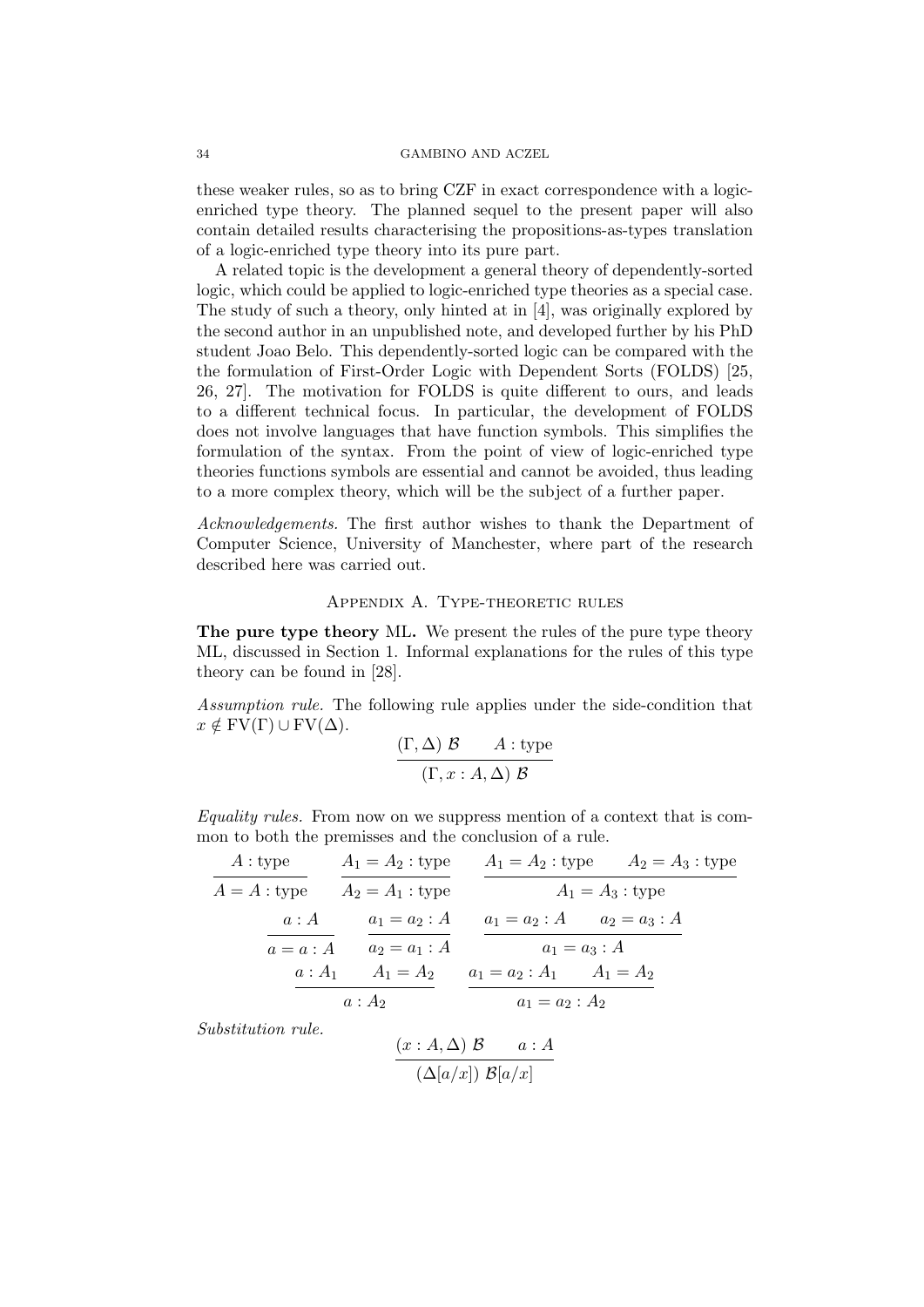Congruence rules.

$$
(x:A,\Delta) C: \text{type} \qquad a_1 = a_2 : A
$$
  
\n
$$
\overline{(\Delta[a_1/x]) C[a_1/x]} = C[a_2/x] : \text{type}
$$
  
\n
$$
(x:A,\Delta) c : C \qquad a_1 = a_2 : A
$$
  
\n
$$
\overline{(\Delta[a_1/x]) C[a_1/x]} = c[a_2/x] : C[a_1/x]
$$
  
\nFor  $\nabla$  that is either  $\Pi$ ,  $\Sigma$  or W:

$$
\frac{(x:A) B_1 = B_2 : \text{type}}{(\nabla x : A)B_1 = (\nabla x : A)B_2 : \text{type}} \qquad \frac{(x:A) b_1 = b_2 : B}{(\lambda x : A)b_1 = (\lambda x : A)b_2 : (\Pi x : A)B}
$$

Analogous rules should also be formulated for other symbols, but we omit for brevity.

*Basic types.* We write  $\mathbb{O}$ , 1, and 2 for the types with zero, one, and two canonical elements, respectively. We thus have the following formation and introduction rules.

# $\mathbb{O}:$  type  $\mathbb{1}:$  type  $\mathbb{2}:$  type

The type with no canonical elements does not have an introduction rule. We thus have only the following introduction rules.

$$
0_1:1\qquad \qquad 1_2:2 \qquad 2_2:2
$$

The elimination rules follow the usual pattern.

$$
\cfrac{(z : \mathbb{O}) \ C : \text{type} \qquad e : \mathbb{O}}{\text{r}_0(e) : C[e/z]}
$$
\n
$$
\cfrac{(z : \mathbb{1}) \ C : \text{type} \qquad e : \mathbb{1} \qquad c : C[0_1/z]}{\text{r}_1(e, c) : C[e/z]}
$$
\n
$$
\cfrac{(z : \mathbb{2}) \ C : \text{type} \qquad e : \mathbb{2} \qquad c_1 : C[\mathbb{1}_2/z] \qquad c_2 : C[\mathbb{2}_2/z]}{\text{r}_2(e, c_1, c_2) : C[e/z]}
$$

Finally, we give the computation rules for these types.

$$
\frac{(z:\mathbb{1}) \ C : \text{type} \ }{r_1(0,c) = c : C[0_1/z]}
$$
\n
$$
\frac{(z:\mathbb{2}) \ C : \text{type} \ }{r_2(1_2,c_1,c_2) = c_1 : C[1_2/z] \ } \frac{c_2 : C[2_2/z]}{r_2(2_2,c_1,c_2) = c_2 : C[2_2/z]}
$$
\n
$$
\frac{(z:\mathbb{2}) \ C : \text{type} \ }{r_2(2_2,c_1,c_2) = c_2 : C[2_2/z]}
$$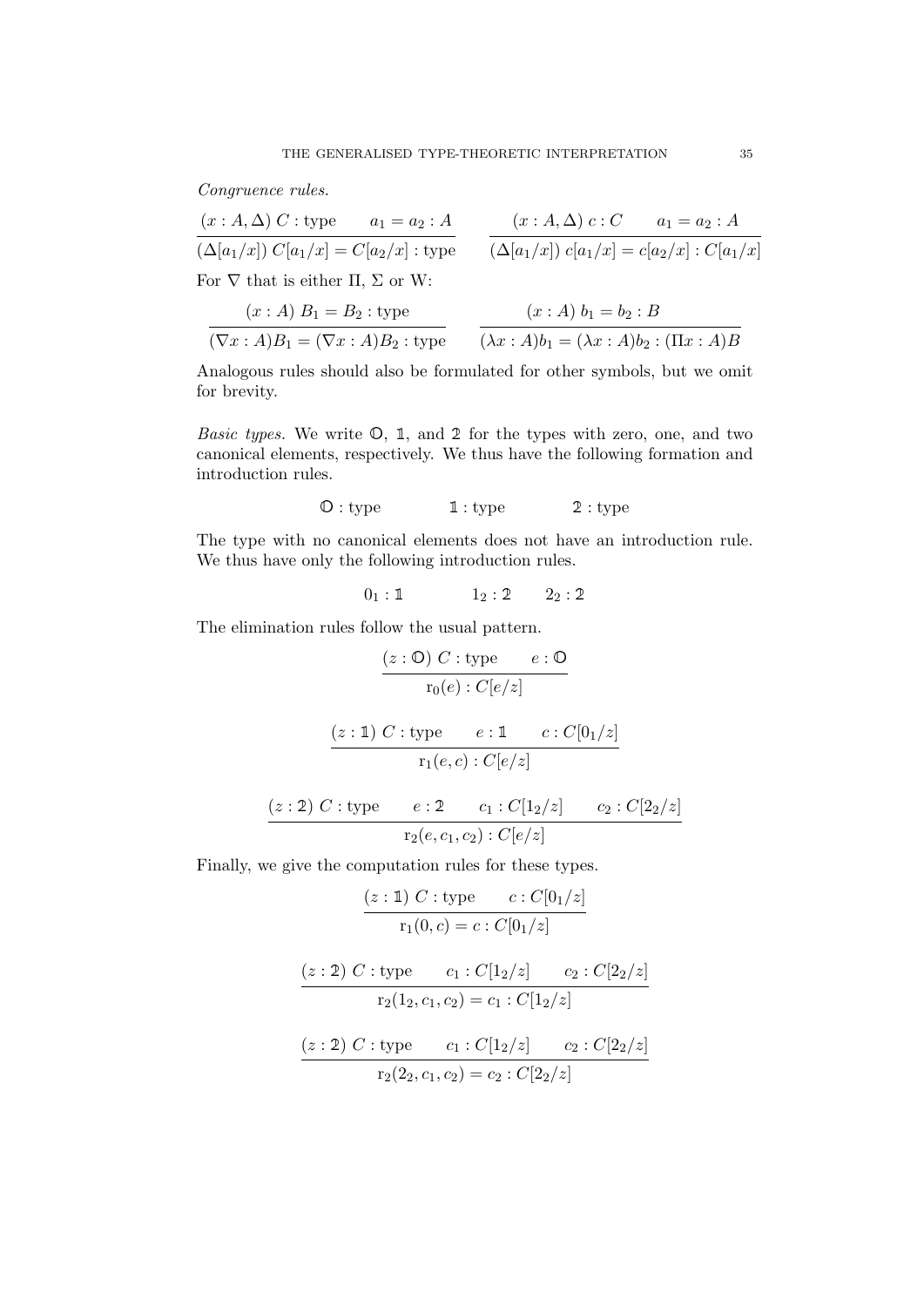Natural numbers type.

$$
\mathbb{N}: \mathrm{type}
$$

The introduction rules for this type are standard.

$$
0_{\mathbb{N}} : \mathbb{N} \qquad \qquad \frac{n : \mathbb{N}}{\text{succ}(n) : \mathbb{N}}
$$

In the elination and computation rules below the premisses should include the judgement  $(z : \mathbb{N})$  C : type that we omit for brevity.

$$
\frac{n:\mathbb{N} \quad c:C[0/z] \quad (x:\mathbb{N},y:C[x/z]) \ d:C[\text{succ}(x)/z]}{r_{\mathbb{N}}(n,c,(x,y)d):C[n/z]}
$$

$$
\frac{0:\mathbb{N} \quad c:C[0/z] \quad (x:\mathbb{N},y:C[x/z]) \ d:C[\text{succ}(x)/z]}{r_{\mathbb{N}}(0,c,(x,y)d)=c:C[0/z]}
$$

$$
n: \mathbb{N} \quad c: C[0/z] \quad (x: \mathbb{N}, y: C[x/z]) \ d: C[\mathrm{succ}(x)/z]
$$

$$
\overline{r_{\mathbb{N}}(\mathrm{succ}(n), c, (x, y)d) = d[n, r_{\mathbb{N}}(n, c, (x, y)d)/x, y]: C[\mathrm{succ}(n)/z]}
$$

 $\mathbb{R}_2$ -rules.

$$
e: 2 \t A_1: \text{type} \t A_2: \text{type}
$$

$$
\mathbb{R}_2(e, A_1, A_2): \text{type}
$$

$$
\mathbb{R}_2(1_2, A_1, A_2) = A_1 \t \mathbb{R}_2(2_2, A_1, A_2) = A_2
$$

Σ-rules.

$$
A: \text{type} \qquad (x:A) \ B: \text{type}
$$

$$
(\Sigma x:A)B: \text{type}
$$

$$
a:A \qquad b: B[a/x]
$$

$$
\overline{\text{pair}(a,b): (\Sigma x:A)B}
$$

Similarly to what we did for the natural numbers type, we suppress the premiss  $(z : (\Sigma x : A))$  C : type in the elimination and computation rules.

$$
\frac{e:(\Sigma x:A)B \quad (x:A,y:B) \ c:C[\text{pair}(x,y)/z]}{\text{split}(e,(x,y)c):C[e/z]}
$$

$$
\frac{a:A \quad b:B[a/x] \quad (x:A,y:B) \ c:C[\text{pair}(x,y)/z]}{\text{split}((\text{pair}(a,b),(x,y)c)=c[a,b/x,y]:C[\text{pair}(a,b)/z]}
$$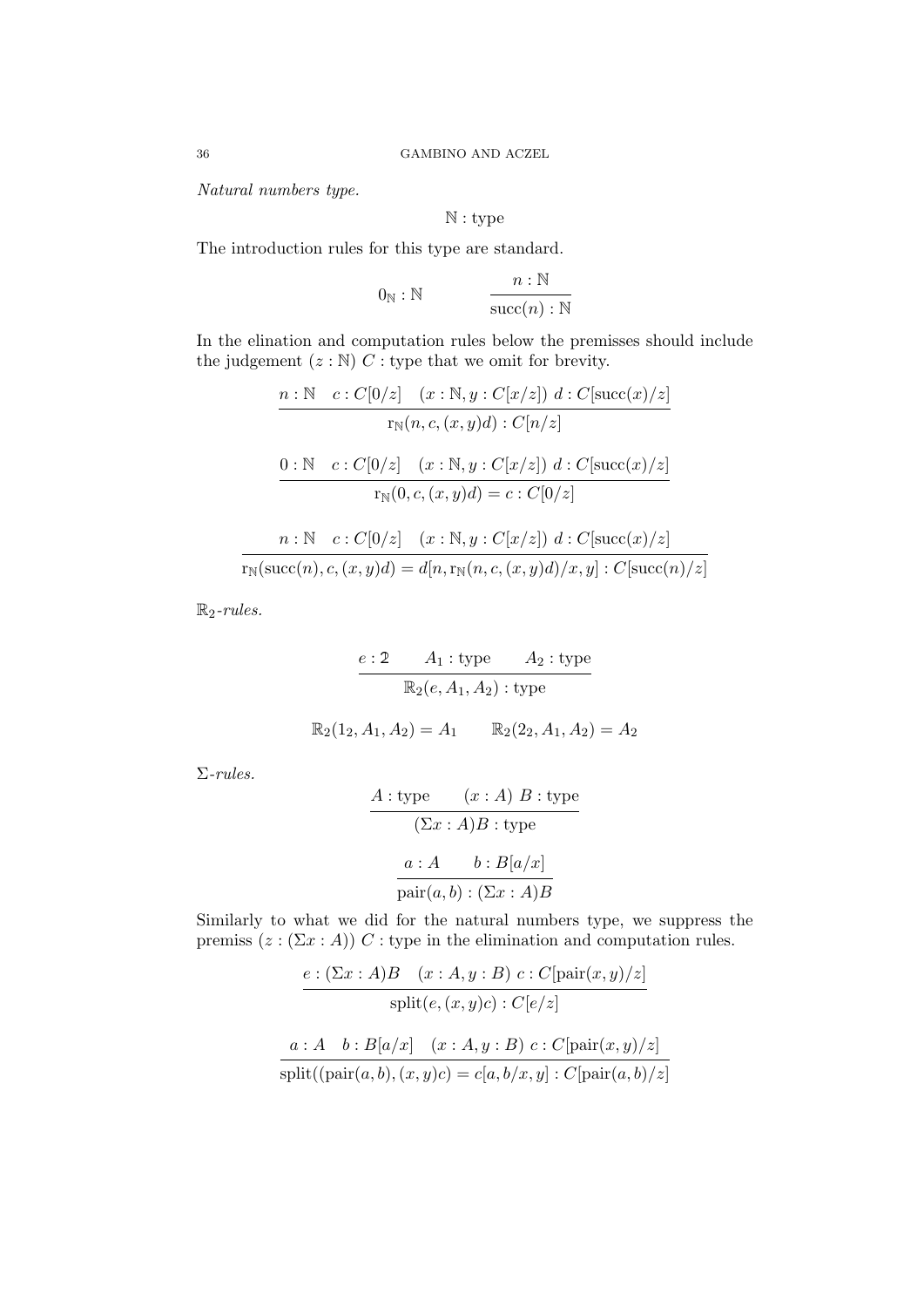Π-rules.

$$
A: \text{type} \qquad (x:A) \ B: \text{type}
$$
\n
$$
(\Pi x:A)B: \text{type}
$$
\n
$$
(x:A) \ b:B
$$
\n
$$
\overline{(\lambda x:A)b:(\Pi x:A)B}
$$
\n
$$
f: (\Pi x:A)B \qquad a:A
$$
\n
$$
\text{app}(f,a): B[a/x]
$$
\n
$$
(x:A) \ b:B \qquad a:A
$$
\n
$$
\text{app}((\lambda x:A)b,a) = b[a/x]: B[a/x]
$$

Rules for the type universe.

Formation rule.

$$
\mathbb{U}:\mathrm{type}
$$

Introduction rules.

$$
\widehat{\mathbb{O}} : \mathbb{U} \qquad \widehat{\mathbb{1}} : \mathbb{U} \qquad \widehat{\mathbb{2}} : \mathbb{U} \qquad \widehat{\mathbb{N}} : \mathbb{U}
$$
\n
$$
\underbrace{e : 2 \quad a_1 : \mathbb{U} \quad a_2 : \mathbb{U}}_{\mathbb{R}_2(e, a_1, a_2) : \mathbb{U}} \qquad \qquad \overbrace{\mathbb{R}_2(v, a_1, a_2) : \mathbb{U}}^{a : \mathbb{U}} \qquad (x : \mathbb{T}(a)) \ b : \mathbb{U}}^{a : \mathbb{U}} \qquad \qquad \overbrace{(\Sigma x : a)b : \mathbb{U}}^{a : \mathbb{U}} \qquad (\Pi x : a)b : \mathbb{U}}
$$

Elimination rule.

$$
\frac{a:\mathbb{U}}{\mathbb{T}(a):\text{type}}
$$

Computation rules.

$$
\mathbb{T}(\widehat{O}) = O : \text{type} \quad \mathbb{T}(\widehat{\mathbb{1}}) = \mathbb{1} : \text{type} \quad \mathbb{T}(\widehat{2}) = 2 : \text{type} \quad \mathbb{T}(\widehat{N}) = N : \text{type}
$$

$$
e: 2 \t a_1: U \t a_2: U
$$
  
\n
$$
\mathbb{T}(\mathbb{R}_2(e, a_1, a_2)) = \mathbb{R}_2(e, \mathbb{T}(a_1), \mathbb{T}(a_2)) : \text{type}
$$
  
\n
$$
a: U \t (x: \mathbb{T}(a)) b: U
$$
  
\n
$$
\mathbb{T}((\Sigma x: a)b) = (\Sigma x: \mathbb{T}(a)) \mathbb{T} b: \text{type}
$$
  
\n
$$
a: U \t (x: \mathbb{T}(a)) b: U
$$
  
\n
$$
\mathbb{T}((\Pi x: a)b) = (\Pi x: \mathbb{T}(a)) \mathbb{T}(b) : \text{type}
$$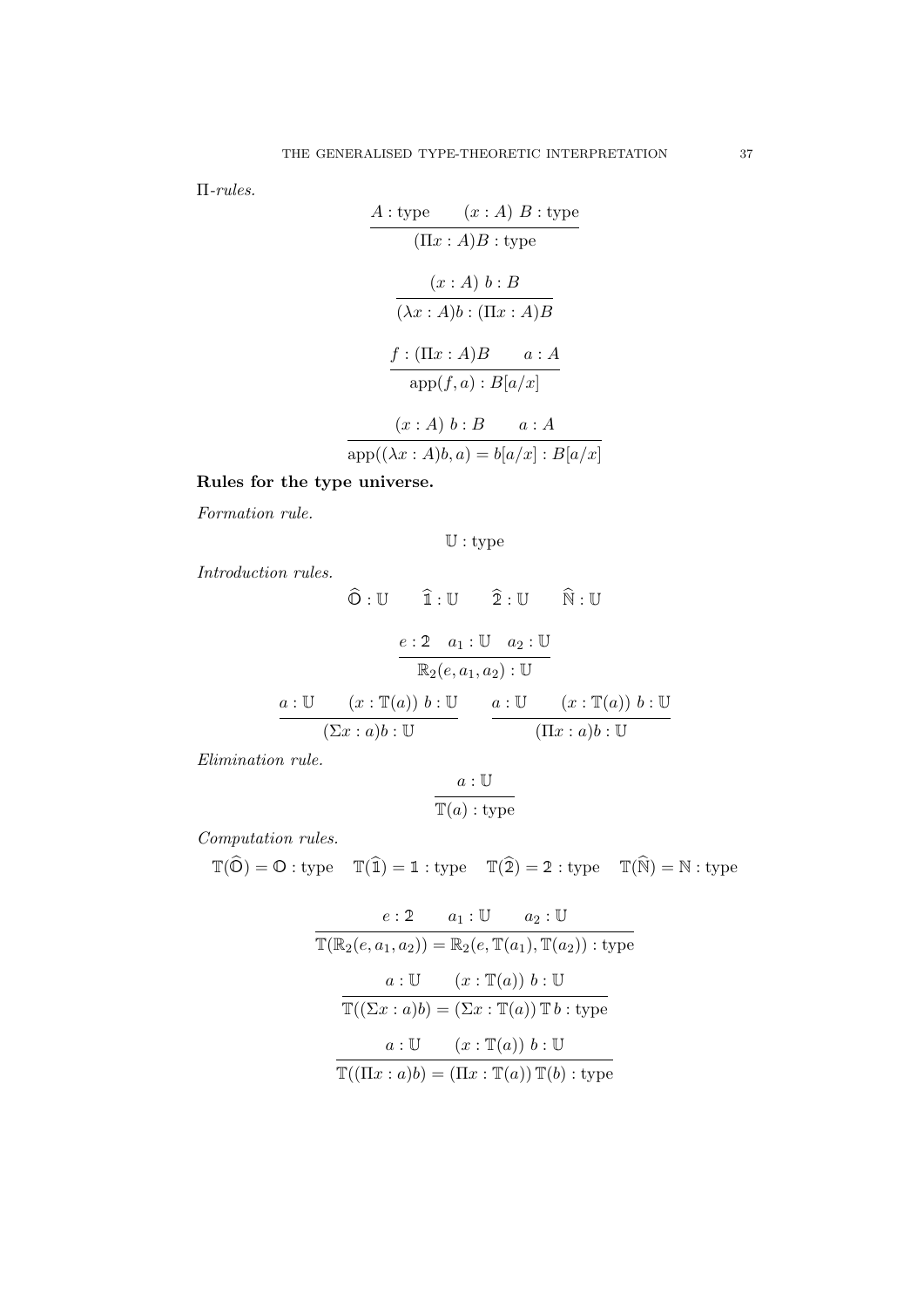### Rules for the proposition universe.

Formation rule.

$$
\mathbb{P}:\mathrm{type}
$$

 $\hat{\tau} \cdot \mathbb{P}$   $\hat{\cdot} \cdot \mathbb{P}$ 

Introduction rules.

$$
\begin{array}{c}\np_1: \mathbb{P} \quad p_2: \mathbb{P} \quad p_1: \mathbb{P} \quad p_2: \mathbb{P} \quad p_2: \mathbb{P} \quad p_1: \mathbb{P} \quad p_2: \mathbb{P} \quad p_2: \mathbb{P} \quad p_1 \vee p_2: \mathbb{P} \quad p_1 \supset p_2: \mathbb{P} \quad p_2: \mathbb{P} \quad p_1 \supset p_2: \mathbb{P} \quad p_2: \mathbb{P} \quad p_2: \mathbb{P} \quad p_1 \wedge p_2: \mathbb{P} \quad p_2: \mathbb{P} \quad p_2: \mathbb{P} \quad p_2: \mathbb{P} \quad p_2: \mathbb{P} \quad p_2: \mathbb{P} \quad p_2: \mathbb{P} \quad p_2: \mathbb{P} \quad p_2: \mathbb{P} \quad p_2: \mathbb{P} \quad p_2: \mathbb{P} \quad p_2: \mathbb{P} \quad p_2: \mathbb{P} \quad p_2: \mathbb{P} \quad p_2: \mathbb{P} \quad p_2: \mathbb{P} \quad p_2: \mathbb{P} \quad p_2: \mathbb{P} \quad p_2: \mathbb{P} \quad p_2: \mathbb{P} \quad p_2: \mathbb{P} \quad p_2: \mathbb{P} \quad p_2: \mathbb{P} \quad p_2: \mathbb{P} \quad p_2: \mathbb{P} \quad p_2: \mathbb{P} \quad p_2: \mathbb{P} \quad p_2: \mathbb{P} \quad p_2: \mathbb{P} \quad p_2: \mathbb{P} \quad p_2: \mathbb{P} \quad p_2: \mathbb{P} \quad p_2: \mathbb{P} \quad p_2: \mathbb{P} \quad p_2: \mathbb{P} \quad p_2: \mathbb{P} \quad p_2: \mathbb{P} \quad p_2: \mathbb{P} \quad p_2: \mathbb{P} \quad p_2: \mathbb{P} \quad p_2: \mathbb{P} \quad p_2: \mathbb{P} \quad p_2: \mathbb{P} \quad p_2: \mathbb{P} \quad p_2: \mathbb{P} \quad p_2: \mathbb{P} \quad p_2: \mathbb{P
$$

Elimination rule.

$$
\frac{p : \mathbb{P}}{\tau(p) : \text{prop}}
$$

Computation rules.

$$
\tau(\widehat{\top}) \equiv \top \qquad \tau(\widehat{\bot}) \equiv \bot
$$

$$
\frac{p_1 : \mathbb{P} \qquad p_2 : \mathbb{P} \qquad p_1 : \mathbb{P} \qquad p_2 : \mathbb{P}
$$
\n
$$
\tau(p_1 \wedge p_2) \equiv \tau(p_1) \wedge \tau(p_2) \qquad \tau(p_1 \vee p_2) \equiv \tau(p_1) \vee \tau(p_2)
$$
\n
$$
\frac{p_1 : \mathbb{P} \qquad p_2 : \mathbb{P} \qquad \qquad \tau(p_1 \supset p_2) \equiv \tau(p_1) \supset \tau(p_2)}
$$
\n
$$
a : \mathbb{U} \qquad (x : \mathbb{T}(a)) \ p : \mathbb{P} \qquad a : \mathbb{U} \qquad (x : \mathbb{T}(a)) \ p : \mathbb{P} \qquad \qquad \tau((\exists x : a)p) \equiv (\exists x : \mathbb{T}(a)) \ \tau(p)
$$

#### **REFERENCES**

- [1] P. Aczel. The type theoretic interpretation of constructive set theory. In A. MacIntyre, L. Pacholski, and J. Paris, editors, Logic Colloquium '77, pages 55 – 66. North-Holland, 1978.
- [2] P. Aczel. The type theoretic interpretation of constructive set theory: choice principles. In A. S. Troelstra and D. van Dalen, editors, The L. E. J. Brouwer Centenary Symposium, pages  $1 - 40$ . North-Holland, 1982.
- [3] P. Aczel. The type theoretic interpretation of constructive set theory: inductive definitions. In R. Barcan Marcus, G.J.W. Dorn, and P. Weinegartner, editors, Logic, Methodology and Philosophy of Science VII, pages 17 – 49. North-Holland, 1986.
- [4] P. Aczel and N. Gambino. Collection principles in Dependent Type Theory. In P. Callaghan, Z. Luo, J. McKinna, and R. Pollack, editors, Types for Proofs and Programs, volume 2277 of Lecture Notes in Computer Science, pages 1 – 23. Springer, 2002.
- [5] P. Aczel and M. Rathjen. Notes on Constructive Set Theory. Technical Report 40, Mittag-Leffler Institute, The Swedish Royal Academy of Sciences, 2001. Available from the first author's web page at http://www.cs.man.ac.uk/~petera/papers. html.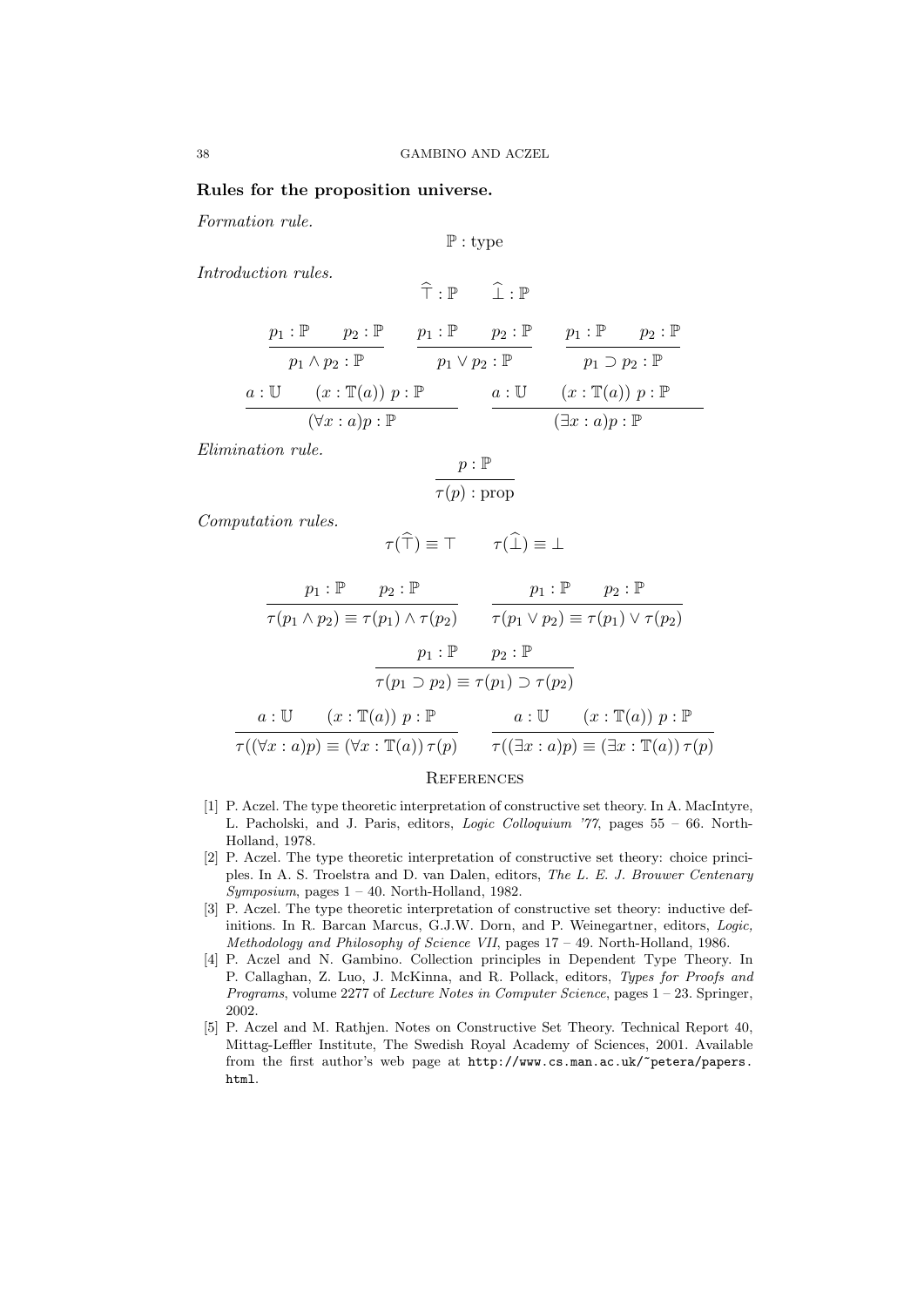- [6] S. Awodey and A. Bauer. Propositions as [types]. Journal of Logic and Computation,  $14(4):447 - 471, 2004.$
- [7] S. Awodey and M. Warren. Predicative algebraic set theory. Theory and applications of categories,  $15(1):1 - 39$ , 2005.
- [8] T. Coquand, G. Sambin, J. M. Smith, and S. Valentini. Inductively generated formal topologies. Annals of Pure and Applied Logic, 124(1-3):71–106, 2003.
- [9] H. M. Friedman. The consistency of classical set theory relative to a set theory with intuitionistic logic. Journal of Symbolic Logic, 38:315–319, 1973.
- [10] H. M. Friedman. Set theoretic foundations of constructive analysis. Annals of Mathematics, 105:1–28, 1977.
- [11] N. Gambino. Types and sets: a study on the jump to full impredicativity, 1999. Laurea dissertation, Dipartimento di Matematica Pura e Applicata, Università degli Studi di Padova.
- [12] N. Gambino. Sheaf interpretations for generalised predicative intuitionistic systems. PhD thesis, University of Manchester, 2002. Available from the author's web page.
- [13] N. Gambino. Presheaf models for constructive set theory. In L. Crosilla and P. Schuster, editors, From Sets and Types to Topology and Analysis. Oxford University Press, 2005.
- [14] N. Gambino. Heyting-valued interpretations for Constructive Set Theory. Annals of Pure and Applied Logic, To appear.
- [15] R. J. Grayson. Heyting-valued models for Intuitionistic Set Theory. In M. P. Fourman, C. J. Mulvey, and D. S. Scott, editors, Applications of Sheaves, volume 753 of Lecture Notes in Mathematics, pages 402 – 414. Springer, 1979.
- [16] R. J. Grayson. Forcing in intuitionistic systems without power-set. Journal of Symbolic Logic, 48(3):670–682, 1983.
- [17] E. R. Griffor and M. Rathjen. The strength of some Martin-Löf type theories. Archive for Mathematical Logic, 33:347 – 385, 1994.
- [18] B. Jacobs. *Categorical Logic and Type Theory*. North-Holland, 1999.
- [19] P. T. Johnstone. Stone Spaces. Cambridge University Press, 1982.
- [20] R. S. Lubarsky. Independence results around constructive ZF. Annals of Pure and Applied Logic, 132(2-3):209 – 225, 2005.
- [21] S. MacLane and I. Moerdijk. Sheaves in Geometry and Logic. Springer, 1992.
- [22] M. E. Maietti. The type theory of categorical universes. PhD thesis, Dipartimento di Matematica Pura e Applicata, Università degli Studi di Padova, 1998. Available from the author's web page.
- [23] M. E. Maietti. Modular correspondence between dependent type theories and categories including pretopoi and topoi. Mathematical Structures in Computer Science, To appear.
- [24] M. E. Maietti and G. Sambin. Towards a minimalistic foundation for constructive mathematics. In L. Crosilla and P. Schuster, editors, From Sets and Types to Topology and Analysis. Oxford University Press, 2005.
- [25] M. Makkai. First-order logic with dependent sorts, with applications to category theory. Available from the author's web page, 1995.
- [26] M. Makkai. Towards a categorical foundation of mathematics. In J. A. Makowsky and E. V. Ravve, editors, Logic Colloquium '95, volume 11 of Lecture Notes in Logic, pages 153 – 190. Association for Symbolic Logic, 1998.
- [27] M. Makkai. On comparing definitions of weak n-category. Available from the author's web page, 2001.
- [28] P. Martin-Löf. Intuitionistic Type Theory  $-$  Notes by G. Sambin of a series of lectures given in Padua, June 1980. Bibliopolis, 1984.
- [29] I. Moerdijk and E. Palmgren. Wellfounded trees in categories. Journal of Pure and Applied Logic, 104:189 – 218, 2000.